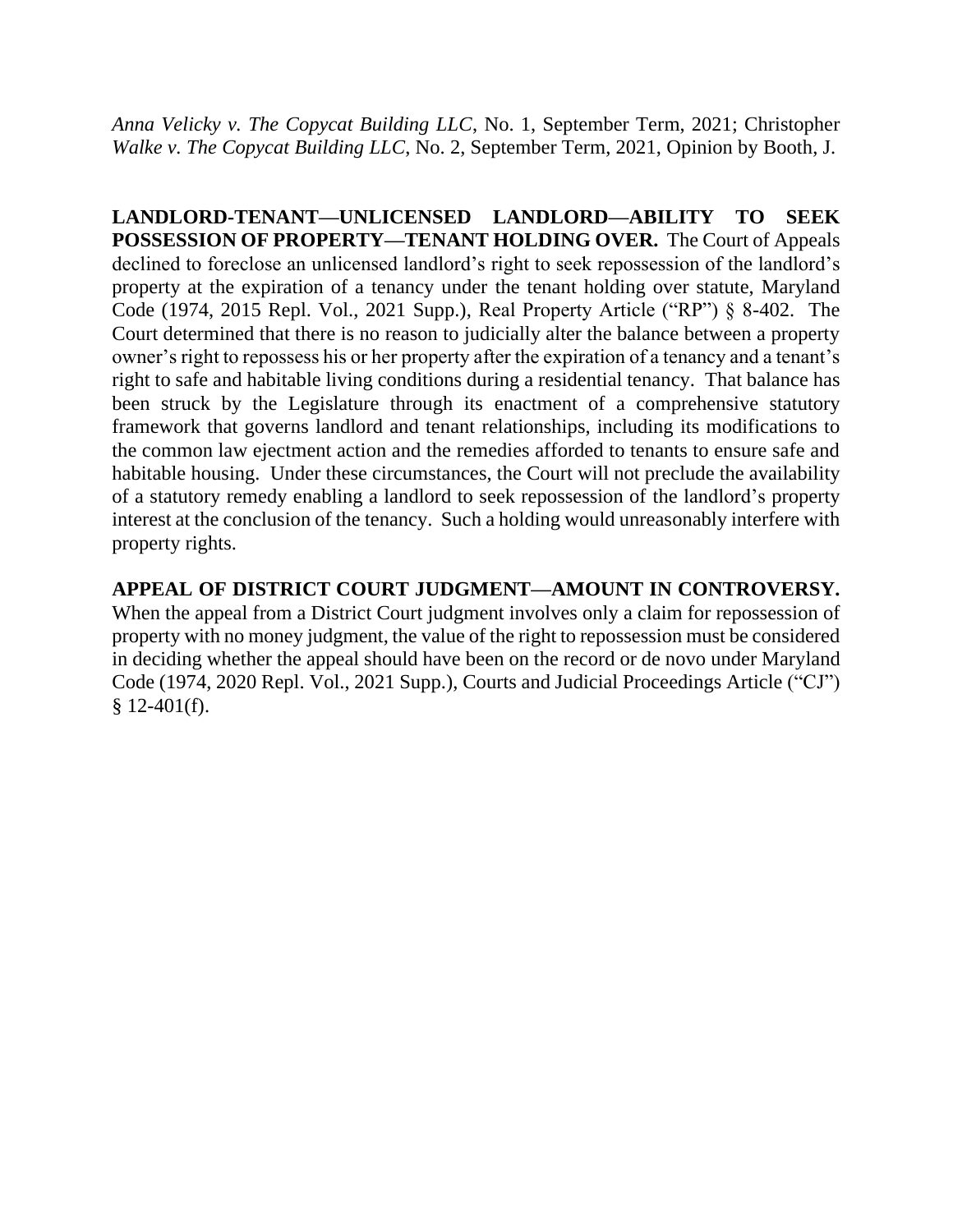#### Circuit Court for Baltimore City Case No.: 24-C-20-004248

Circuit Court for Baltimore City Case No.: 24-C-20-004247

Argued: September 14, 2021

# IN THE COURT OF APPEALS

# OF MARYLAND

Nos. 1 & 2

September Term, 2021

ANNA VELICKY

v.

THE COPYCAT BUILDING LLC

# CHRISTOPHER WALKE

v.

THE COPYCAT BUILDING LLC

Getty, C.J. McDonald **Watts** Hotten Booth Biran Adkins, Sally D., (Senior Judge, Specially Assigned)

JJ.

Opinion by Booth, J. McDonald and Watts, JJ., dissent.

Pursuant to Maryland Uniform Electronic Legal Materials Act (§§ 10-1601 et seq. of the State Government Article) this document is authentic.

2021-12-02 13:11-05:00

Filed: November 29, 2021



ne C. Johnson, Clerk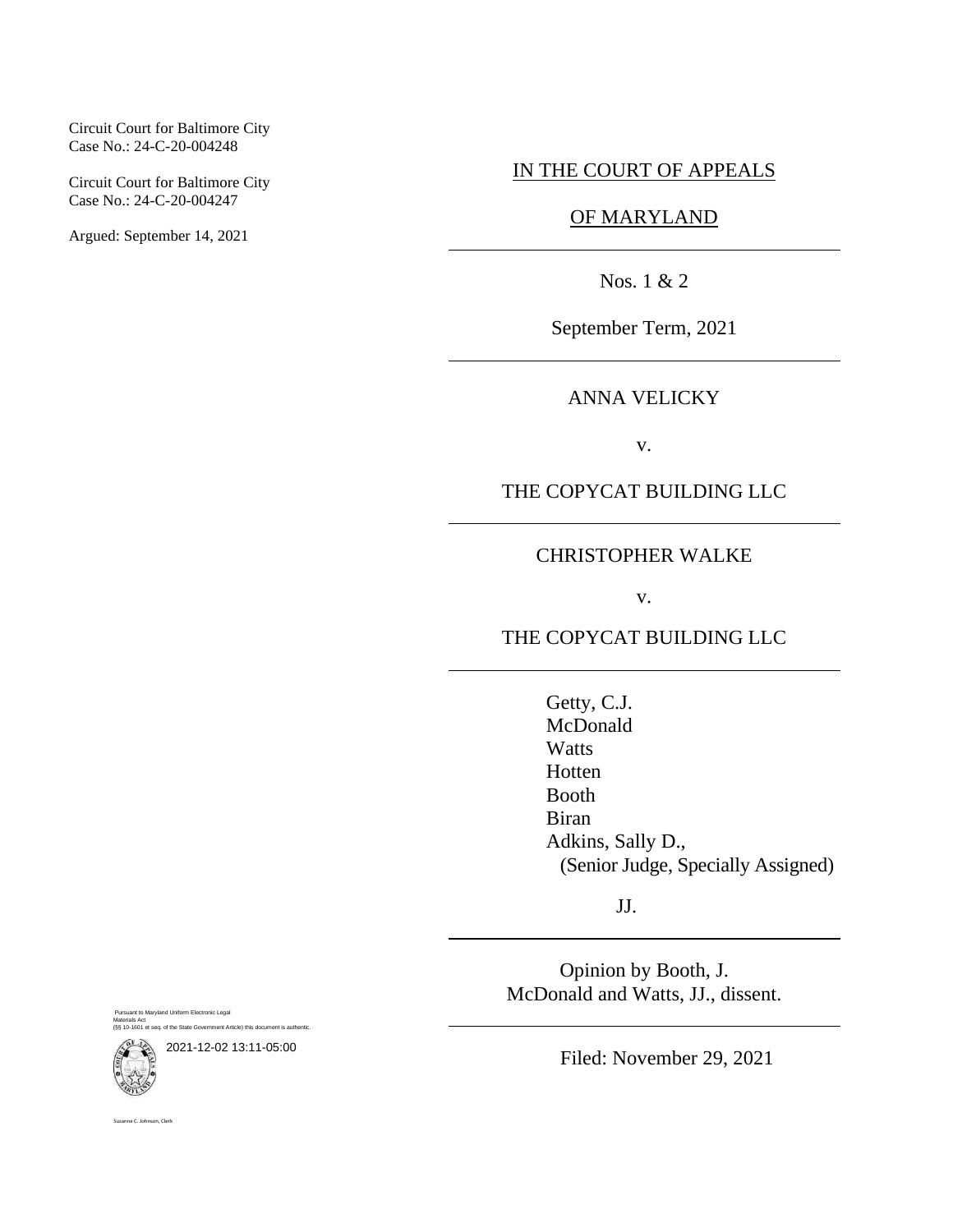In the instant cases, we are being asked to judicially foreclose a landlord's right to use a statutory remedy provided by the Legislature to seek the return of the landlord's possessory interest in real property at the expiration of a residential tenancy where the landlord does not have a current rental license.

The Appellee, Copycat Building, LLC ("Copycat") is a property owner who does not have a current rental license, which is required under the Baltimore City Code of Public Laws, to provide residential rental housing. The Appellants, Anna Velicky and Christopher Walke, reside in Copycat's building as month-to-month tenants. After Copycat provided the Appellants with a 60-day written notice to quit, and the Appellants refused to vacate the premises, Copycat filed tenant holding over actions in the District Court sitting in Baltimore City pursuant to Maryland Code (1974, 2015 Repl. Vol., 2021 Supp.), Real Property Article ("RP")  $\S$  8-402 (the "tenant holding over statute"). In both instances, after an appeal, the Circuit Court for Baltimore City determined that Copycat met the requisite statutory elements under the tenant holding over statute and ordered that possession of the property be returned to Copycat.

The Appellants each filed a petition for writ of *certiorari* asking this Court to hold, based on principles of public policy, that the tenant holding over statute is unavailable to an unlicensed landlord seeking a writ of possession of the landlord's property after the expiration of a tenancy. For the reasons set forth herein, we decline to adopt such a holding as we determine that the Legislature, through its enactment of a comprehensive statutory framework governing residential landlord and tenant relations, has achieved the balance between a landlord's right to recover the landlord's property interest at the conclusion of a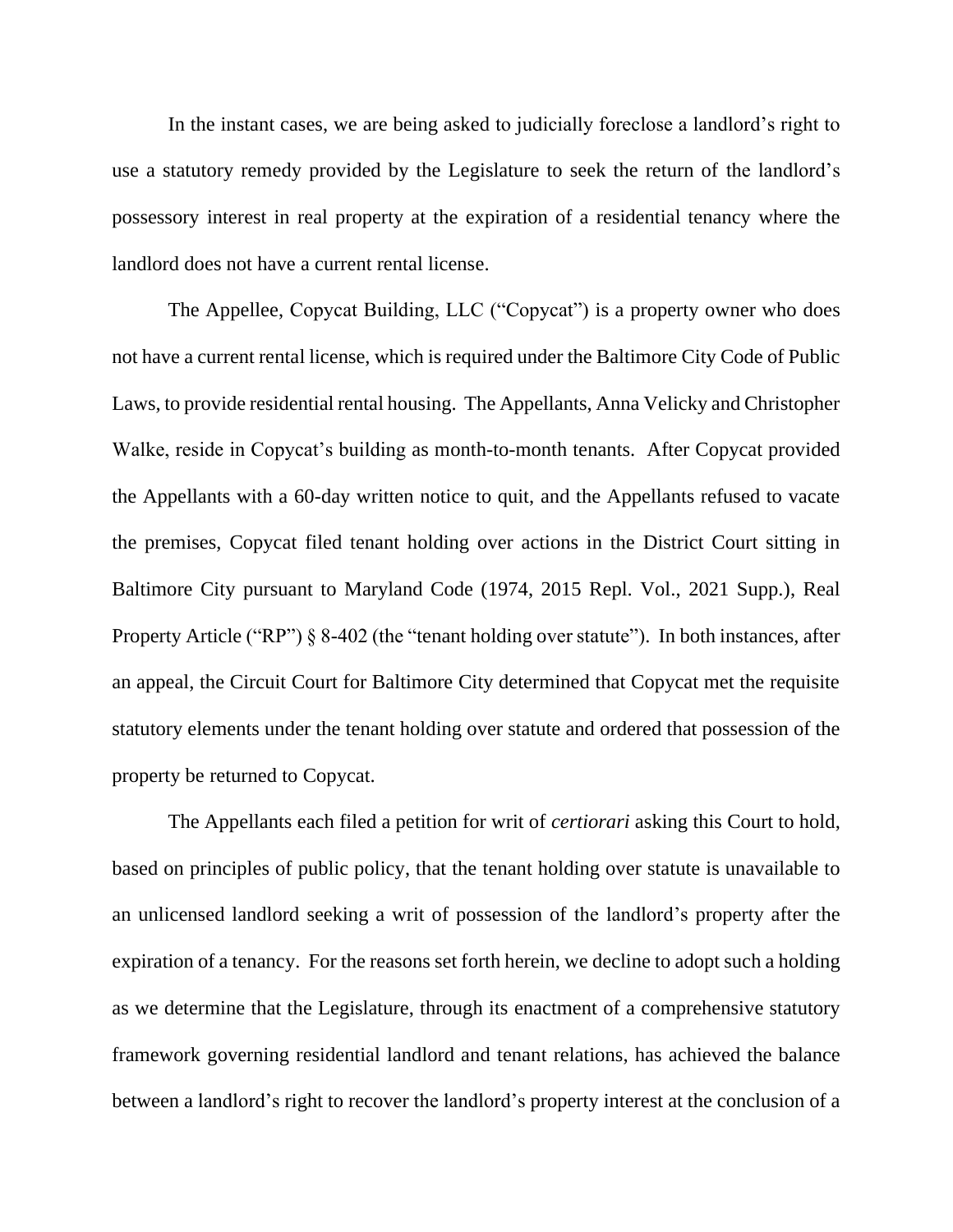tenancy and a tenant's right to safe and habitable housing conditions during the tenancy. We explain the reasons for our decision herein.

## **I**

## **Factual Background and Procedural History**

Under the applicable provisions of the Baltimore City Code, a person may not rent or offer to rent a residential dwelling unit<sup>1</sup> without a rental license issued by the Baltimore City Housing Commissioner. Baltimore City Code ("BCC") Art. 13, § 5-4. The code provisions also prohibit a landlord from charging, keeping, retaining, or collecting rent payments unless the landlord has a rental license. *Id.* Rental licenses issued under the BCC are for a term of 1-year, 2-years, or 3-years, depending on certain "risk factors" outlined in the Code. BCC Art. 13, § 5-9. As a prerequisite to the issuance of an initial license or a renewal license, the unit must pass an inspection that certifies compliance with various housing codes. BCC Art. 13, § 5-7. Violators of the rental license law may be subject to criminal and civil penalties, including a daily fine of \$1,000.00 for every day that the violation continues. BCC Art. 13, §§ 5-25, 5-26.

Copycat owns 1501 Guilford Avenue in Baltimore, which is improved with a large industrial warehouse building that was originally constructed in 1897 (the "Copycat Building" or "Building"). Considered a landmark in the Baltimore arts community, the industrial warehouse was converted into residential artist lofts that are rented to artists and

<sup>&</sup>lt;sup>1</sup> The Baltimore City Code ("BCC") Article 13,  $\S$  5-1(g) defines "rental dwelling" as: "(1) any multiple-family dwelling; (2) any rooming house; and (3) any non-owneroccupied dwelling unit in a 1- or 2-family dwelling that is leased or rented or offered or available for lease or rental in exchange for any form of consideration."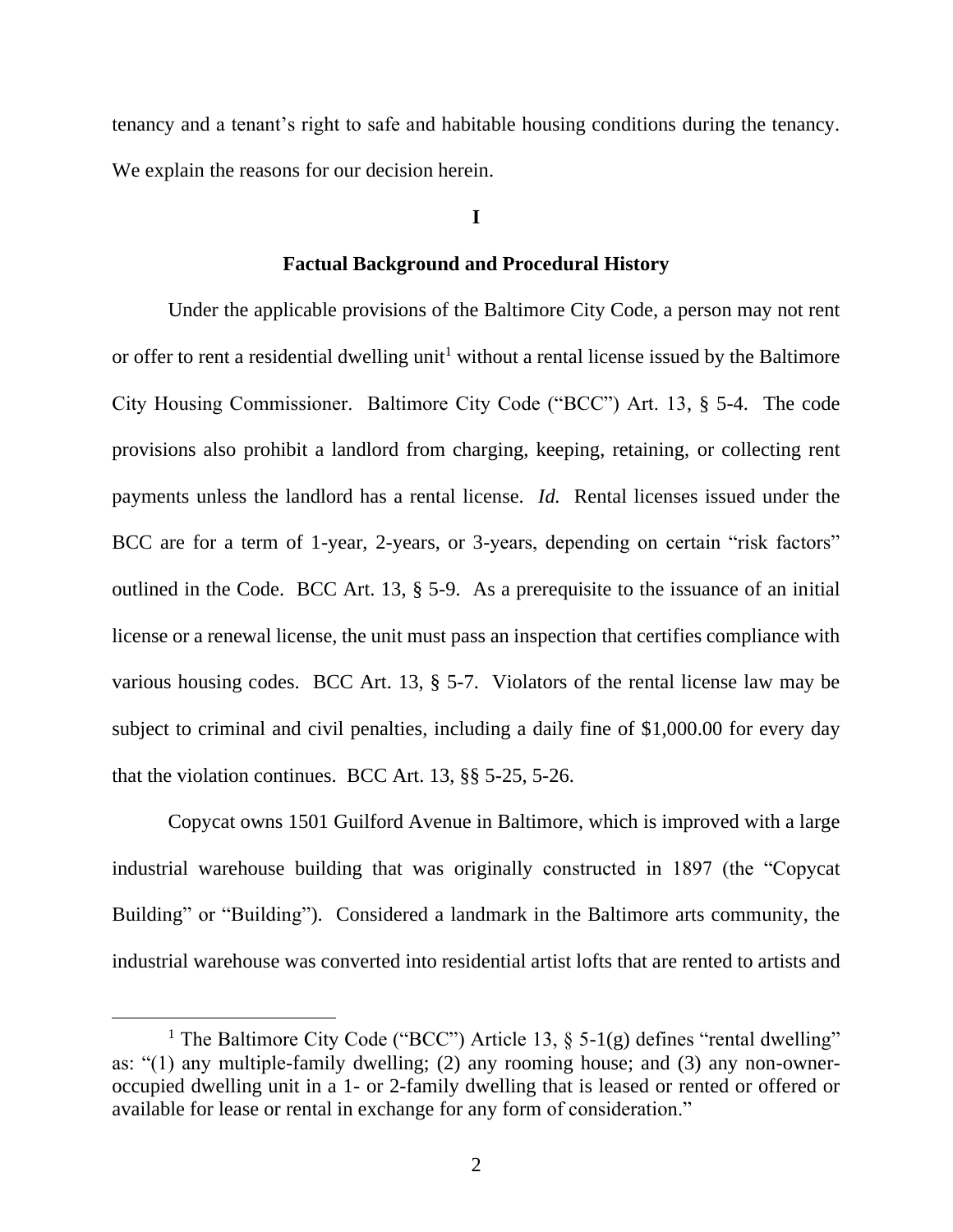musicians in the city's Station North Arts and Entertainment District.<sup>2</sup> The instant cases concern the month-to-month tenancies of two tenants, Anna Velicky and Christopher Walke, who occupy rental units in the Copycat Building.

The Copycat Building and property are owned by Copycat Building LLC, a Maryland limited liability company. The sole member of the company is Charles A. Lankford, who owned the property prior to conveying it to the limited liability company in July 2018. Prior to the change in ownership from Lankford to the single member LLC, and at the time when Appellants commenced their respective tenancies, the Building had a rental license. According to Copycat, the conveyance of the property from Lankford to Copycat triggered the loss of the rental license issued by Baltimore City.

On December 5, 2019, the Baltimore City Department of Housing and Community Development ("Department") issued Copycat two citations and associated fines—a citation and \$100.00 fine for failing to complete an annual registration statement for the property, and a citation and \$1,000.00 fine for failing to obtain a rental license from the Department.

<sup>&</sup>lt;sup>2</sup> The Copycat Building's history extends back to the  $1890$ 's, when it was part of a factory complex for Baltimore's Crown, Cork & Seal Company, which produced bottle caps and bottling machines. The six-floor Victorian style building was converted to residential housing for artists and musicians in which the "[r]esidents are free to design their loft spaces as they choose. In any given room you might find a skate ramp, a band rehearsing, a photo studio, a sculpture in progress." [Peek Inside The Copy Cat Building: Where Baltimore](file:///C:/Users/Kristin.Seal/AppData/Local/Microsoft/Windows/INetCache/Content.Outlook/87SEUNSE/Peek%20Inside%20The%20Copy%20Cat%20Building:%20Where%20Baltimore%20Artists%20Work%20—%20And%20Live:%20The%20Picture%20Show:%20NPR)  Artists Work — [And Live: The Picture Show: NPR.](file:///C:/Users/Kristin.Seal/AppData/Local/Microsoft/Windows/INetCache/Content.Outlook/87SEUNSE/Peek%20Inside%20The%20Copy%20Cat%20Building:%20Where%20Baltimore%20Artists%20Work%20—%20And%20Live:%20The%20Picture%20Show:%20NPR) [https://perma.cc/2XTU-L2E3.](https://perma.cc/2XTU-L2E3) According to the citations issued by Baltimore City, the Copycat building is improved with "58+ dwelling units[.]"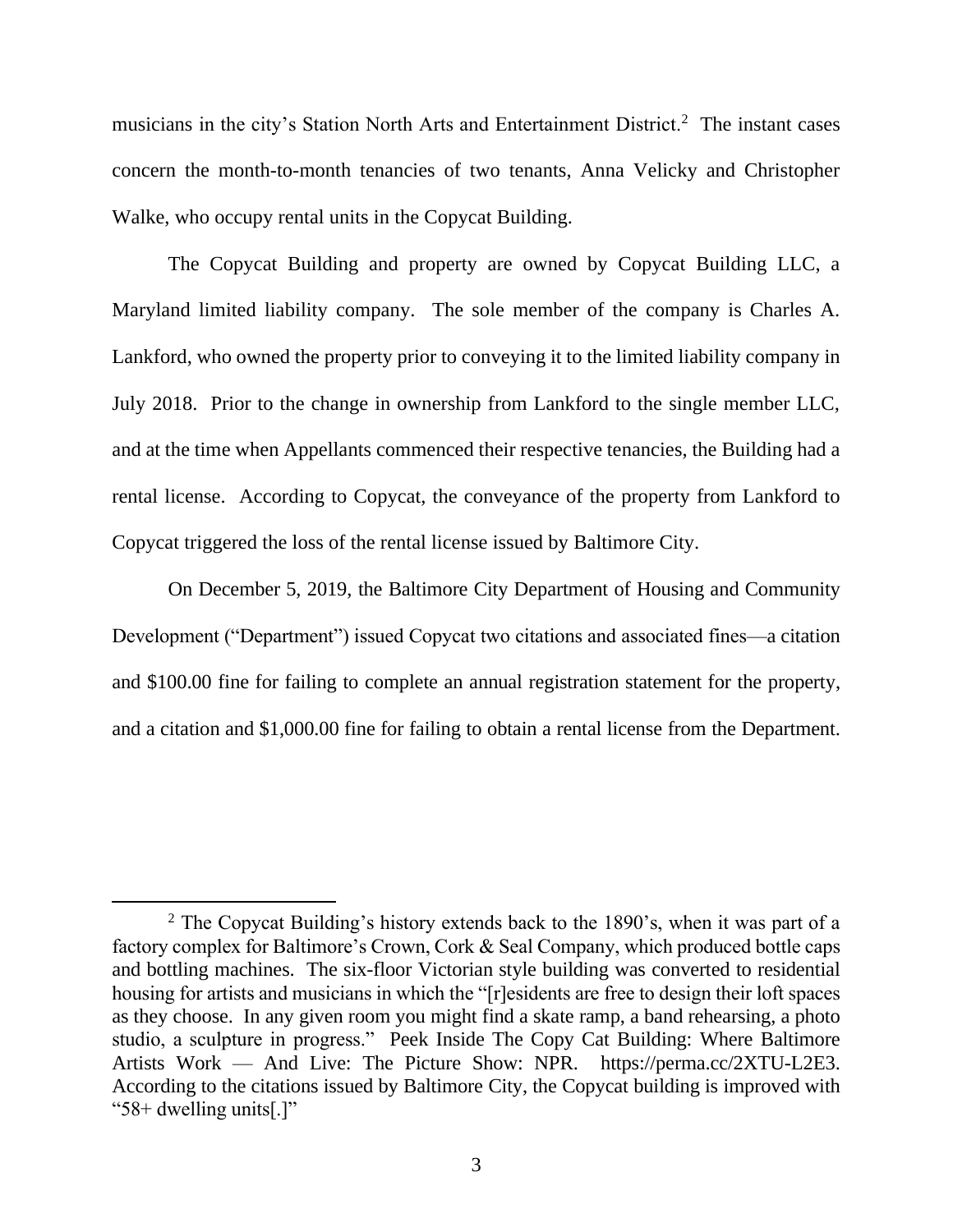According to Copycat, since it learned of the lapse in its rental license at the end of 2019, it has been trying to renew the license.<sup>3</sup> The Property is current on its property registration.<sup>4</sup>

# *A. Walke Tenancy in the Copycat Building and Copycat's Holding Over Suit*

Appellant, Christopher Walke ("Walke"), moved into the Copycat Building in February 2017 pursuant to the terms of a written lease. On or around March 6, 2019, Walke moved into a different apartment in the Building. In connection with this internal move, Walke requested to live in the apartment on a month-to-month basis. When Walke changed units, Copycat did not offer Walke a written lease. Accordingly, under state law, because there was no written agreement (notwithstanding Walke's request for a month-to-month tenancy), the term of Walke's tenancy was presumed to be one-year from the date of first occupancy—through March 5, 2020.<sup>5</sup>

<sup>&</sup>lt;sup>3</sup> At the circuit court trial in the *Walke* case, counsel for Copycat told the court that Copycat had made "good faith attempts" to secure the rental license for the multiunit building, but that, in order to obtain the license, it was necessary to repossess some of the units to remove lofts and associated structures that had been constructed over "20 plus years" by tenants in individual units, the removal of which required "heavy construction."

<sup>&</sup>lt;sup>4</sup> It appears from the applicable provisions of the BCC (as well as Copycat's former rental licenses that have now lapsed), that the City issues one rental license for a multi-unit structure that covers all units in the building. *See* BCC Art. 13, § 5-6 (stating that "*a* rental dwelling license may be issued or renewed" "only if," among other requirements, "all dwelling units and rooming units are currently registered" and "the premises have passed an inspection"). (Emphasis added) (capitalization omitted).

<sup>&</sup>lt;sup>5</sup> State law requires that a landlord offering five or more dwelling units for rent use a written lease. Md. Code Real Property Article ("RP") § 8-208(a)(1). If a landlord fails to comply with the written lease requirement in subsection  $(a)(1)$ , the penalty is that "the term of the tenancy is presumed to be 1 year from the date of the tenant's first occupancy unless the tenant elects to end the tenancy at an earlier date by giving 1 month's written notice." RP § 8-208(a)(2).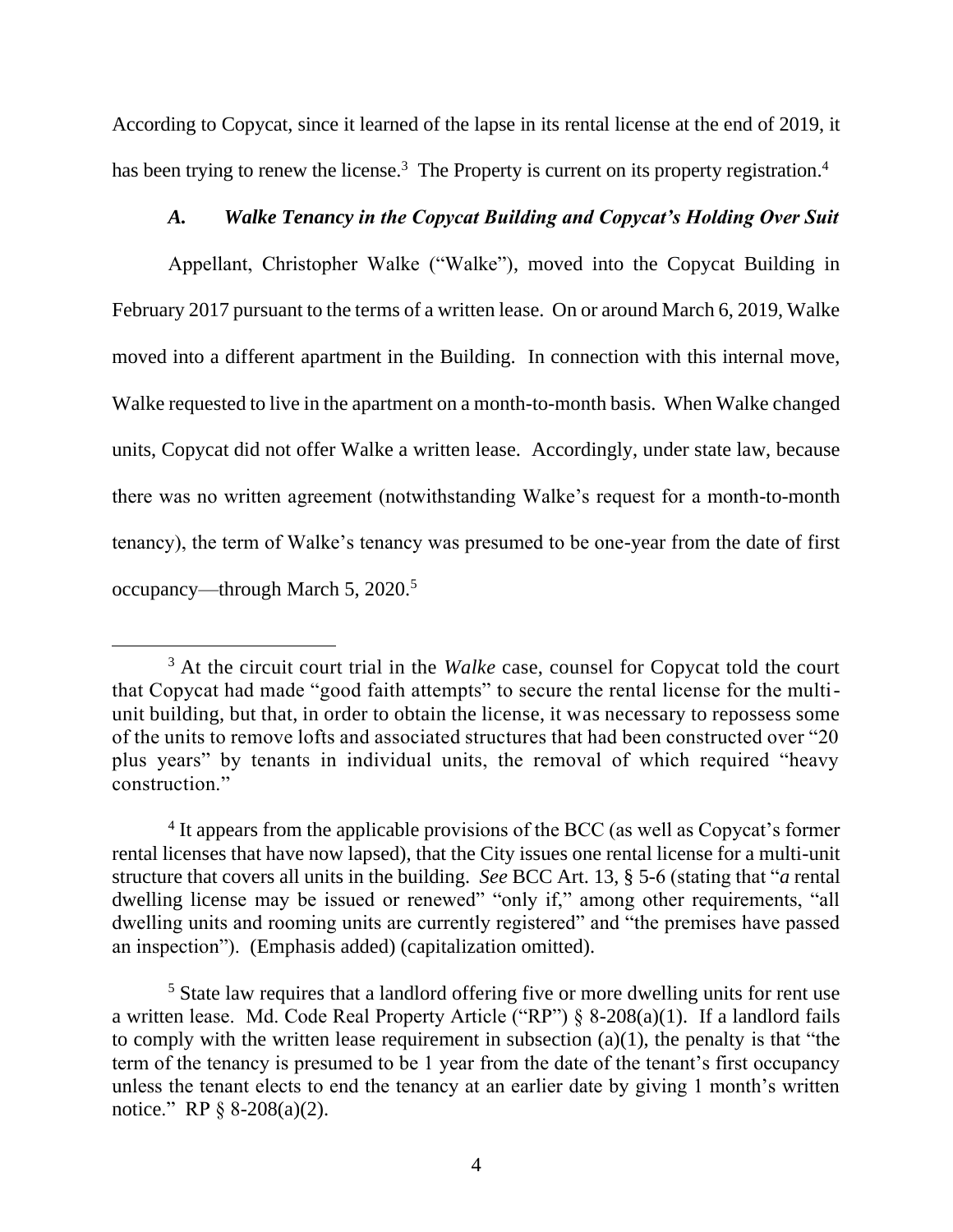On May 24, 2020, Copycat sent Walke written notice of termination of his monthto-month tenancy and a 60-day notice to vacate his apartment on or before August 1, 2020. Walke did not vacate the apartment by August 1. When Walke did not vacate the apartment by that date, Copycat filed a Complaint for Tenant Holding Over in the District Court pursuant to RP § 8-402 seeking to regain possession of the apartment.

Prior to trial, Walke filed a motion to dismiss the complaint based upon Copycat's lack of licensure. The District Court denied Walke's motion, and the case proceeded to trial. The District Court declined to enter judgment for possession of the apartment, finding that, without a written lease, Copycat failed to satisfy its burden of proving under RP § 8-402 that the lease had expired.

On October 1, 2020, Copycat filed an appeal with the Circuit Court for Baltimore City. Prior to trial, Walke filed a motion to set an on-the-record appeal, contending that the appeal to the circuit court should be on the record, as opposed to a de novo proceeding. Walke also filed a motion to dismiss the complaint based upon Copycat's failure to have a rental license.<sup>6</sup> Both motions were denied by the circuit court. On December 2, 2020, the circuit court held a de novo hearing and granted judgment for possession to Copycat.

<sup>6</sup> During the trials in the circuit court and the District Court, Walke never alleged that the unit was unsafe or uninhabitable.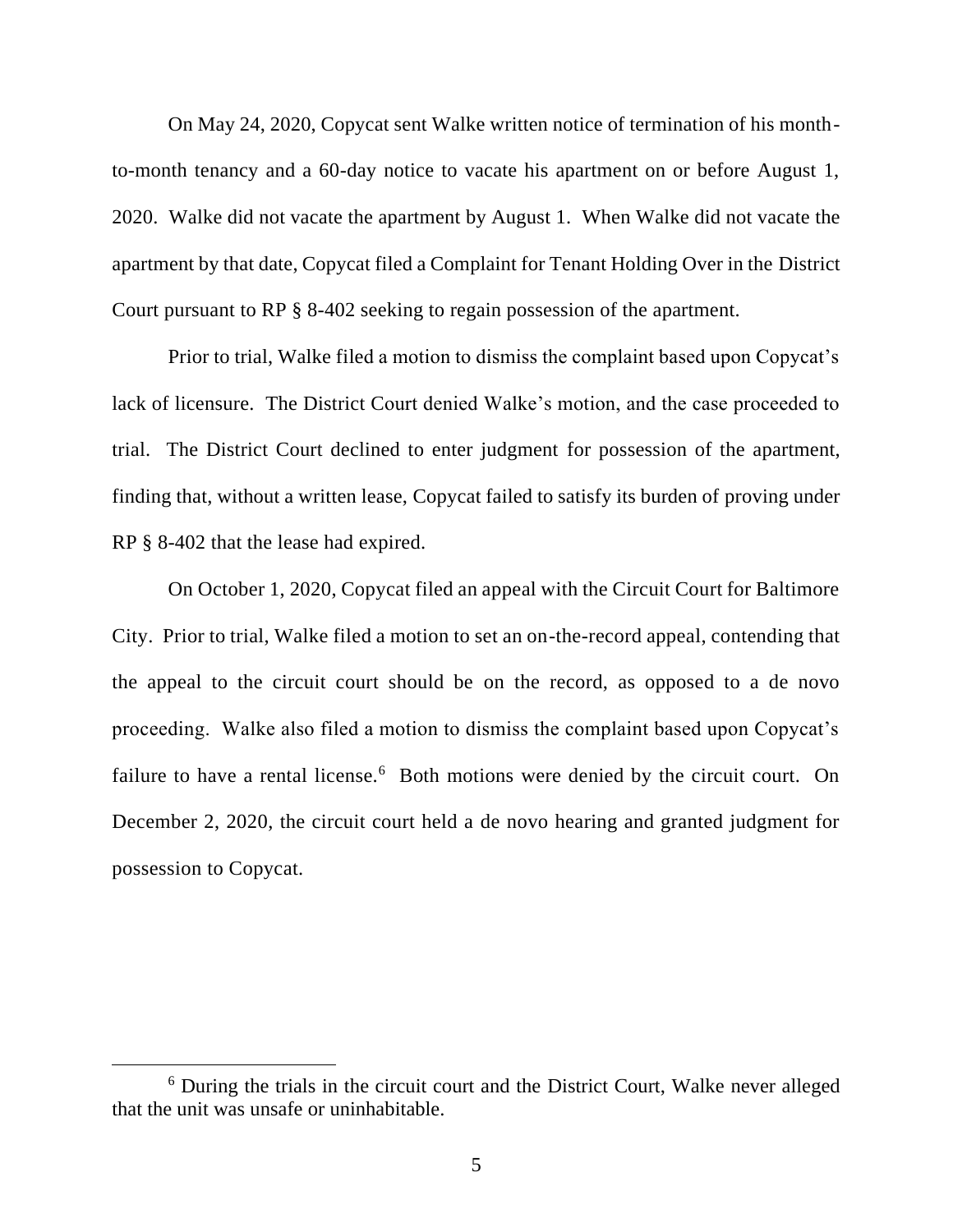Walke filed a petition for writ of *certiorari*, which this Court granted on March 5, 2021. The petition requested that we answer the following question, which we have rephrased as follows:<sup>7</sup>

Whether a landlord who does not have a current rental license may seek repossession of the landlord's property pursuant to the tenant holding over statute, Maryland Code, Real Property Article § 8-402, at the expiration of the tenancy?

As we explain *infra*, we decline to adopt the holding requested by the Appellants that would preclude the availability of the statutory remedy under these circumstances.

# *B. Velicky's Tenancy in the Copycat Building and Copycat's Holding Over Suit*

Appellant, Anna Velicky ("Velicky") moved into an apartment in the Copycat

Building in December 2015, where Velicky lived with five other co-tenants. Velicky

(Capitalization omitted).

In Walke's brief, Walke has attempted to raise an additional question for our review concerning whether the circuit court erred in setting an appeal bond of \$9,000.00 based upon the rental value of the premises in a tenant holding over action. This question was not presented in the petition for writ of *certiorari*. It is well-settled that this Court ordinarily does not consider an issue not raised in a petition for writ of *certiorari*. *Saint Luke Institute, Inc. v. Jones*, 471 Md. 312 n.8 (2020); *see also* Maryland Rule 8-131(b). In the rare circumstances where we address an issue not raised in the petition for writ of *certiorari*, it is "generally because the issue is implicitly contained within the question on which we granted *certiorari*." *Id.* (internal quotations and citation omitted). We determine that Walke's additional question does not fall within the exception to the general rule, and we decline to consider it.

<sup>7</sup> Walke's petition for writ of *certiorari* requested that we answer the following question:

Whether an unlicensed landlord leasing rental properties in a jurisdiction requiring licensure is allowed to judicially enforce its unlicensed activities in Maryland Courts?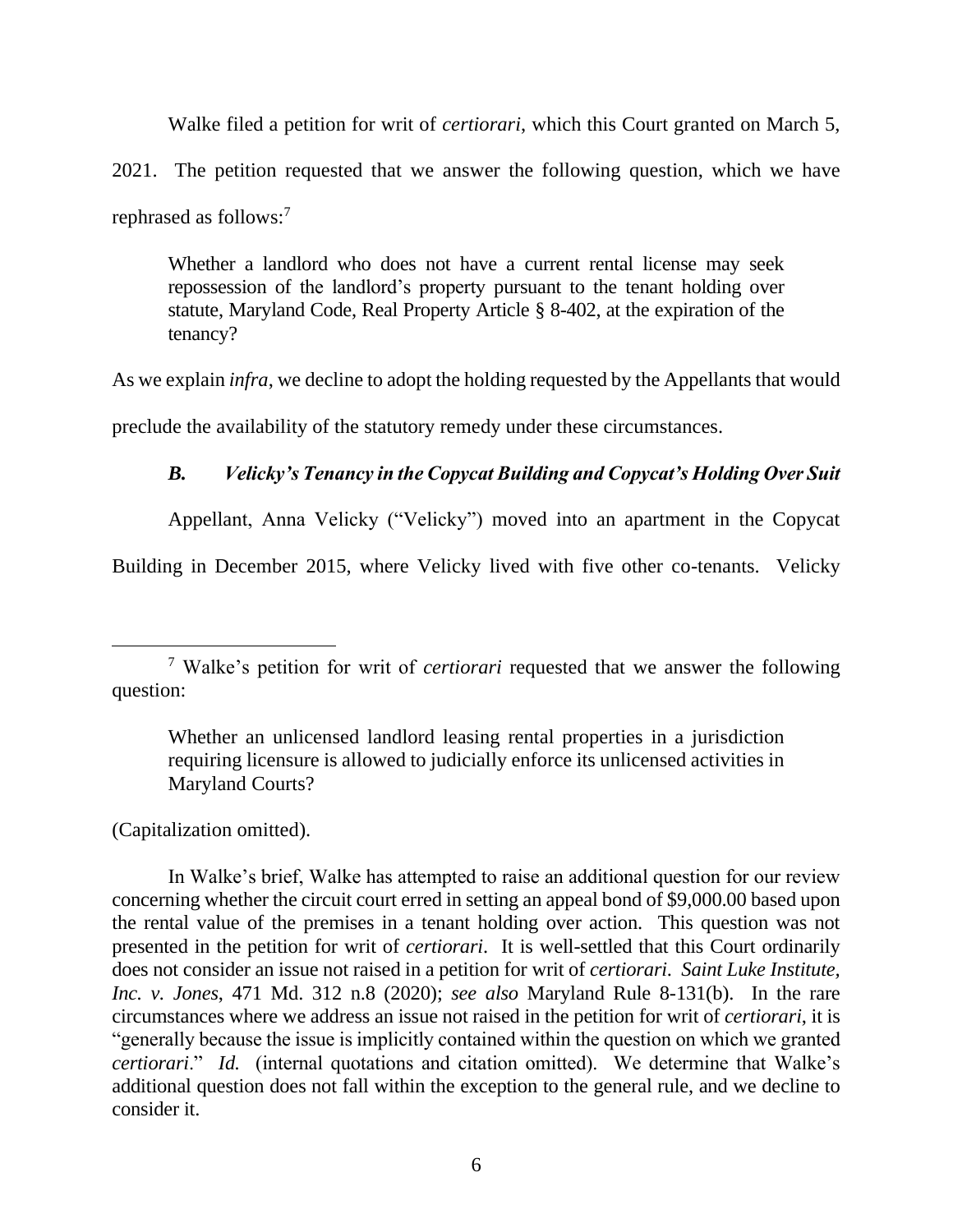executed a written lease for the apartment on August 1, 2017. Under the terms of the written lease, the lease term expired on July 31, 2018. Thereafter, Velicky became a month-to-month tenant.

On April 30, 2020, Copycat sent Velicky written notice of termination of Velicky's month-to-month tenancy and a 60-day notice to vacate the apartment on or before July 1, 2020. After Velicky did not vacate the apartment, on August 6, 2020, Copycat filed a Complaint for Tenant Holding Over in the District Court pursuant to RP § 8-402 seeking to regain possession of the apartment.

On September 22, 2020, the District Court held a hearing on Copycat's tenant holding over complaint. Prior to trial, Velicky filed a motion to dismiss based upon Copycat's lack of licensure.<sup>8</sup> Velicky argued that under this Court's decision in *McDaniel v. Baranowski*, 419 Md. 560 (2019), Copycat could not utilize the courts to obtain possession of its property because it did not have a rental license. The court denied Velicky's motion, concluding that *McDaniel* did not involve a tenant holding over proceeding and had no application to the case before it. After proceeding with the trial, the District Court entered judgment in favor of Velicky, finding that Copycat failed to satisfy its burden of proving under RP § 8-402 that the lease had expired.

On October 1, 2020, Copycat filed an appeal with the Circuit Court for Baltimore City. Prior to trial, Velicky filed a motion to set an on-the-record appeal, contending that the appeal to the circuit court should be on the record, as opposed to a de novo proceeding.

<sup>8</sup> Like Appellant Walke, Velicky never alleged in either the District Court or the circuit court that Velicky's unit was unsafe or uninhabitable.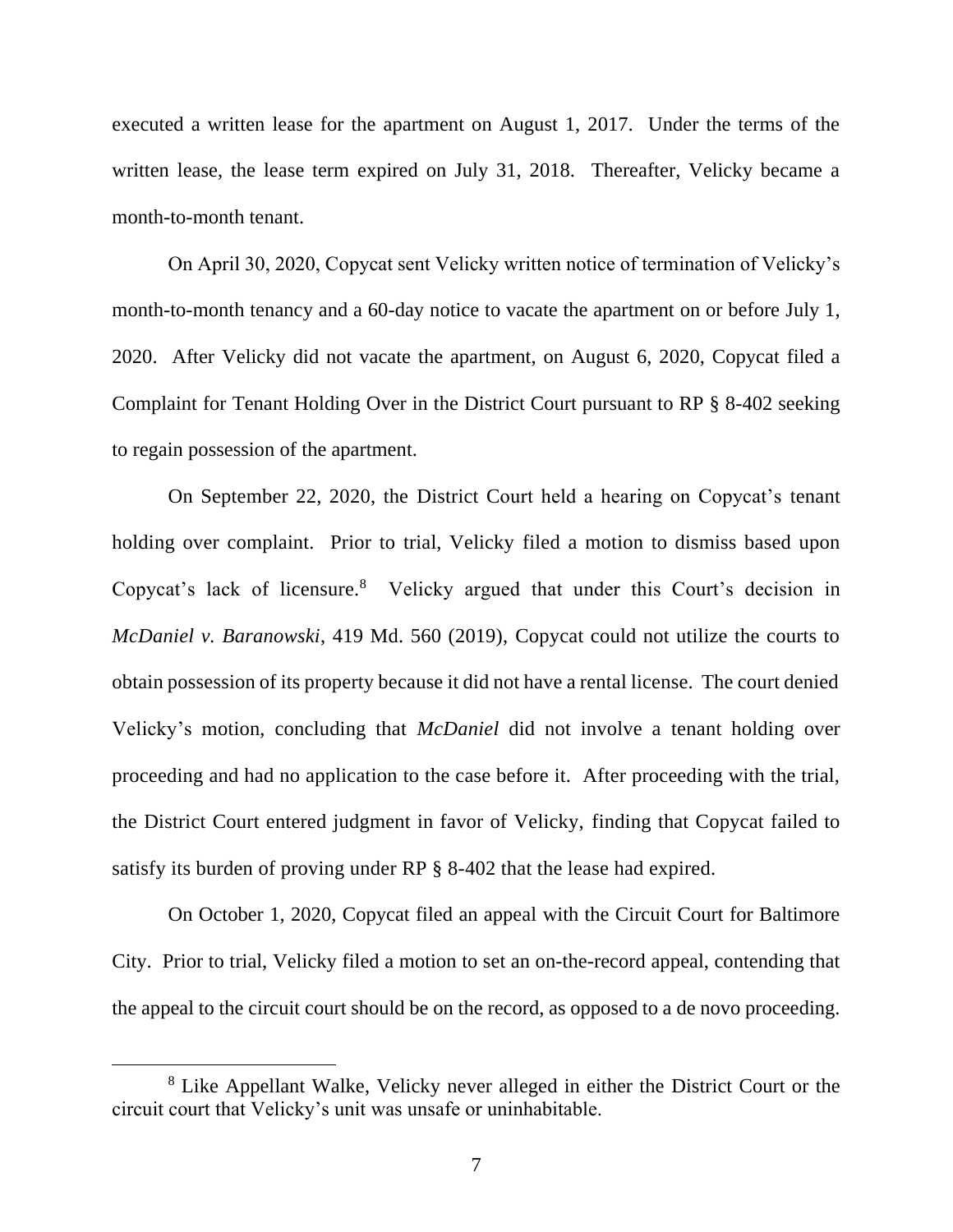Velicky also filed a motion to dismiss the complaint based upon Copycat's failure to have a rental license. Both motions were denied by the circuit court. On December 5, 2020, the circuit court held a de novo hearing and granted judgment for possession to Copycat. The circuit court found that: (1) there was a landlord-tenant relationship; (2) Velicky was residing in the apartment pursuant to a month-to-month tenancy; (3) Copycat had given the required notice to terminate the tenancy under the Baltimore City Code and RP § 8-402; and (4) that Copycat was not retaliating against Velicky by seeking possession. The circuit court declined to set an appeal bond and stayed judgment until the Maryland judiciary entered Phase V of the COVID-19 Phased Reopening Plan.<sup>9</sup>

Velicky filed a petition for writ of *certiorari*, which this Court granted on March 5, 2021. In addition to raising the same question presented by Walke, Velicky asked

<sup>&</sup>lt;sup>9</sup> As a result of the COVID-19 pandemic, the Chief Judge of the Court of Appeals issued administrative orders in early 2020 that postponed most court proceedings and provided five phases for the gradual return to normal operations. The pertinent administrative order in effect was the Amended Administrative Order on the Progressive Resumption of Full Function of Judiciary Operations Previously Restricted Due to the COVID-19 Emergency (June 3, 2020), available at [https://perma.cc/VY5V-7JDQ.](https://perma.cc/VY5V-7JDQ) This order was supplemented by the Fifth Administrative Order Restricting Statewide Judiciary Operations Due to the COVID-19 Emergency, available at [https://perma.cc/9R8N-4S9E,](https://perma.cc/9R8N-4S9E) which required courts to operate under Phase III from November 16, 2020 through December 31, 2020. A summary of the phases and their durations can be found at [https://perma.cc/A6YD-XDYJ.](https://perma.cc/A6YD-XDYJ) On December 5, 2020, when the circuit court stayed the judgment for possession to Copycat, the courts were operating under Phase III of the Reopening Plan. As of April 26, 2021, all courts entered Phase V and became "fully operational." *See Id.; see also* the Second Amended Administrative Order Expanding Statewide Judiciary Operations in Light of the COVID-19 Emergency, found at <https://perma.cc/AMM6-VACT>**.**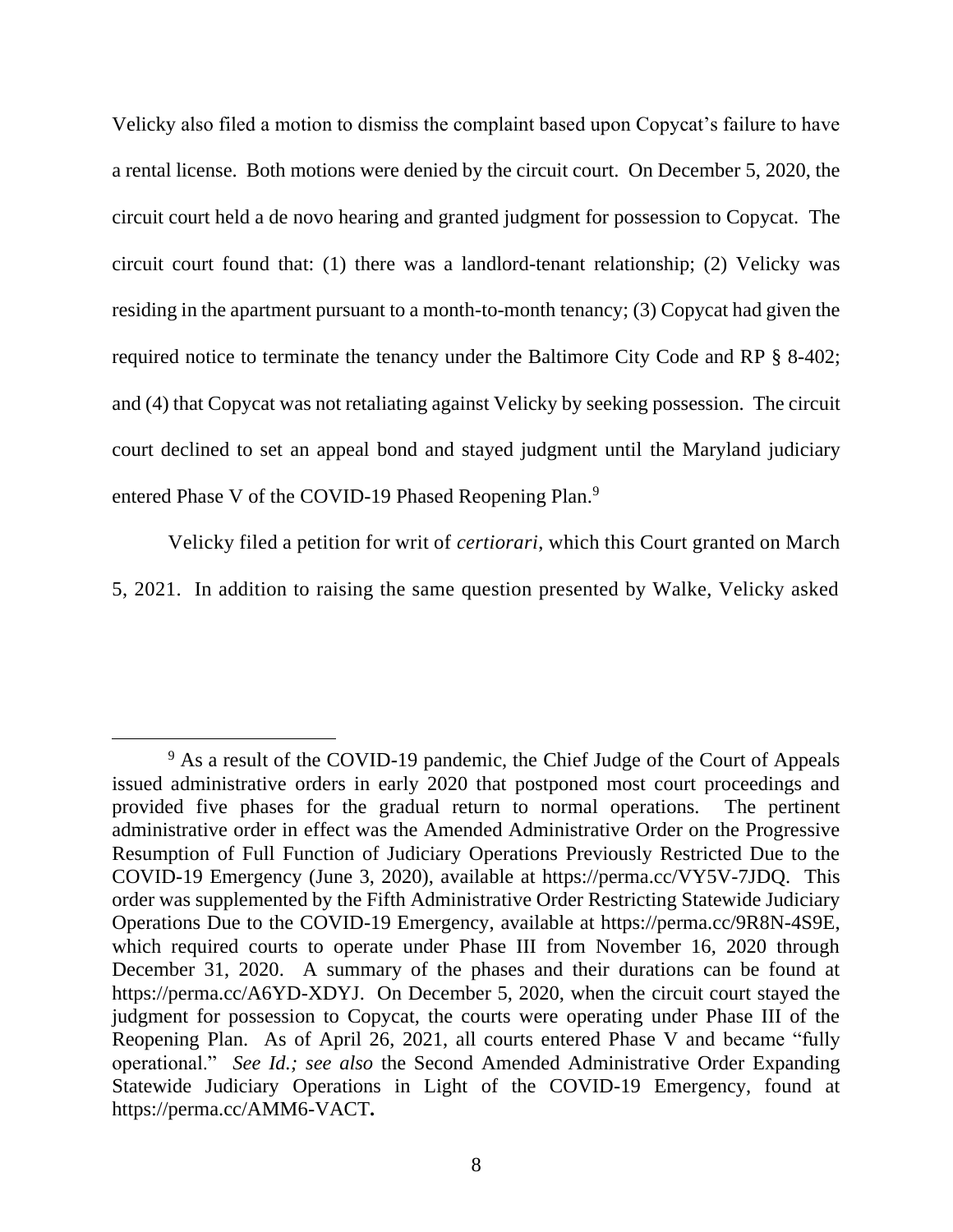that we address the following additional question, which we have rephrased as  $follows: <sup>10</sup>$ 

Whether the circuit court erred in conducting a de novo appeal as opposed to an appeal on the record under Courts and Judicial Proceedings Article § 12- 401(f) where the landlord is seeking repossession of real property under the tenant holding over statute, Maryland Code, Real Property Article, § 8-402?

As we explain below, we determine that the circuit court erred in conducting a de novo trial in this case where the landlord was required to give 60 days' notice to Velicky before terminating the tenancy, and the value of the tenancy during this period exceeded the statutory threshold of \$5,000.00.

# **II**

## **Standard of Review**

Pursuant to Maryland Rule 8-131(c), "[w]hen an action has been tried without a jury, the appellate court will review the case on both the law and the evidence." We will "not set aside the judgment of the trial court on the evidence unless clearly erroneous," giving "due regard" to the trial court's opportunity to "judge the credibility of the witnesses." *Id.* A trial court's findings are not clearly erroneous "if any competent

<sup>10</sup> Velicky's petition for writ of *certiorari* requested that we answer the following questions:

<sup>1.</sup> Must a landlord have a rental license to evict a tenant under RP § 8-402 when local law requires a license to operate the premises as a landlord?

<sup>2.</sup> Did the circuit court err by determining that an appeal from a tenant holding over action should be heard de novo instead of on-the-record when the 2-month value for rent for the premises exceeded the \$5,000.00 threshold for on-the-record appeals under Md. Rule 7-102(b)?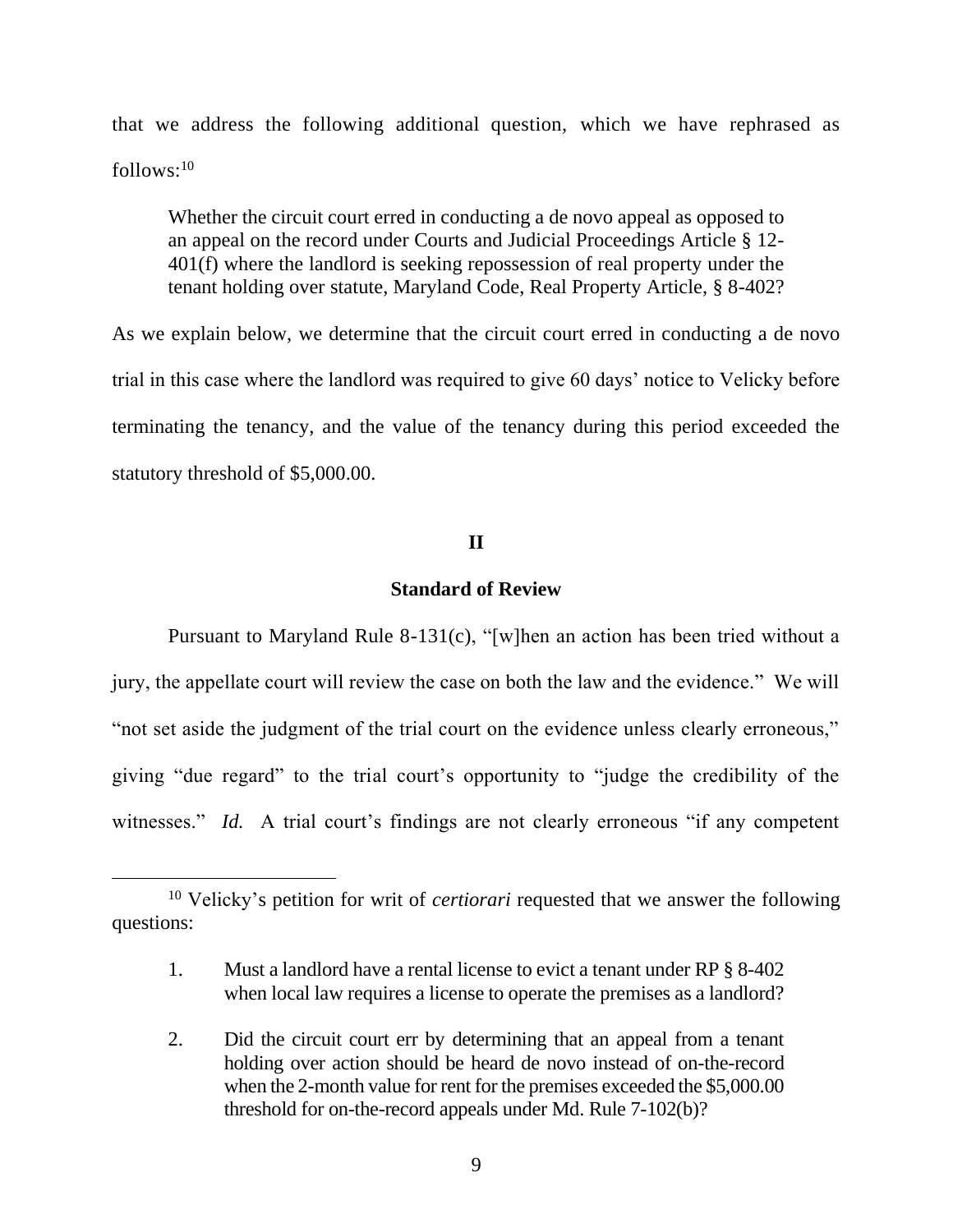material evidence exists in support of the trial court's factual findings[.]" *Webb v. Nowak*, 433 Md. 666, 678 (2013).

"When a trial court decides legal questions or makes legal conclusions based on its factual findings, we review these determinations without deference to the trial court." *Plank v. Cherneski*, 469 Md. 548, 569 (2020) (citations and quotations omitted). "Where a case involves the application of Maryland statutory and case law, our Court must determine whether the lower court's conclusions are legally correct under a de novo standard of review." *Id*. (citations and quotations omitted).

### **III**

# **Discussion**

Appellants contend that we should extend the principles articulated in *McDaniel v. Baranowski*, 419 Md. 560 (2011), to tenant holding over proceedings filed under RP § 8- 402 and preclude an unlicensed landlord from utilizing the statutory remedy to seek possession of the property upon the conclusion of a tenancy. Relying upon *McDaniel* and other cases of this Court, Appellants assert that we have "consistently required contractors and vendors to demonstrate licensure" as a condition permitting a claimant to judicially enforce a contract that is premised upon business activities that require a license. *See McDaniel*, 419 Md. 560; *Harry Berenter, Inc. v. Berman* ("*Berenter*"), 258 Md. 290 (1970); *Snodgrass v. Immler*, 232 Md. 416 (1963); *Goldsmith v. Manufacturers' Liability Ins. Co. of New Jersey*, 132 Md. 283 (1918). Appellants urge us to apply the principles expressed in this line of cases to hold that a landlord may not use the tenant holding over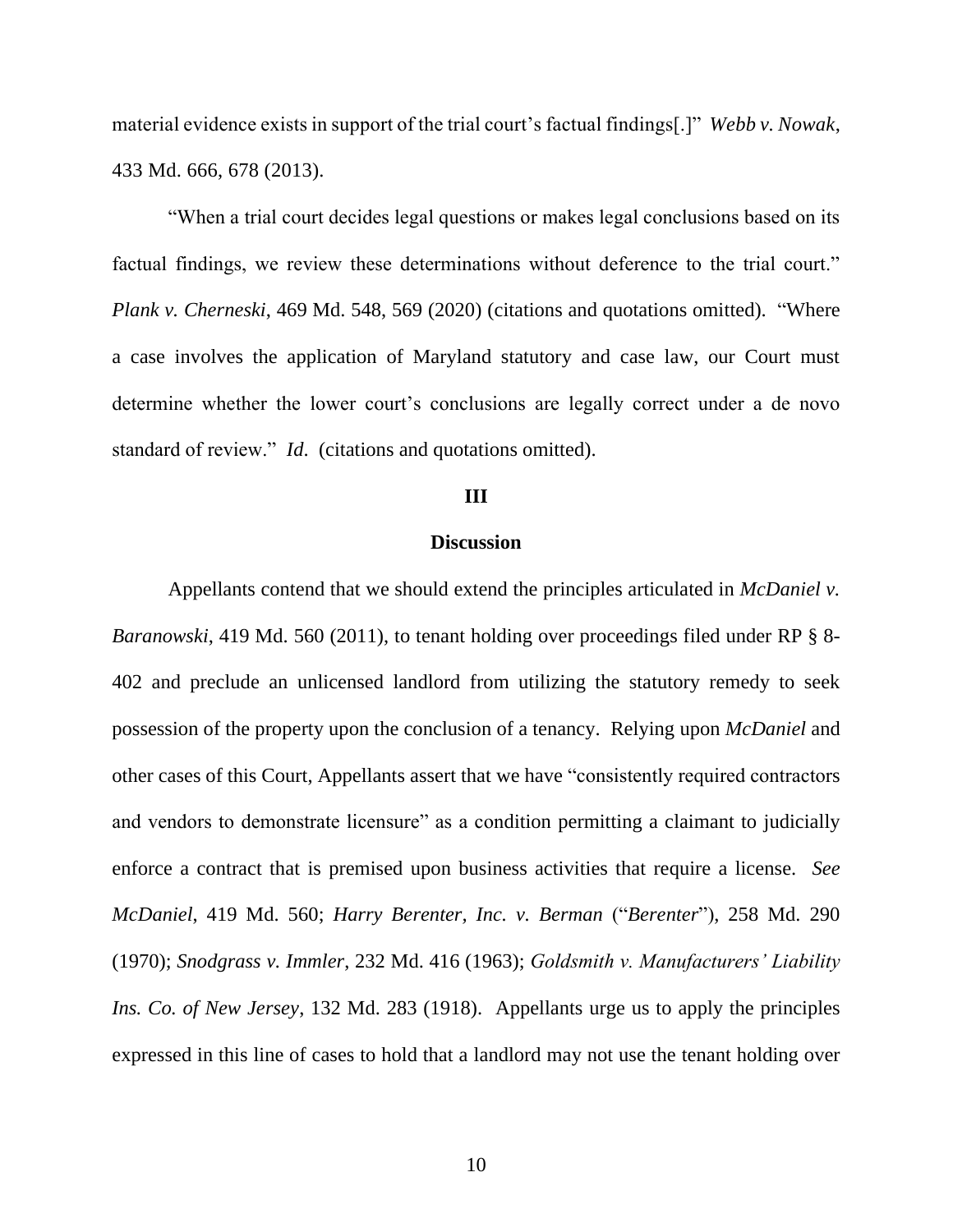statute to obtain possession of the landlord's property after a residential tenancy has expired unless the landlord has a current rental license.<sup>11</sup>

Copycat asserts that the rationale underlying *McDaniel* is not present in a tenant holding over action—where a property owner is simply seeking to recover possession of property upon the expiration of a tenancy. Copycat argues that the line of cases relied upon by Appellants, which prohibit unlicensed professionals from enforcing contractual claims for compensation or monetary payments where a license is required for the protection of the public, are inapplicable because Copycat is not seeking to enforce a contractual obligation, nor is it attempting to collect rent or any other money damages. Copycat asserts that if this Court forecloses an unlicensed landlord's right to use the tenant holding over statute, a landlord who does not have a current rental license will have no statutory remedy available to repossess its real property interest after the expiration of a lease.

In response to Copycat's assertions, Appellants agree that under their proposed outcome, an unlicensed landlord would have no statutory remedy available to enable the recovery of possession of property after a lease has expired. To address the lack of a statutory

<sup>&</sup>lt;sup>11</sup> In their briefs, Appellants have included excerpts of transcripts from two unrelated District Court cases involving other tenants in the Copycat Building who are not parties to the instant cases. Appellants request that we take judicial notice of limited portions of the transcripts in these unrelated cases and argue that Copycat was using the tenant holding over statute to extract unpaid rent from these other tenants. In response, Copycat objects to the Court's consideration of these transcript excerpts, noting that they are not part of the record in the instant cases, are not relevant, and that Appellants "ignore that both [tenants in the unrelated cases] consented to the landlord's possession of the property while also agreeing to have the option of signing *new* leases in exchange for retaining possession of the property." We decline to take judicial notice of limited portions of transcripts of unrelated cases involving individuals who are not parties to the instant cases.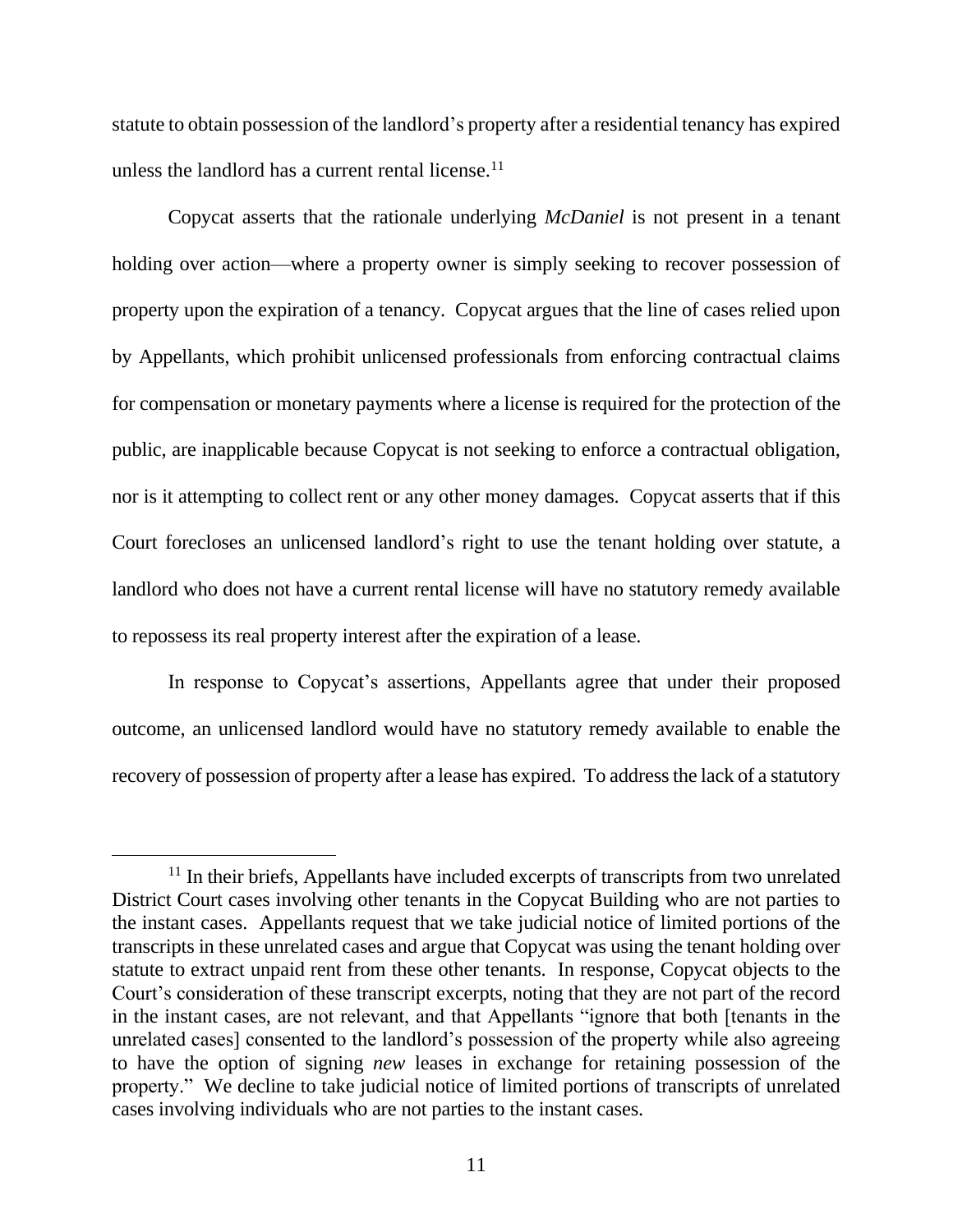remedy, Appellants assert that we should fashion a holding that would require that an unlicensed landlord file a common law ejectment action and prove the existence of "exceptional circumstances," which would enable the court, $12$  through the application of equitable principles, to determine on a case-by-case basis, whether the property owner should be entitled to regain possession based upon his or her reason for not having a valid rental license.

Although the tenant holding over statute is at the center of the parties' dispute, we shall start our discussion with a brief overview of the common law ejectment action since we are being asked to judicially foreclose the statute's availability and require that unlicensed landlords proceed under a common law ejectment action. It is also useful to start our analysis with the common law because property law is derived from three sources: the common law, statutes, and the Constitution. Denise R. Johnson, Lecture, *Reflections on the Bundle of Rights*, 32 Vt. L. Rev. 247, 248 (2007).

After examining the common law, we shall discuss the statutory framework established by the General Assembly, which has effectively codified all aspects of common law ejectment actions as they pertain to landlord-tenant relationships. As we explain below, the General Assembly has enacted several statutes that balance a residential tenant's interest in safe and habitable living conditions *during the tenancy*, on

 $12$  Given that the common law ejectment action would arise in connection with a landlord and tenant relationship, the action would originate under the exclusive jurisdiction of the District Court. *See* Md. Code (1974, 2020 Repl. Vol, 2021 Supp.), Courts and Judicial Proceedings Article ("CJ") § 4-401(4) (stating that the District Court has exclusive jurisdiction in "[a]n action involving landlord or tenant, distraint, or wrongful detainer, regardless of the amount involved[]").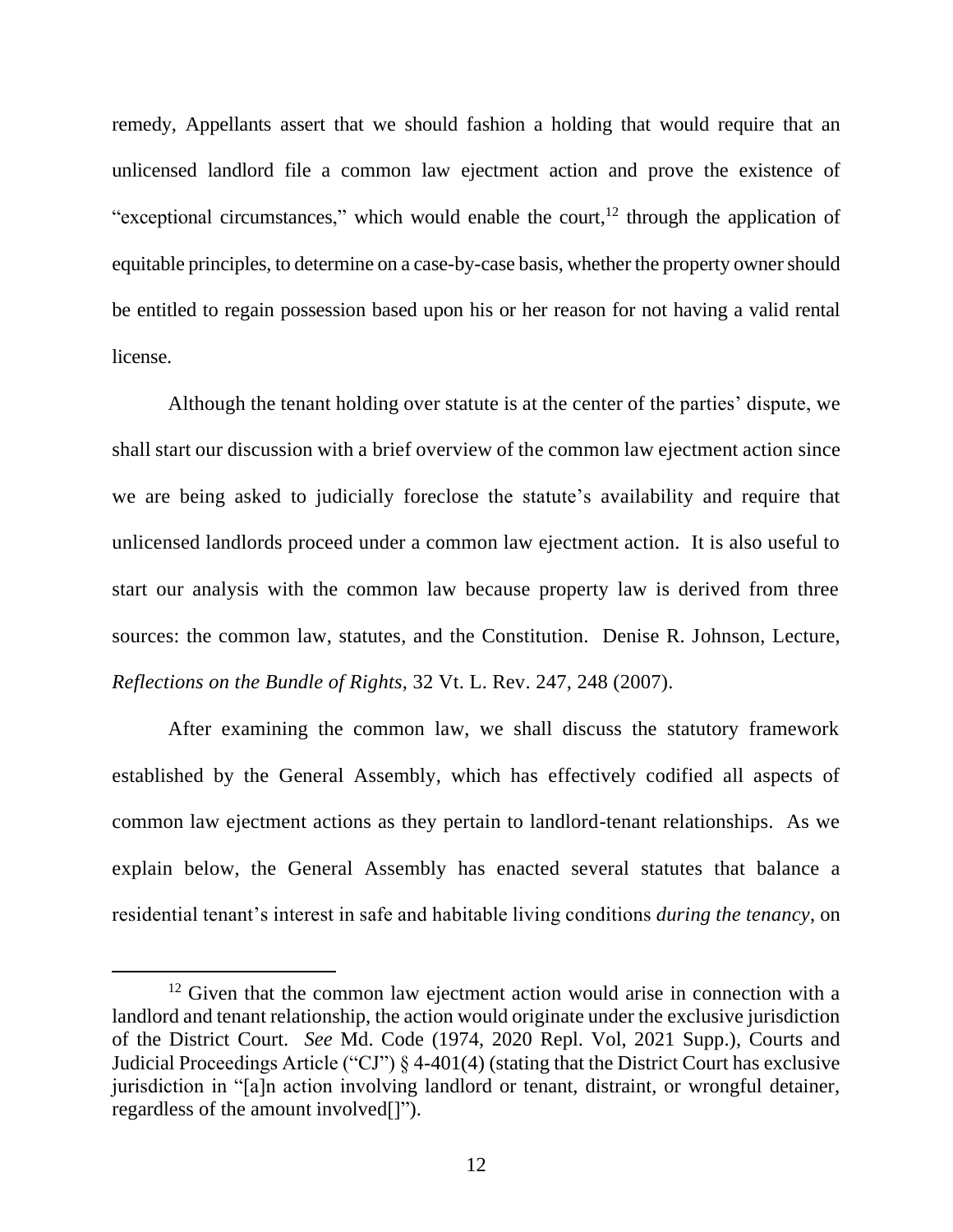the one hand, against a property owner's right to seek the return of the owner's possessory interest in real property upon the *expiration of the tenancy*, on the other.

# *A. Landlord-Tenant Relationship Under the Common Law*

"The origins of American landlord-tenant law, a subset of property law, can be traced back to the common law of England," dating back over 1,000 years. *Chateau Foghorn LP v. Hosford*, 455 Md. 462, 489 (2017). A landlord and tenant relationship arises when an individual occupies the real property of another with permission and for a consideration, which is usually in the form of the payment of rent. 49 Am. Jur. 2d *Landlord and Tenant* § 1 (2021). The rights of a lessee and a lessor in property that is subject to a lease are divided: the lessee has a possessory interest; and the lessor has the reversionary interest. *Id.* Thus, "a lessee has a present possessory interest in the premises, while the lessor has a future reversionary interest and retains fee title." *Id.* During the tenancy, a tenant has many rights associated with his or her possessory interest, such as the covenant of quiet enjoyment. In our modern society, a residential tenant has the right to safe and habitable living conditions, which is typically enforced through rental licensing and inspection regulations enacted pursuant to the police powers of the local government over property within its jurisdiction, as well as the rent escrow statute.

Of course, all tenancies are of a limited duration and must come to an end. The right of possession is a very important stick in a property owner's metaphorical bundle of rights, <sup>13</sup>

<sup>&</sup>lt;sup>13</sup> Justice Johnson of the Vermont Supreme Court describes "the bundle of rights" or "bundle of sticks" trope as "the dominant legal paradigm for the courts and the theory of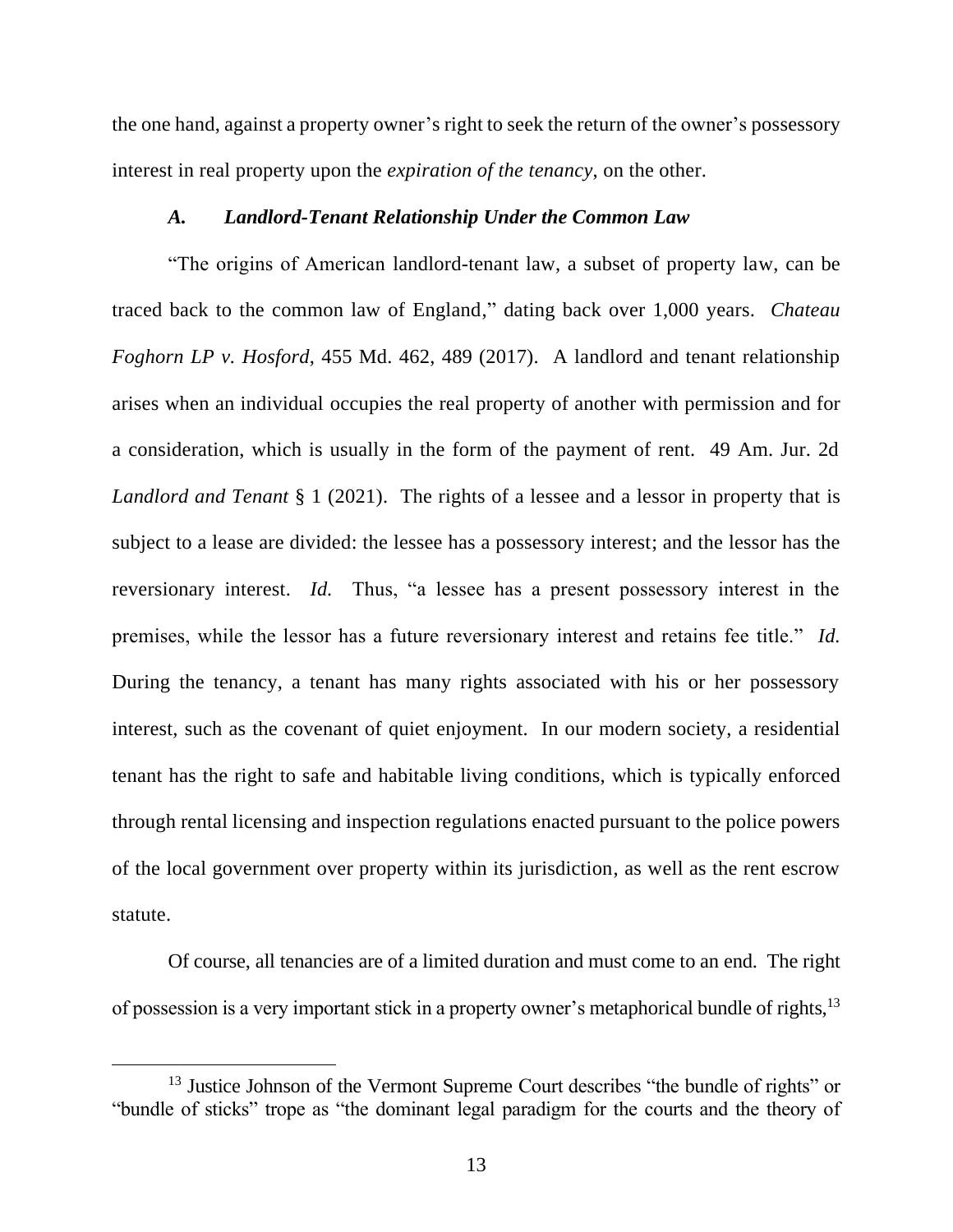which must ultimately be returned to the owner upon the conclusion of the tenancy. The importance of the possessory interest is reflected in the adage, dating back to medieval times that, "possession is nine-tenths of the law."<sup>14</sup> The expression recognizes the practical reality that one who is in physical possession of property is in an advantageous position, even if a rightful owner has a valid claim to possession. *See, e.g.*, *Paxton v. Fisher*, 45 P.2d 903, 909 (Utah 1935) (Wolfe, J., concurring) (explaining the phrase as protecting the current occupant against the claims of a rightful owner who may "not take the law into his own hands"). At the conclusion of a tenancy, where a landlord-tenant relationship does not end with a handshake and a mutual parting of the ways, there must be a judicial process which allows the peaceful and lawful transfer of the possessory interest back to the property owner.

The common law action of ejectment was created, and later expanded, to determine who had the right to possess land. *Brown v. Housing Opportunities Comm'n of Montgomery Cty*., 350 Md. 570, 577–78 (1998). Ejectment "originated as a very

property that is taught to American law students." Denise R. Johnson, Lecture, *Reflections on the Bundle of Rights*, 32 Vt. L. Rev. 247 (2007). She notes that "[t]he bundle of rights metaphor was intended to signify that property is a set of legal relationships among people and is not merely ownership of 'things' or the relationships between owners and things." *Id.* at 249. In her lecture, she outlines a list of eleven incidents of property ownership that have been identified as being "common to all mature legal systems." *Id.* at 253 (quotations omitted). The "bundle of rights [theory] recognizes that many individuals can have simultaneously existing, legally recognized interests[.]" *Id.* at 257. One such ownership right is the right of possession, which is given by the owner's permission to the tenant during the term of the tenancy.

 $14$  "[T]he phrase is generally said to have been inspired by a medieval English statute that has long predated the usages that apparently began in the sixteenth century, namely the Forcible Entry and Detainer [] statute that outlawed the forcible ejection of anyone who was in peaceable possession of a property." Carol M. Rose, *The Law is Nine-Tenths of Possession: An Adage Turned on its Head*, Arizona Legal Stud. Discussion Paper No. 14- 13 (2014).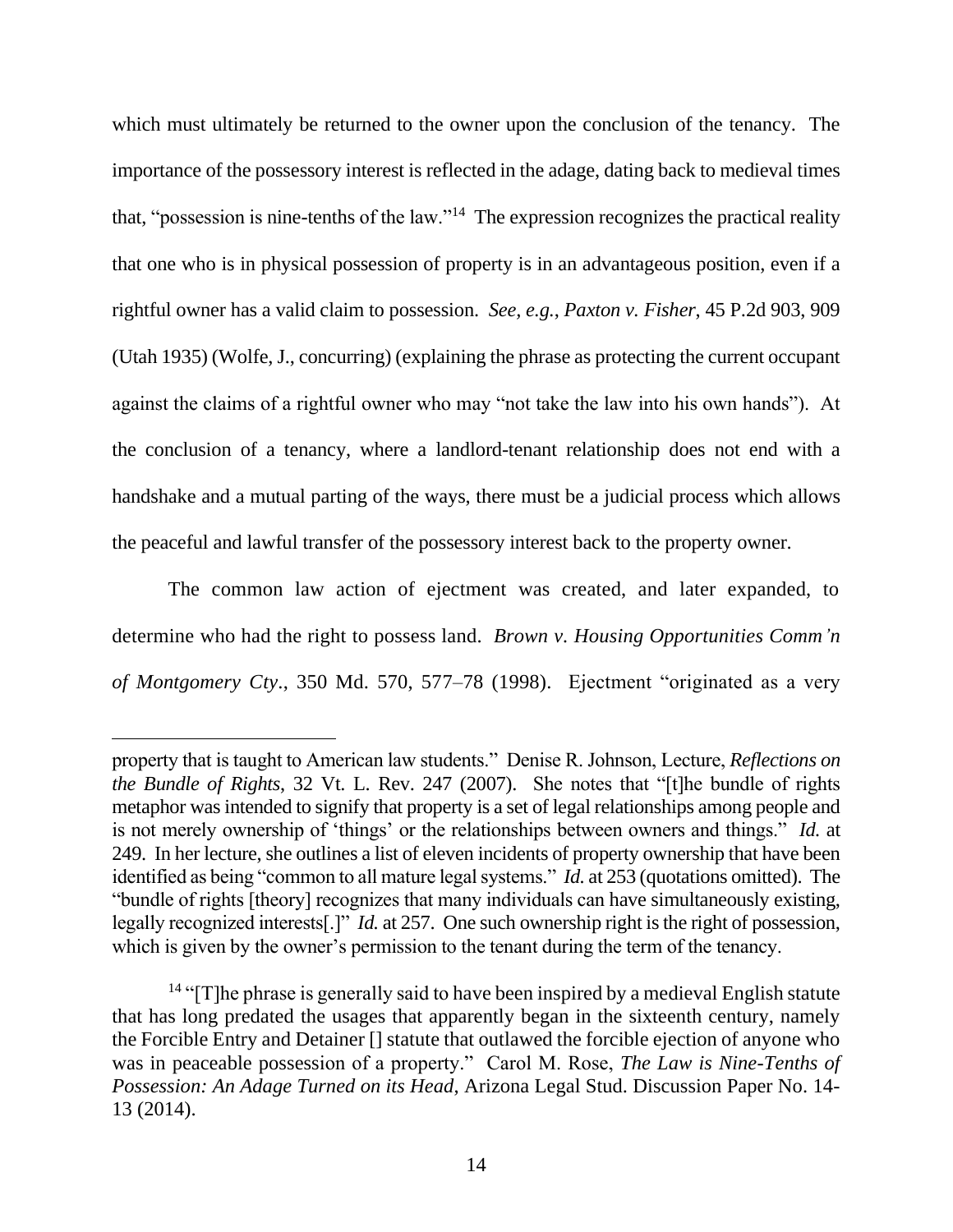narrow remedy," and was designed to "give the lessee of property a cause of action against anyone who ejected him, including his lessor." *Pernell v. Southall Realty*, 416 U.S. 363, 373 (1974) (footnote omitted). The ejectment action employed a "variety of intricate fictions," which were used to try either title to real property, or the right to possess it. *Id.*<sup>15</sup>

Although the common law action of ejectment was initially utilized to allow an ousted tenant to recover possession, the law developed over time to also enable landlords to recover possession from their tenants. *Brown*, 350 Md. at 578. In *Brown*, we noted that the common law ejectment action "became cumbersome, time-consuming, and subject to bullying and delay tactics by the tenant[,]" which led to Parliament's enactment of a statute in 1731 to "deal with those problems[.]" *Id*. (citing 4 Geo. II, Ch. 28). The 1731 Parliamentary statute: (1) required tenants willfully holding over after termination of the lease to pay rent in an amount equal to double the yearly value of the property and

Maryland's common law ejectment actions can be traced to 1632, when

<sup>15</sup> In *Pernell v. Southall Realty*, 416 U.S. 363, 373 n.15 (1974), Justice Marshall described the "classic fiction" that was used in common law ejectment actions "where two persons wished to try the title to land. One of them leased it to an imaginary person and the other leased it to another imaginary person." One imaginary lessee would "eject" the other, in order to try possession of the competing imaginary leases, and the court would then "decide which of the real lessors had title to the land." *Id.* (citations omitted).

Maryland, as a Province, was granted by King Charles the first, King of England, to Lord Baltimore, by Charter constituting him absolute Lord and Proprietary of the Province of Maryland, with power to him, his heirs and assigns to grant any part of the Province, in fee simple, tail or otherwise, to be held of the Lord Proprietary, his heirs and assigns.

*See* John McHenry, *The Ejectment Law of Maryland*, 25 (1822).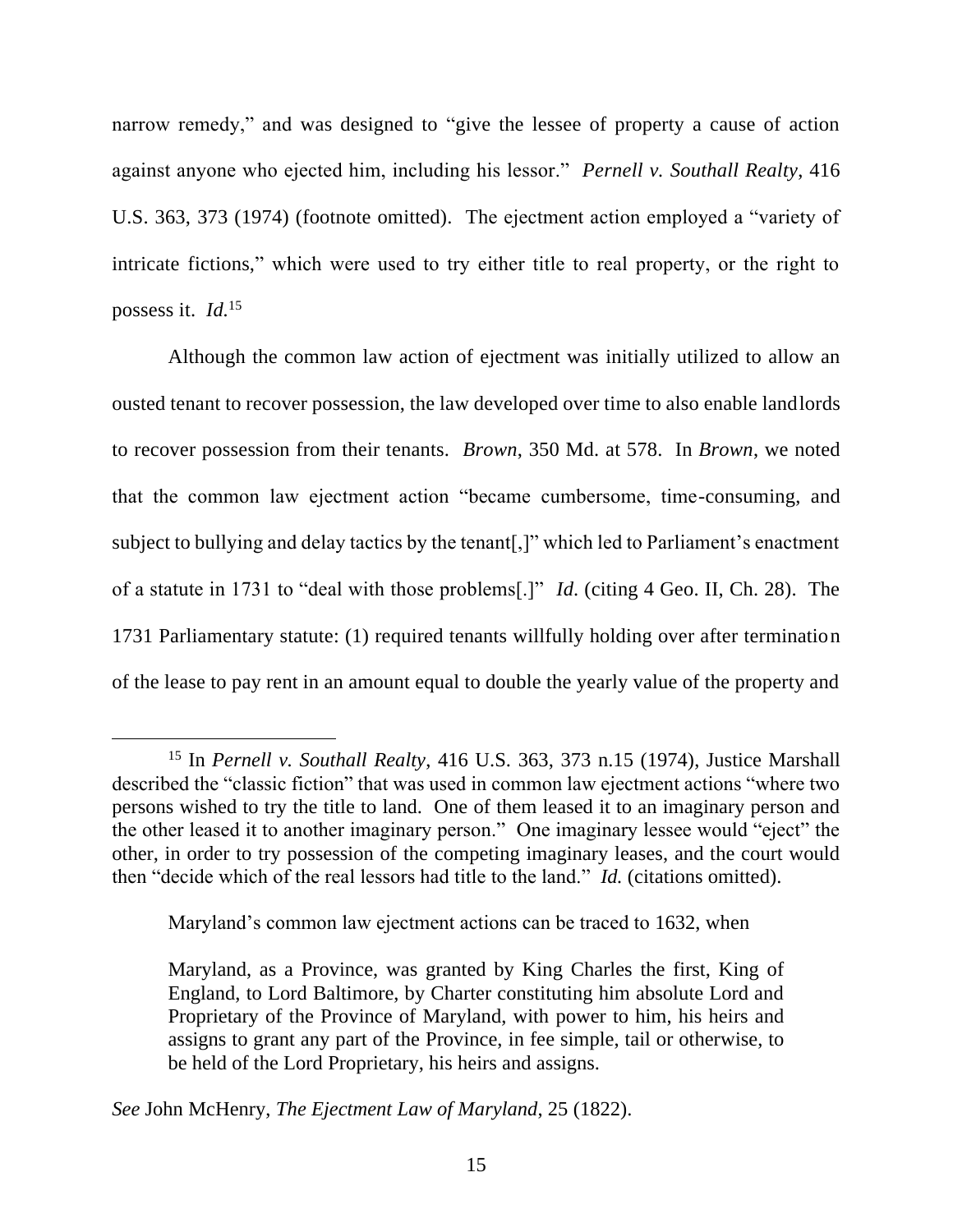authorized landlords to recover that rent through an action on the debt; and (2) permitted landlords having a right of reentry under their lease upon nonpayment of rent to proceed in ejectment without the need for formal demand of the rent and actual or fictional reentry of the property by merely serving or posting notice, whenever six months of rent was in arrears. *Id.* at 579. The "tenant could abort the ejectment action directly only by paying or tendering to the landlord, or paying into court, prior to trial, all rent in arears and costs." *Id.*

The 1731 statute enacted by Parliament was incorporated into Maryland law in 1776 through Article 5 of the Maryland Declaration of Rights.<sup>16</sup> In *Martin v. Howard County*, 349 Md. 469, 481–83 n.9 (1998), Judge Eldridge, writing for the Court, described the history of ejectment actions in Maryland, noting that "the action of ejectment, with all these fictions, continued to be the only mode of recovering the possession of land in Maryland down to the year 1870." In 1870, the Legislature abolished the fictitious parties and a fictitious lease that were utilized in common law ejectment actions, instead requiring that "the real persons who are proper as plaintiff and defendant, shall be named." *Brown*, 350 Md. at 580 (quoting 1870 Md. Laws, ch. 420).

<sup>&</sup>lt;sup>16</sup> Article 5 of the Maryland Declaration of Rights provides in pertinent part:

That the Inhabitants of Maryland are entitled to the Common Law of England ... and to the benefit of such English statutes as existed on the Fourth day of July, [1776] . . . except such as . . . may be inconsistent with the provisions of this Constitution; subject, nevertheless, to the revision of, and amendment or repeal by, the Legislature of this State . . . .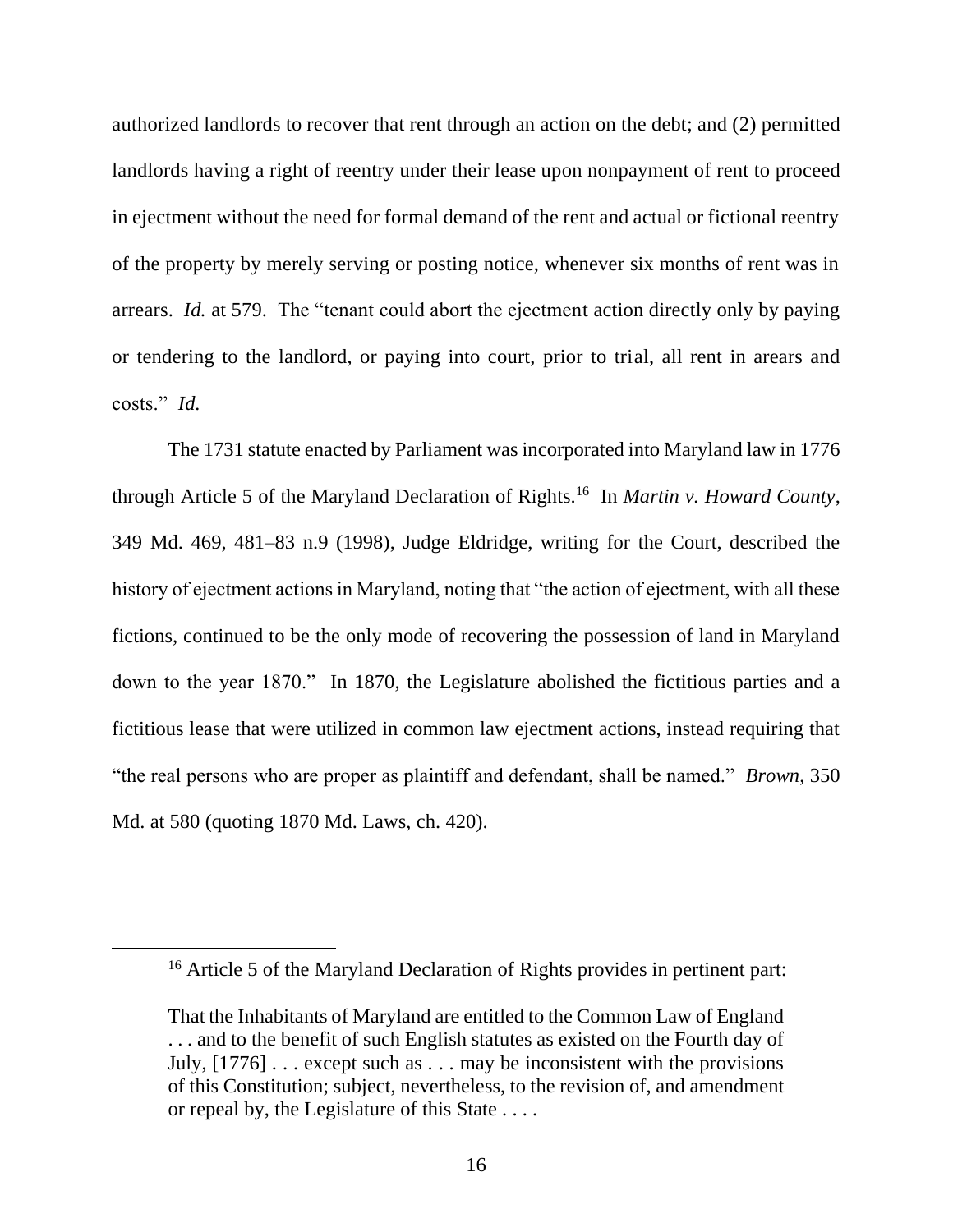From the initial 1870 enactments and continuing up to the present, the Legislature has adopted a comprehensive statutory framework that regulates the landlord and tenant relationship. The vast majority of Maryland's landlord and tenant statutes are located in Title 8 of the Real Property Article. These various statutes regulate "different phases of the landlord and tenant relation[ship], including, among others, statutes relating to the execution, acknowledgement and recording of leases, statutes regulating the procedure for repossessing demised premises, and statutes relating to distress for rent." 14 *Maryland Law Encyclopedia*, Landlord and Tenant Relationship § 2 (2021).

In this case, we are concerned with the statutes that provide a landlord with a statutory right to recover possession of the landlord's property. As we discuss herein, the General Assembly has enacted three statutes "at different times to deal with different situations" whereby the landlord may regain possession to property that is subject to a leasehold interest, or where the leaseholder interest was terminated. *Brown*, 350 Md. at 577. These statutes, which are currently codified in Subtitle 4 of Title 8 of the Real Property Article, provide certain statutory remedies and actions other than the right of distraint for rent, and are intended to provide landlords with a statutory alternative to the common law action of ejectment. In fact, although a common law ejectment action may, in theory, still exist in the landlord-tenant context as a possible alternative to the statutory remedies, we have found no Maryland cases in which common law ejectment has been utilized by a property owner to recover possession of a residential property from a tenant after the conclusion of a tenancy.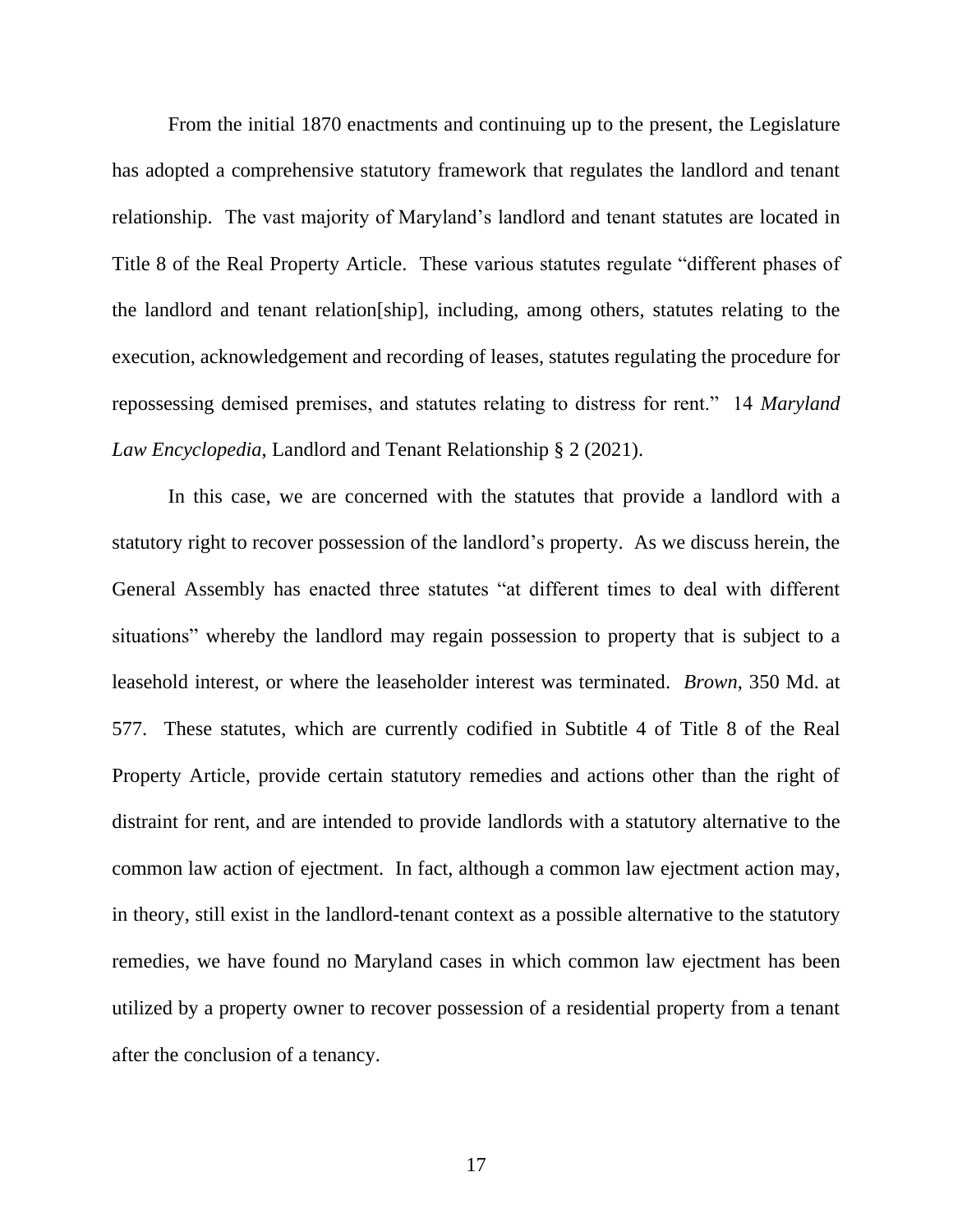The three statutes involve distinct scenarios whereby a landlord may regain possession to property, each containing different elements and processes. Two of the three statutes—failure to pay rent (RP § 8-401) and breach of lease (RP § 8-402.1)—are based upon the contractual relationship between the landlord and tenant and involve a tenant's breach of a covenant, which *may* give rise to a landlord's right to a writ of possession, depending upon certain statutory conditions and limitations. The third statute—the tenant holding over statute (RP § 8-402)—is only available where a contract has *expired.* Under the tenant holding over statute, "if the landlord proves the four requisite elements—prior possession, a lease that has expired, proper notice to quit, and the tenant's refusal to vacate—the landlord is entitled to a judgment of restitution, subject to the provisions for appeal." *Brown*, 350 Md. at 580.

We briefly discuss these three statutes, which are the primary means that a landlord may use to repossess real property from a tenant. Cases brought pursuant to these statutes all arise within the exclusive original jurisdiction of the District Court. Md. Code (1974, 2021 Repl. Vol., 2021 Supp.), Courts and Judicial Proceedings Article ("CJ") § 4-401.

## *B. Landlord's Statutory Remedies for Repossession of Property*

# *1. RP § 8-401 – Repossession Arising from the Tenant's Failure to Pay Rent*

When a tenant fails to pay rent, a landlord may bring an action for repossession under RP § 8-401. The current iteration of the statute originated from a statute enacted in 1937. 1937 Md. Laws, ch. 529. This action, often called a "summary ejectment action," arises pursuant to a contractual relationship between the landlord and tenant—whether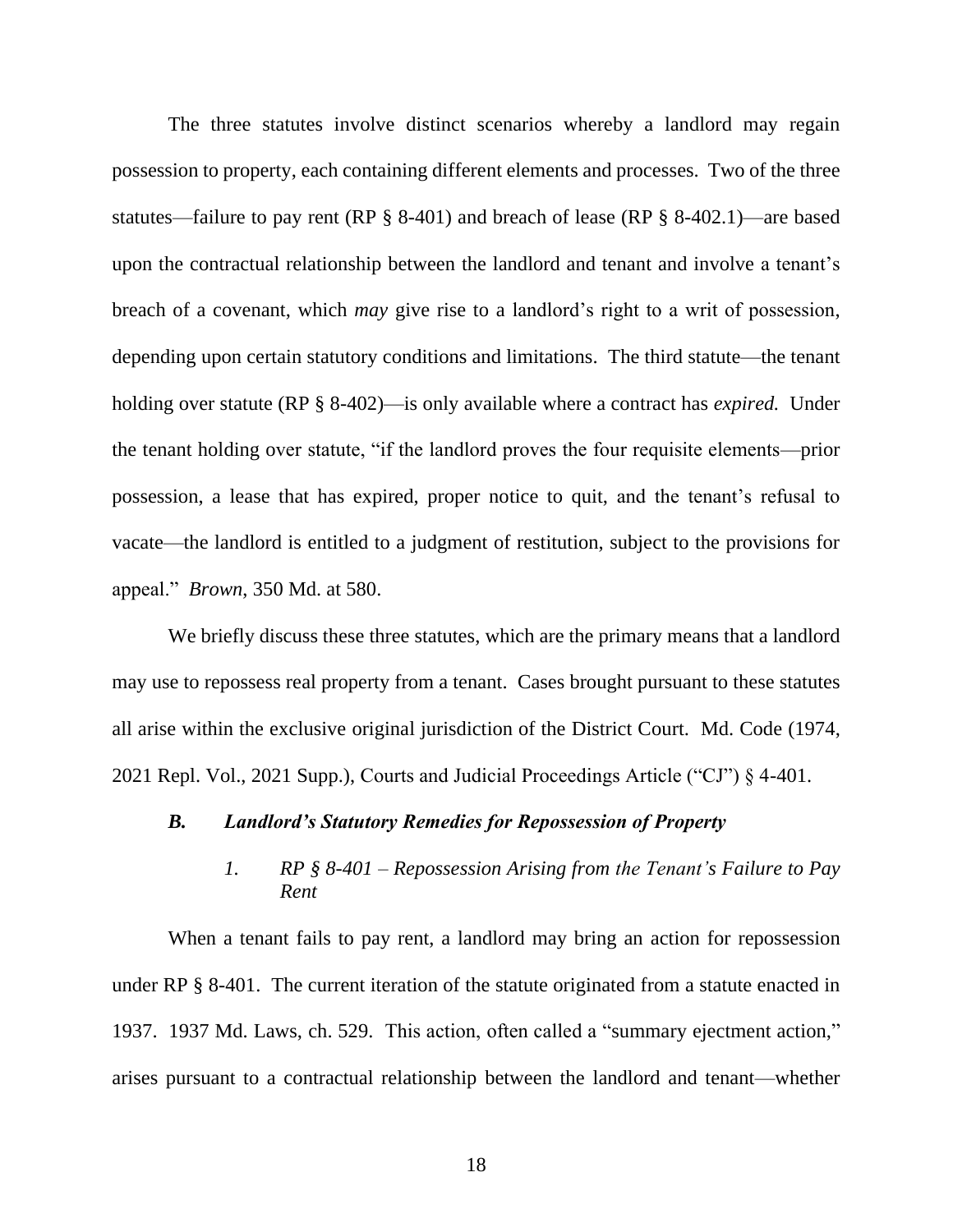express or implied, oral, or written<sup>17</sup>—and is based upon the tenant's failure to abide by his or her contractual obligation to pay rent. "Summary ejectment proceedings empower the court to enter a money judgment for the amount of rent determined to be owing and also to issue an order for the tenant to yield possession of the premises when the jurisdiction over the tenant has been obtained." *Schuman, Kane, Felts & Everngam, Chartered v. Aluisi*, 341 Md. 115, 122 (1995) (internal quotation marks omitted).

As we have previously observed, "[s]ummary ejectment proceedings are expedited." *Cane v. EZ Rentals*, 450 Md. 597, 602 (2016). The summons issued by the court directs the tenant to appear in the District Court for a trial on the fifth day following the filing of the complaint and to show cause why the relief sought by the landlord should not be granted. RP §§ 8-401(b)(3)(i)–(ii). The court is authorized to adjourn the trial for one day to permit either party to procure necessary witnesses "in the interest of justice[,]" but may not adjourn the trial for a period of longer than one day unless all parties consent. RP § 8-401(e)(1). If judgment is entered in favor of the landlord, the statute provides that the court shall order possession to be given to the landlord within four days. RP § 8- 401(e)(3).

Because the summary ejectment action is based solely upon the tenant's obligation to pay rent, if the tenant tenders the rent due, plus costs prior to the entry of judgment, the action is dismissed. If the court enters judgment in favor of the landlord, including

<sup>&</sup>lt;sup>17</sup> RP § 1-101 defines "Lease" as "mean[ing] any oral or written agreement, express or implied, creating a landlord and tenant relationship, including any 'sublease' and any further sublease."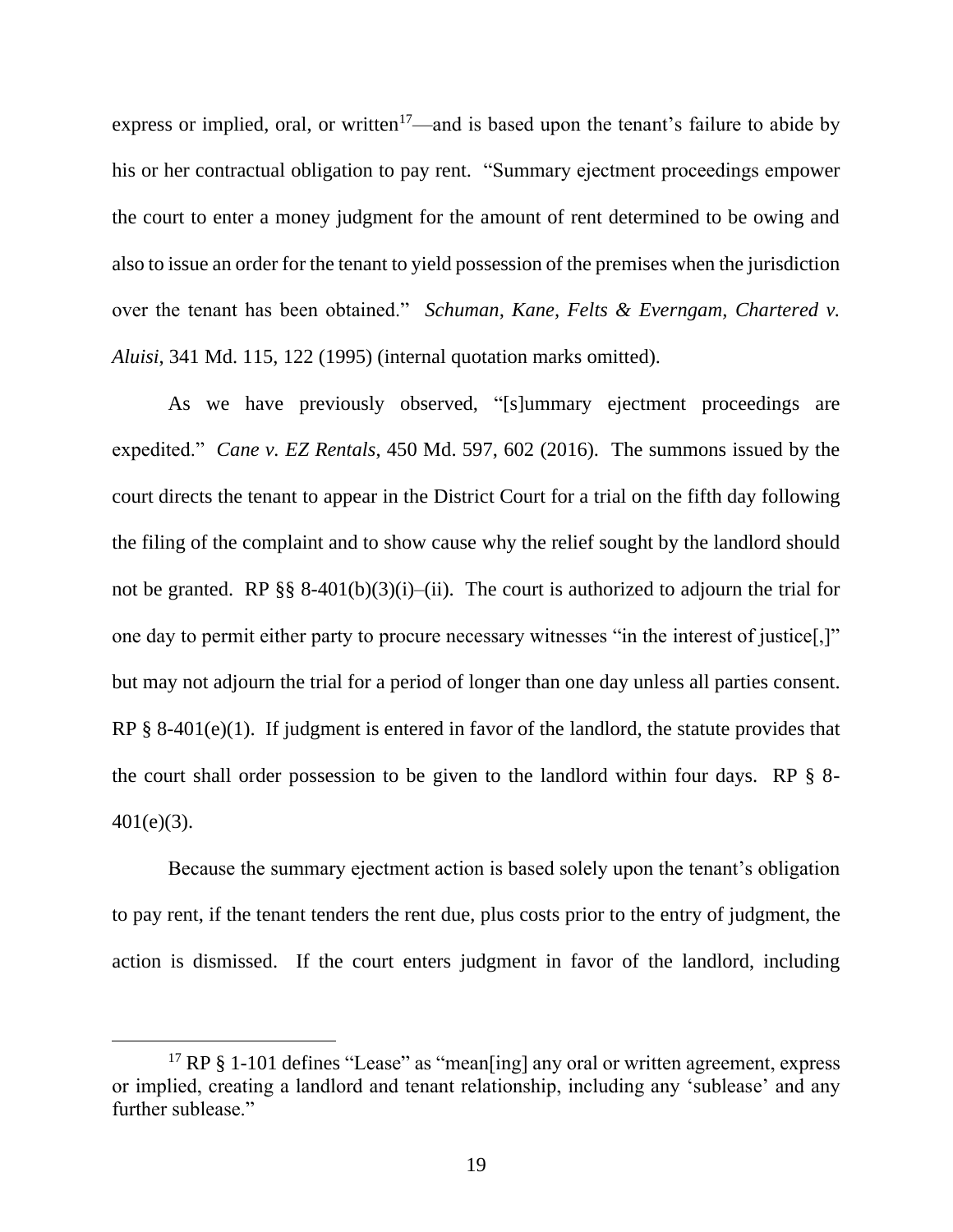possession of the premises, the tenant may redeem the leased premises if the tenant tenders to the landlord the amount of the judgment, as well as any court awarded costs and fees, at any time prior to the execution of the eviction order. RP  $\S$  8-401(g)(1). The tenant's right of redemption is no longer available if the tenant has had three judgments of possession within the previous 12 months. RP  $\S$  8-401(g)(2).

Just as the time period between the filing of the complaint and the trial date is expedited, so too is the time to note an appeal. Either party may appeal the judgment of the District Court to the circuit court within four days from the entry of judgment. RP § 8-  $401(h)(1)$ . If the tenant appeals, the tenant must furnish a bond to stay execution of the judgment. RP §§ 8-401(h)(2)–(3).

## *2. Breach of Lease Action Arising Pursuant to RP § 8-402.1*

RP § 8-402.1, adopted in 1978, is the most recent enactment in the trilogy of statutes enacted to provide a statutory remedy for the recovery of a leased premises. *Brown*, 350 Md. at 576. Like the summary ejectment action described above, the statutory "breach of lease" action is also based upon a contract arising between the parties. Prior to the enactment of RP § 8-402.1, there was no statutory procedure for a landlord to obtain possession of his or her property where the tenant's breach involved conduct other than nonpayment of rent. As we noted in *Brown*, because there was no statutory process to allow a landlord to recover possession of property where the tenant's breach involved something other than nonpayment of rent, landlords relied upon the tenant holding over statute, RP § 8-402, to recover possession.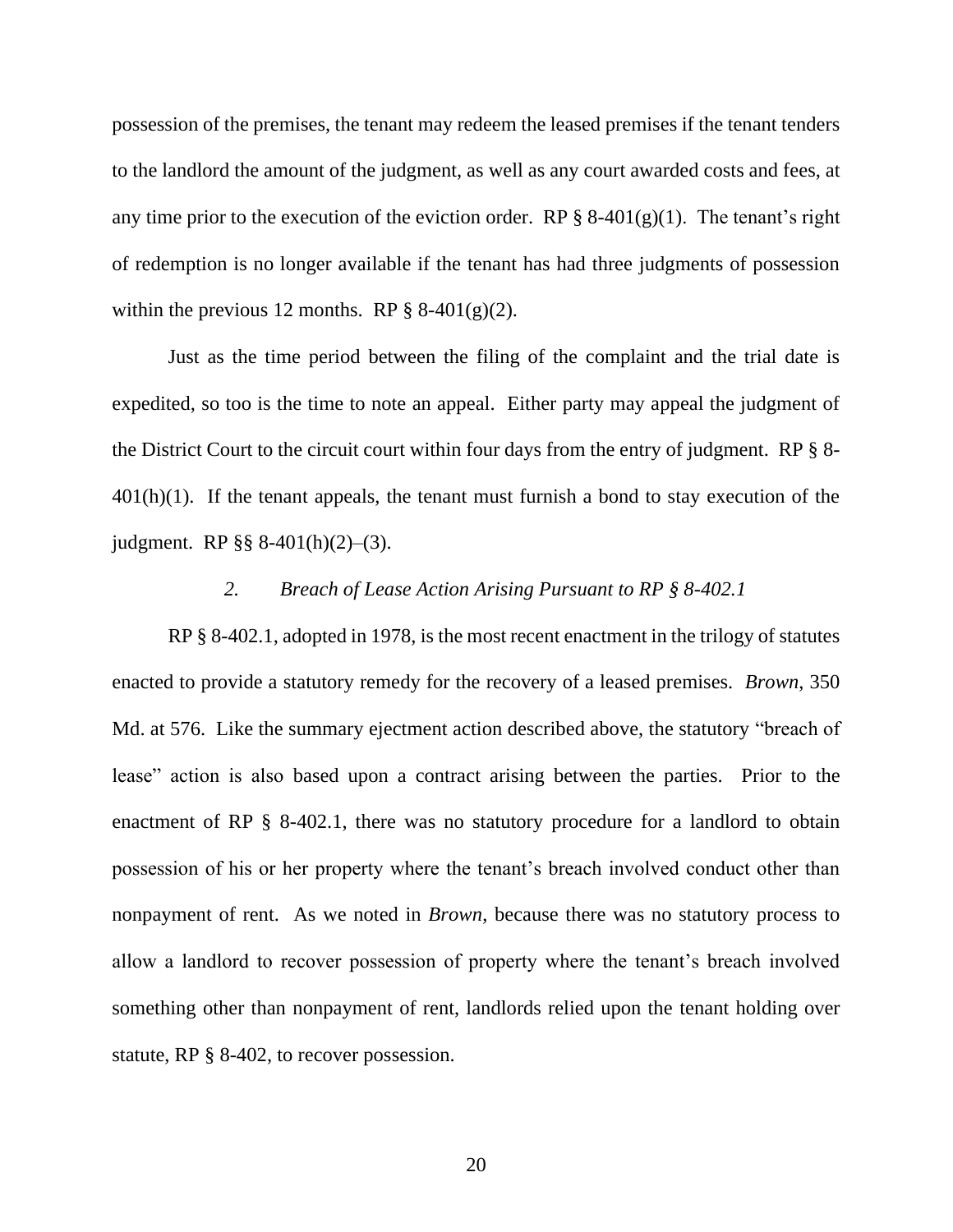To address this gap in the statutory framework, the General Assembly enacted RP § 8-402.1. 1978 Md. Laws, ch. 478. By its enactment of the breach of lease statute, the Legislature created a "separate, self-contained District Court procedure by which landlords could recover possession of leased premises based on breaches of covenants other than the payment of rent . . . ." *Brown*, 350 Md. at 584. We explained that, by enacting RP § 8- 402.1, "[t]he General Assembly was not content to have the practice of using [the holdover statute, RP] § 8-402 continued, but neither did it intend to leave landlords only to the common law action of ejectment." *Id.* 

The statutory action for breach of lease is *only* available where: (1) the lease has not expired; and (2) the lease contains an express term stating that the landlord may repossess the premises prior to the expiration of the term. RP § 8-402.1. Breach of lease actions are purely possessory in nature—there is no provision in the statute that permits the landlord to recover rent or damages.

Prior to filing suit, the landlord must give the tenant 30 days' written notice that the tenant is in violation of the lease and that the landlord desires to repossess the leased premises. RP § 8-402.1(a)(1)(i)(2)(A). If the tenant or person in actual possession refuses to comply with the notice, the landlord may file a complaint in the District Court, and "[t]he court shall summons immediately the tenant or person in possession to appear before the court on a day stated in the summons to show cause, if any, why restitution of the possession of the leased premises should not be made to the landlord." RP  $\S$  8-402.1(a)(1)(ii).

The court shall award possession to the landlord only where the court "determines that the tenant has breached the terms of the lease *and that the breach was substantial and*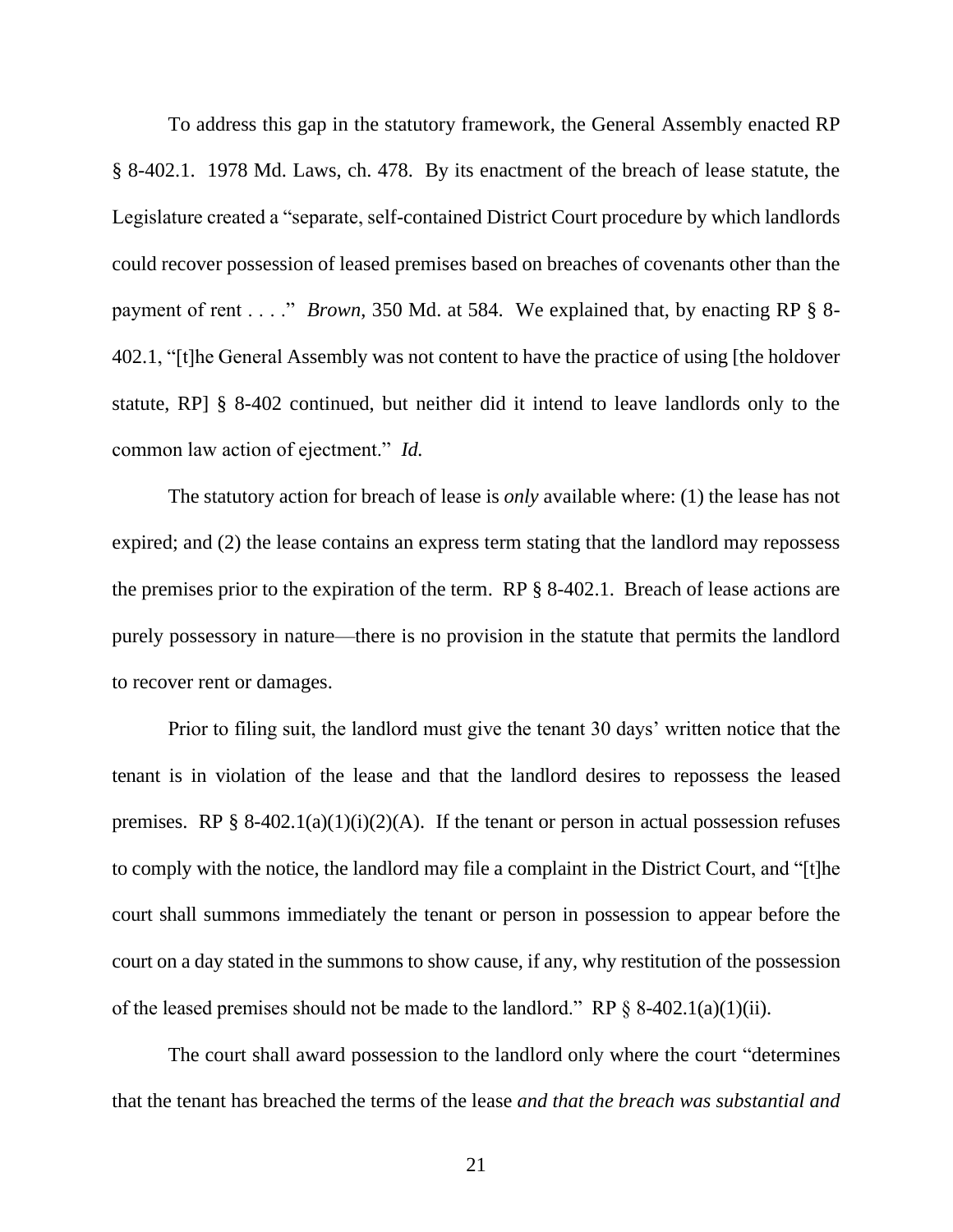*warrants an eviction* . . . ." RP § 8-402.1(b)(1) (emphasis added). In other words, a tenant does not automatically forfeit his or her rights under the lease because of a technical breach. Rather, as we have previously explained, the Legislature fashioned the statutory remedy upon: "(1) the long-standing principle that forfeitures for breach of covenant were not a matter of right but were subject to the intervention of equity when regarded as unfair or inappropriate, and (2) the availability of alternative remedies for landlords in breach of covenant cases, such as damages and equitable relief." *Brown*, 350 Md. at 584. We have explained that, under the express language of the statute, "the court is entitled, and indeed directed, to weigh all of the relevant factors before declaring a forfeiture and evicting the tenant, including the actual loss or damage caused by the violation at issue, the likelihood of future violations, and the existence of effective alternative remedies for past or existing violations." *Id.* 

If the court determines that the tenant has breached the terms of the lease and that the breach is substantial and warrants eviction, it shall enter judgment of restitution in favor of the landlord. RP  $\S$  8-402.1(b)(1). Either party may appeal the judgment to the circuit court within ten days of the entry of judgment. RP § 8-402.1(b)(2). "Upon application of either party, the court shall set a day for the hearing of the appeal not less than five nor more than 15 days after the application and notice of the order for the hearing shall be served on the other party or that party's counsel at least five days before the hearing." *Id.*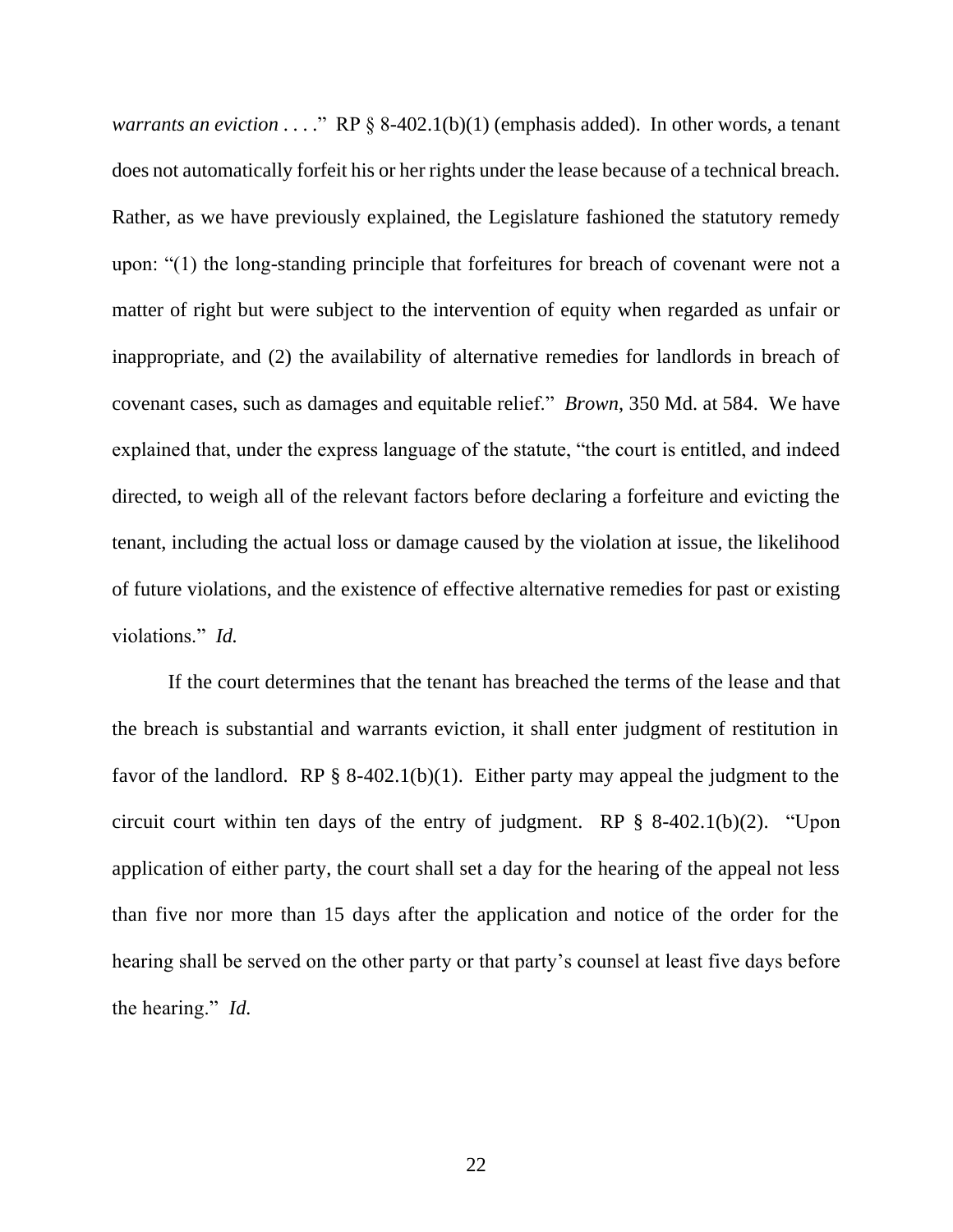### *3. Tenant Holding Over Action – RP § 8-402*

The final statute in the trilogy is the tenant holding over statute, RP § 8-402. Unlike the two statutes discussed above, the right of possession provided under the tenant holding over statute is *not* based upon an ongoing contractual relationship between the landlord and tenant and a tenant's breach. Rather, the statute provides a mechanism that enables a landlord to regain possession upon the *expiration of the lease* by virtue of his or her reversionary interest.

"At common law, tenancies for a term of years required no notice of termination and automatically expired at the end of the stated term." Douglas M. Bregman, *Maryland Landlord-Tenant Law: Practice and Procedure* § 9.05 (Matthew Bender 4th ed. 2010, 2020 Supp.). "A tenant remaining beyond the stated term became a tenant at sufferance and, depending upon the express or implied intent of the landlord, could become a tenant at will, a periodic tenant, or a tenant for an entirely new term co-extensive with the original term." *Id.* (footnote omitted).

For over a century, Maryland has had a tenant holding over statute on the books that enables a landlord to recover possession of his or her property from a tenant after the expiration of a lease. *See Benton v. Stokes*, 109 Md. 117 (1908). From its earliest enactment, continuing to the present, the landlord's right to regain possession of the landlord's property after the expiration of a lease has been conditioned only upon the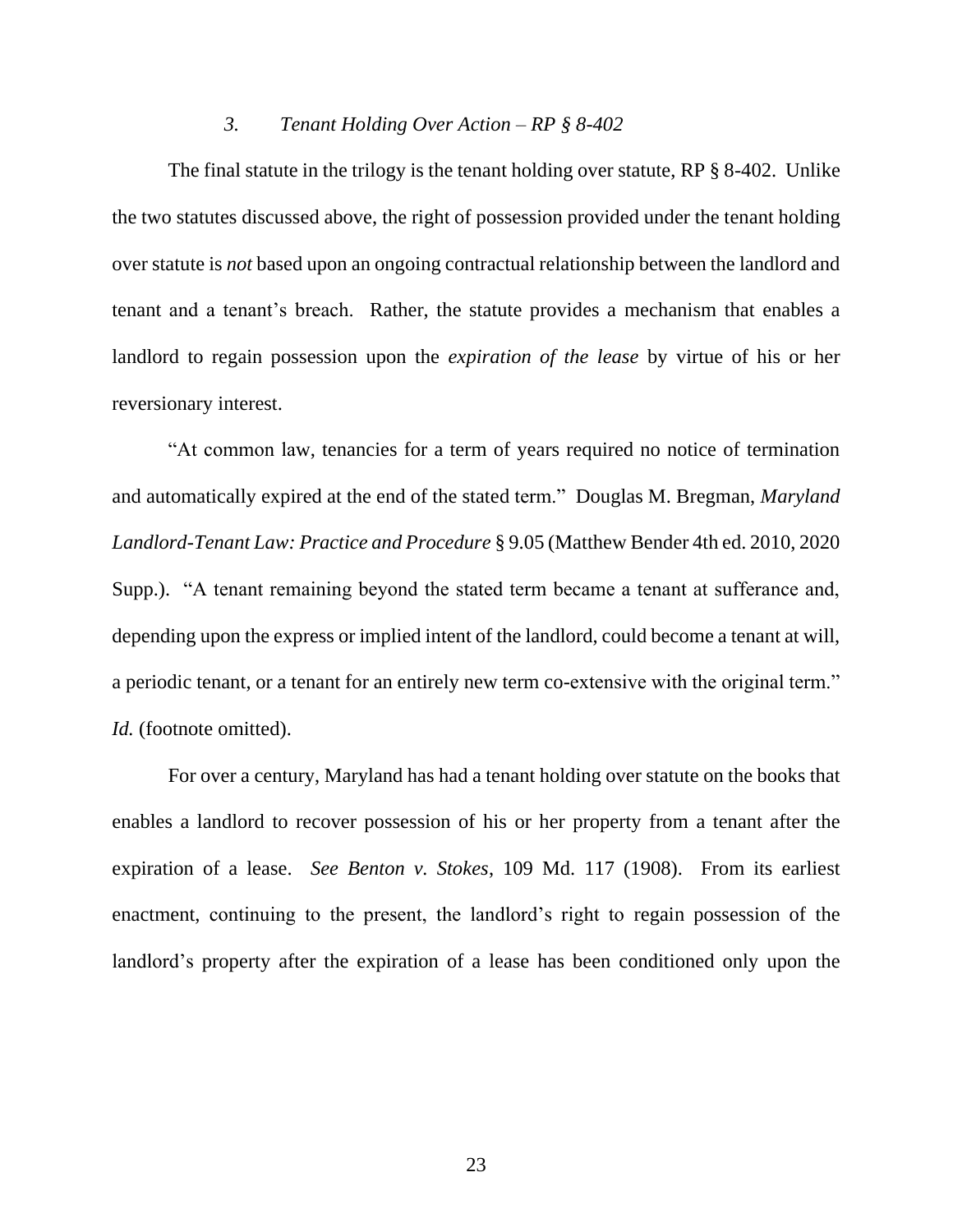landlord providing the tenant with written notice to quit. *Compare* Section 1, art. 53 of the Code Pub. General Laws 1904 *with* RP § 8-402(b)(1)(ii)(2).<sup>18</sup>

The tenant holding over statute modifies the common law in two respects. First, with some exceptions not pertinent here, it establishes a periodic month-to-month tenancy for a holdover tenant who remains on the premises with the consent of the landlord after the expiration of a lease. RP § 8-402(d).<sup>19</sup> Second, it requires that a landlord provide 60 days' written notice of the landlord's intent to terminate a tenancy prior to taking action to regain possession. RP  $§ 8-402(b)(1)(i).^{20}$ 

In all cases where any interest in real estate shall be let or leased for any definite term or at will and the lessor[,] his heirs, executors, administrators or assigns shall desire to repossess the same after the expiration of the term for which it was demised and shall give notice in writing one month before the expiration of said term or determination, of said will, to the tenant or the person in actual possession to remove from the same at the end of said term, and if the said tenant or person in actual possession shall refuse to comply therewith the lessor, his heirs executors, administrators or assigns may make complaint thereof in writing to any justice of the peace of the county wherein such real estate is situate.

<sup>19</sup> The exceptions to the month-to-month holdover tenancy are where: (1) a written lease provides an alternative holdover tenancy period that is initialed by the tenant; or (2) the holdover tenant had been a week-to-week tenant, in which case the holdover tenant remains a week-to-week tenant. RP § 8-402(d).

 $20$  Prior to October 1, 2021, the statute only required that the landlord provide the tenant with one month's notice prior to filing a tenant holding over action. During the 2021 Legislative Session, the General Assembly expanded the notice provision to require that all tenants receive 60 days' notice to vacate prior to instituting a tenant holding over proceeding. 2021 Md. Laws, ch. 803. In the instant cases, Baltimore City's local laws require that the landlord provide the tenant with 60 days' notice prior to a landlord filing a tenant holding over action. *See* Public Local Laws of Baltimore City ("PLL") § 9-14. Accordingly, although RP § 8-402 only required 30 days' notice at the time that Copycat

<sup>&</sup>lt;sup>18</sup> Section 1, art. 53 of the Code of Public General Laws of 1904 provided as follows: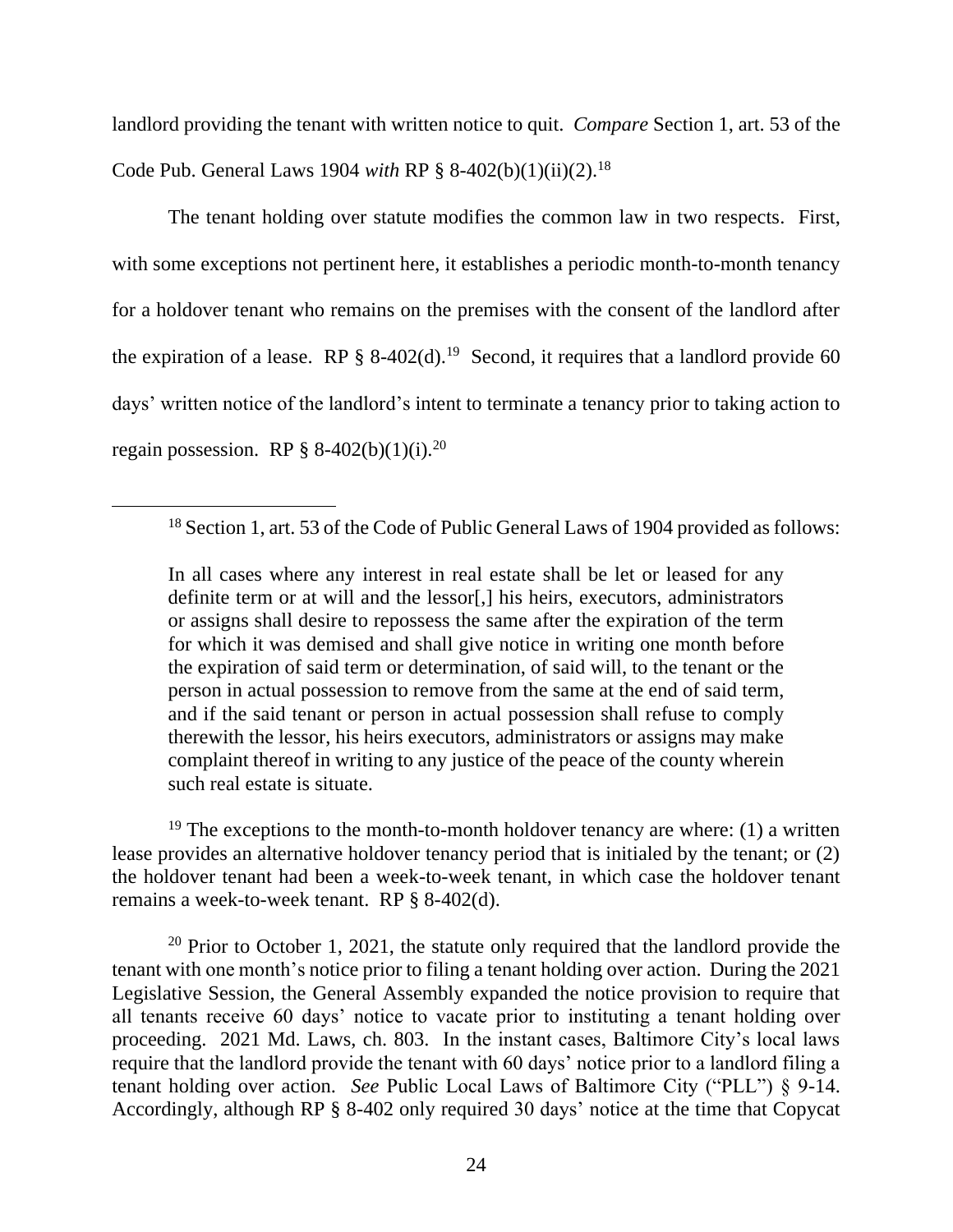After the statutory notice requirements have been satisfied, if the tenant refuses to vacate the property, the landlord may file a tenant holding over complaint in the District Court to regain possession of the property. Once the complaint is filed, the court "shall issue" a summons ordering the "constable or sheriff to notify the tenant, assignee, or subtenant to appear on a day stated in the summons before the court to show cause why restitution should not be made to the landlord." RP  $\S$  8-402(b)(ii)(1).

Upon filing of the complaint and notice provided by the statute, the court "shall thereupon give judgment for the restitution of the possession of said premises" to the landlord upon finding that: (1) "the landlord had been in possession of the leased property[;]" (2) the "tenancy is fully ended and expired[;]" (3) "due notice to quit . . . [has] been given to the tenant or person in possession[;]" and (4) "that the tenant or person in possession [has] refused to do so[.]" RP  $\S$  8-402(b)(2)(i).

Although tenant holding over actions are purely possessory in nature, the landlord may request a judgment for actual damages against the tenant or the person in actual possession that are caused by the hold over. RP § 8-402(a). Only actual damages may be claimed, which may include the rent under the lease apportioned for the period of the holdover. *Id.*

If the court enters judgment in favor of the landlord, the tenant has 10 days to file a notice of appeal in the circuit court. RP  $\S$  8-402(b)(2)(ii). The "appellate court shall, upon the application of either party, set a day of the appeal, not less than 5 nor more than 15

gave the Appellants notice, Copycat provided the Appellants with 60 days' notice as required by the Baltimore City Public Local Laws.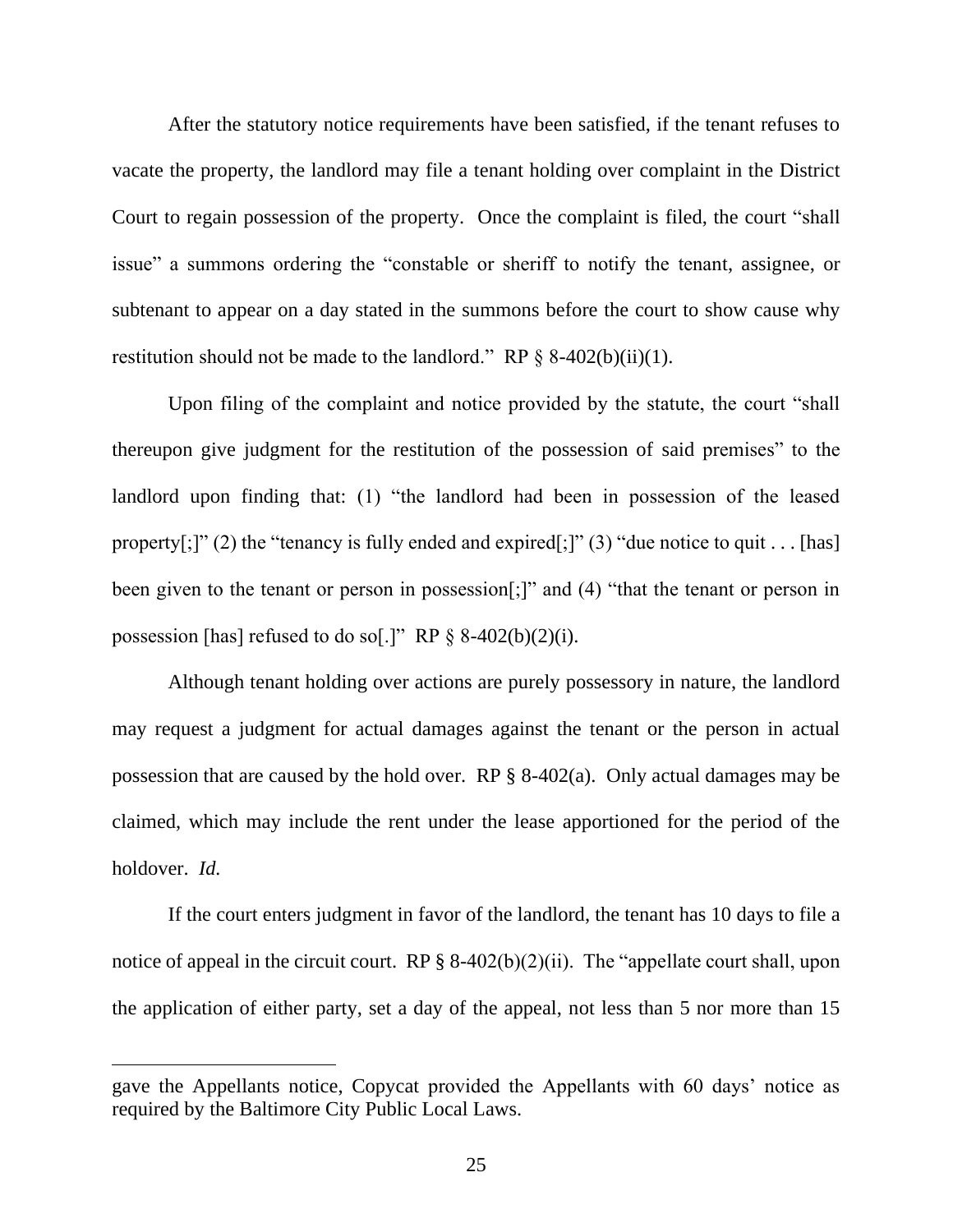days" after the application for appeal, and the order setting the hearing shall be served on the opposing party or that party's counsel at least 5 days before the hearing. RP  $\S$  8-402(b)(2)(iv).

Unlike the breach of lease action—in which the Legislature expressly mandates that the court weigh equitable factors and alternative remedies before declaring a forfeiture of an existing lease, thereby entitling a landlord to possession—in a tenant holding over action, the court has no such authority to undertake an equitable analysis before awarding possession to the landlord. *See Brown*, 350 Md. at 580 (noting that "there is no caveat in § 8-402 comparable to that in § 8-402.1"). Instead, the tenant holding over statute mandates that the court enter a judgment of restitution for the landlord provided that the "landlord [has] prove[n] the four requisite elements—prior possession, a lease that has expired, proper notice to quit, and the tenant's refusal to vacate[.]" *Id.*

In this case, we are being asked to balance the landlord's right to repossess the landlord's property after the expiration of the tenancy with the tenant's right to safe and habitable living conditions during the term of the tenancy. Just as the Legislature has seen fit to alter the common law by providing statutory remedies to property owners for the repossession of property, it has also altered the common law to provide statutory remedies to residential tenants throughout the duration of their tenancy to address unsanitary or dangerous living conditions. It is useful to outline the various remedies available to the tenant.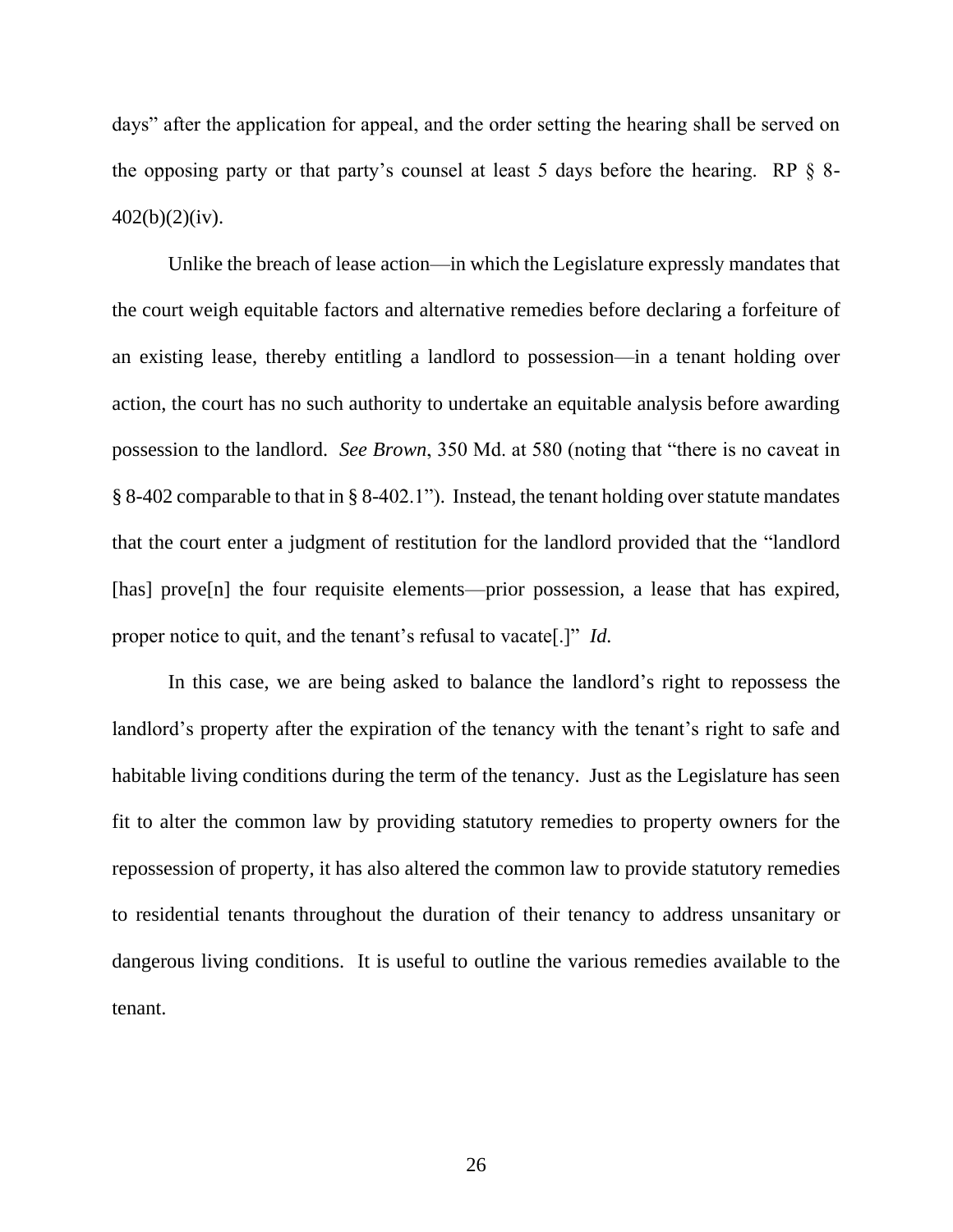# *C. Residential Tenant's Statutory Remedies*

# *1. Rent Escrow – RP § 8-211*

At common law, a tenant's covenant to pay rent was independent of other covenants in the lease, absent an express agreement to the contrary. Bregman, *supra* at § 3.03[4][c]. Accordingly, a tenant was not entitled to withhold rent for a landlord's breach of a covenant in the lease, such as the existence of a dangerous condition. *Id.* The General Assembly altered the common law through the enactment of the rent escrow statute, RP § 8-211, which declared a "public policy of Maryland that meaningful sanctions be imposed upon those who allow dangerous conditions and defects to exist in leased premises[.]" The statute establishes "an obligation upon landlords to repair and eliminate conditions and defects which constitute, or if not promptly corrected will constitute, a fire hazard or a serious and substantial threat to the life, health or safety of occupants[.]" RP § 8-211(e). The statute provides a non-exhaustive list of examples of conditions for which a tenant may seek relief under the statute, including:

(1) Lack of heat, light, electricity, or hot or cold running water, except where the tenant is responsible for the payment of the utilities and the lack thereof is the result of the tenant's failure to pay the charges;

(2) Lack of adequate sewage disposal facilities;

(3) Infestation of rodents in two or more dwelling units;

(4) The existence of any structural defect which presents a serious and substantial threat to the physical safety of the occupants; or

(5) The existence of any condition which presents a health or fire hazard to the dwelling unit.

RP §  $8-211(e)(1)–(5)$ .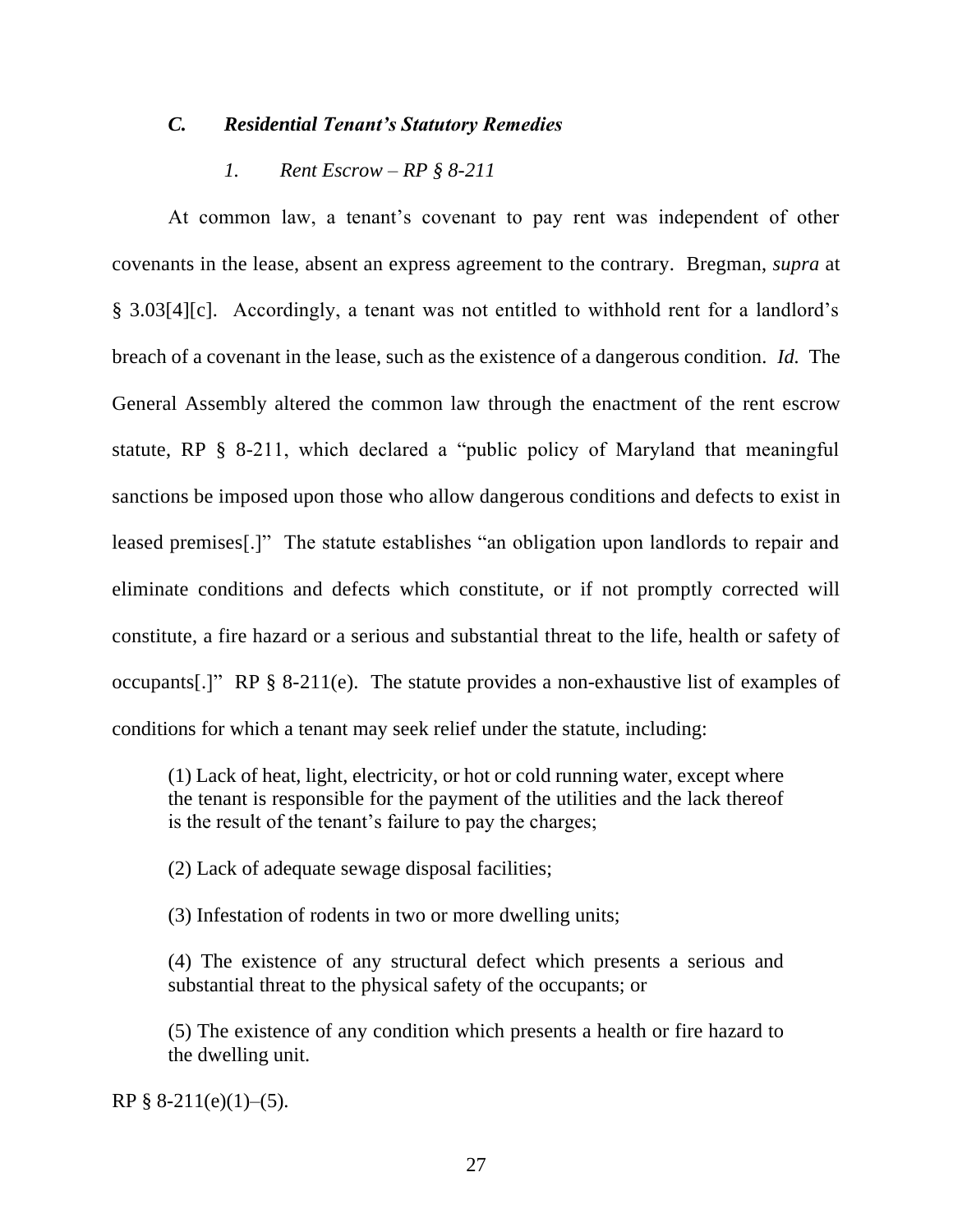The rent escrow statute creates both an affirmative cause of action for a tenant, as well as a defense to certain actions brought by a landlord. If the tenant notifies the landlord of serious conditions or defects, and "[i]f the landlord refuses to make the repairs or correct the conditions, or if after a reasonable time the landlord has failed to do so, the tenant may bring an action of rent escrow to pay rent into court because of the asserted defects or conditions[.]" RP  $\S$  8-211(i). The tenant also "may refuse to pay rent and raise the existence of the asserted defects or conditions as an affirmative defense" to an action brought by the landlord "to recover rent or the possession of the leased premises." *Id.* As a condition to obtaining relief under the statute, the tenant must notify the landlord of the defect and may be required to pay the rent to the court. RP  $\S$ § 8-211(g) and (k).

In addition to any other relief available to the tenant (such as an abatement of rent), if, "within 90 days after the court finds that the conditions complained of by the tenant exist[,] the landlord has not made the repairs or corrected the conditions complained of, the tenant may file a petition for an injunction in the District Court requesting that the court "order the landlord to make the repairs or correct the conditions." RP § 8-211(j). In adjudicating issues under the rent escrow statute, the trial court is required to make "appropriate findings of fact" and order relief either for the landlord—*e.g.*, termination of the lease and restitution of the premises or dismissal of the rent escrow action—or the tenant—*e.g.*, abatement of the rent and an order that the landlord make necessary repairs. RP  $\S$  8-211(m). A public local law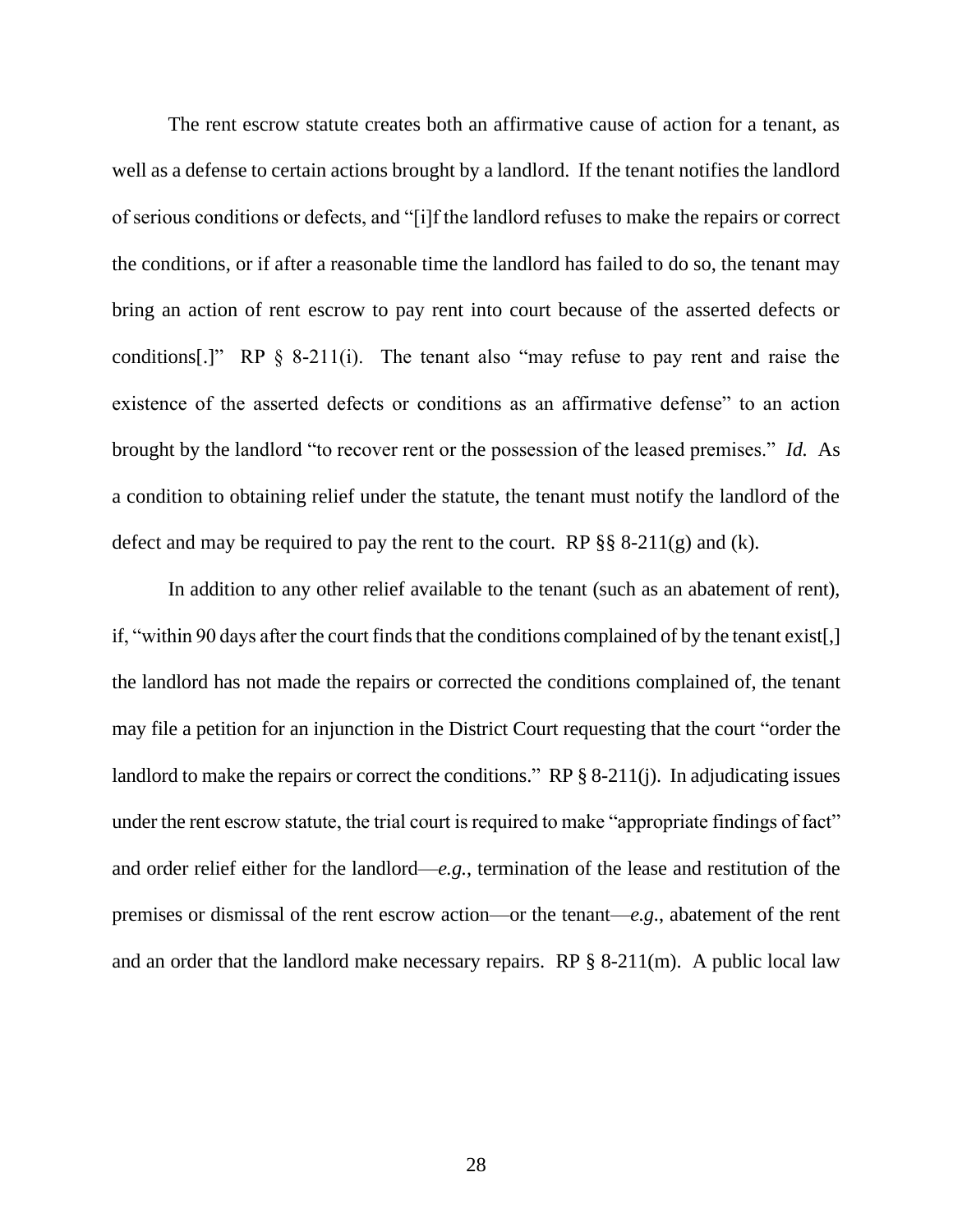or ordinance "comparable in subject matter" to the rent escrow state "shall supersede" the State statute. RP  $\S 8-211(0).^{21}$ 

> *2. Affirmative Claim or Defense Under Anti-Retaliation Statute – RP § 8-208.1(b)*

State law protects a residential tenant from retaliation by a landlord for certain activities. RP § 8-208.1(a). Included among the prohibited acts, a landlord may not "bring or threaten to bring an action for possession against a tenant[,]" because the tenant or the tenant's agent: (1) makes a good faith complaint to the landlord, or to any public agency about the landlord, regarding an alleged violation of the lease, a violation of the law, condition on the leased premises that is a substantial threat to the health or safety of occupants; (2) has filed a lawsuit against the landlord, or testified or participated in a lawsuit involving the landlord; or (3) has participated in any tenants' organization. RP § 8- $208.1(a)(2)$ . Where a landlord engages in action that is prohibited by the statute, it is considered to be a "retaliatory action[.]" RP § 8-208.1(b). The tenant may raise a retaliatory action of a landlord in "defense to an action for possession" or as "an affirmative claim for damages resulting from a retaliatory action of a landlord occurring during a tenancy." *Id.*

<sup>21</sup> As we observed in *Pettiford v. Next Generation Trust Service*, 467 Md. 624, 660– 61 (2020), "Baltimore City's rent escrow law[] mirrors RP § 8-211" and provides that a tenant can raise the issues relating to housing conditions outlined in that public local law "as a defense in answer to an action of distress for rent or in any complaint proceeding brought by a landlord to recover rent or the possession of leased premises for nonpayment of rent[.]" (quoting PLL  $\S 9-9(c)(2)$ ).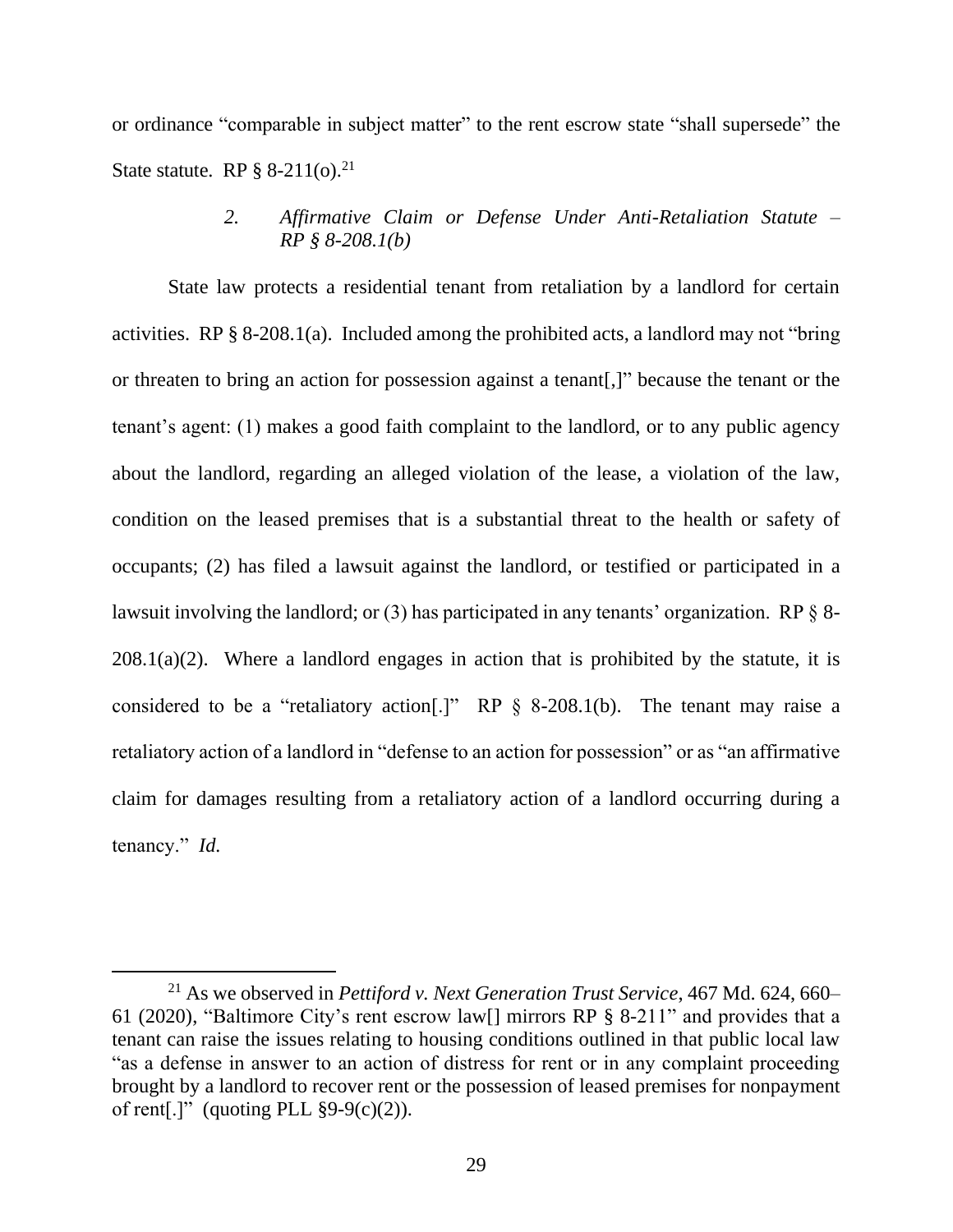If the court finds that the landlord committed a retaliatory action, the court may award the tenant damages against the landlord in an amount not to exceed the equivalent of three months' rent, reasonable attorneys' fees, and court costs. RP  $\S$  8-208.1(c)(1).<sup>22</sup> To obtain relief under the statute, the tenant must be current on the rent due and owing at the time of the alleged retaliatory action, unless the tenant is withholding rent pursuant to the rent escrow statute, RP § 8-211, or a comparable local ordinance. RP § 8-208.1(d). The statute also expressly provides that, "[a]s long as a landlord's termination of a tenancy is not the result of a retaliatory action, nothing in this section may be interpreted to alter the landlord's or tenant's rights to terminate or not renew a tenancy." RP § 8-  $208.1(f)$ .

# *3. Tenant's Protections Under Consumer Protection Laws*

In addition to the protections afforded to tenants under Title 8 of the Real Property Article, the Maryland Consumer Protection Act ("MCPA") provides residential tenants protection in the form of public enforcement, as well as private remedies against landlords who engage in unfair, abusive, or deceptive trade practices. *See* Maryland Code (1974, 2013 Repl. Vol., 2021 Supp.), Commercial Law Article ("CL") § 13-101, *et. seq*. 23

 $22$  Similarly, if the court finds that the tenant's assertion of retaliatory action was made "in bad faith or without justification," the court may enter a judgment against the tenant in favor of the landlord. RP  $\S$  8-208.1(c)(2).

<sup>&</sup>lt;sup>23</sup> Under the Maryland Consumer Protection Act ("MCPA"), "consumer realty" is defined as real property that is "primarily for personal, household, family or agricultural purposes." CL § 13-101(d). "Consumer" is defined as an "actual or prospective purchaser, lessee, or recipient of consumer goods, consumer services, consumer realty, or consumer credit." CL  $\S$  13-101(c)(1). Under these definitions, residential tenants who lease real property qualify for protection under the MCPA. *See Golt v. Phillips*, 308 Md. 1, 8 (1986).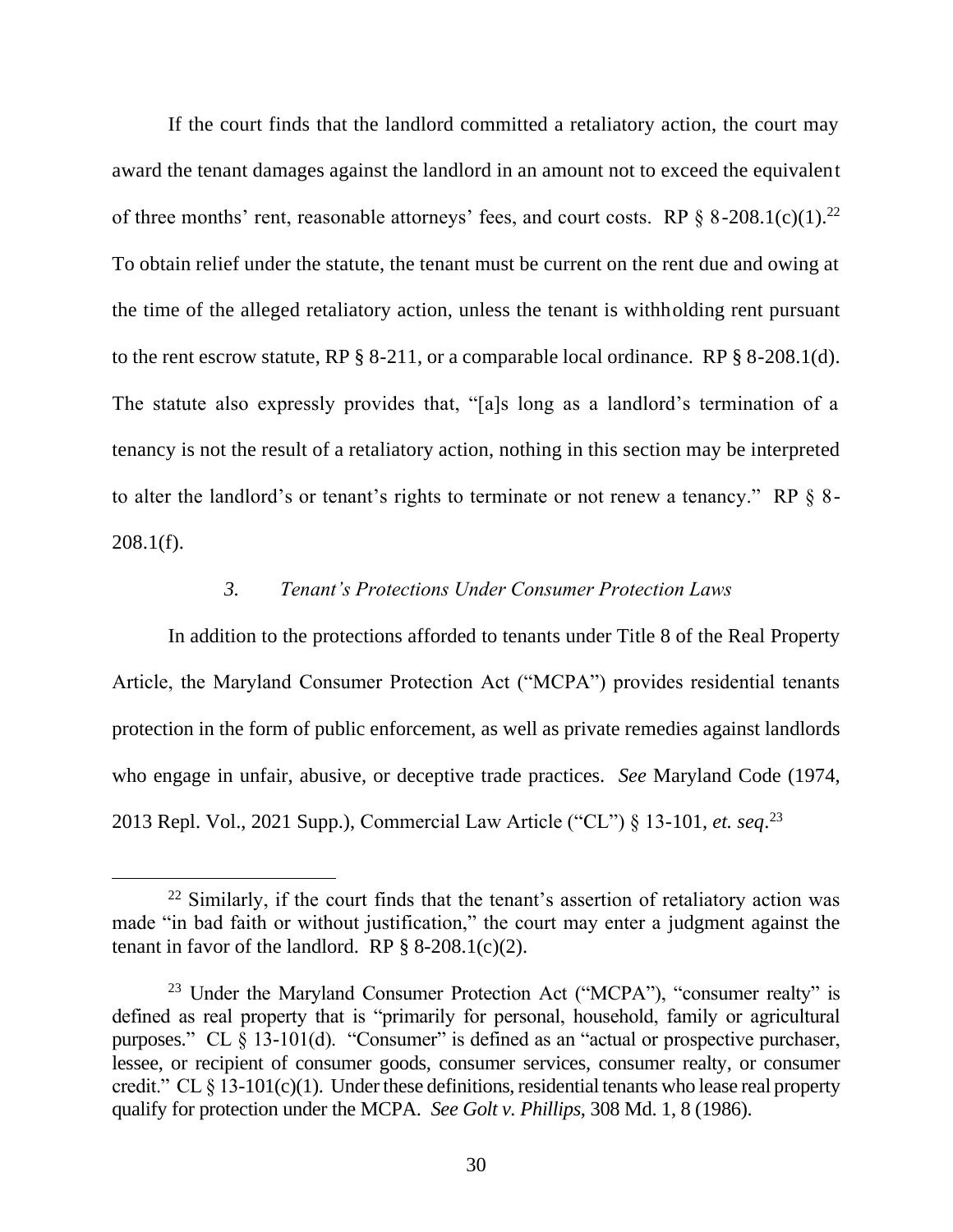In the rental housing context, our jurisprudence firmly establishes the right of a tenant to bring a private cause of action under the MCPA where a landlord violates a local rental license law, and where the tenant can prove that the tenant suffered actual injury or loss in connection with the unlicensed status of the property. In *Golt v. Phillips*, 308 Md. 1 (1986), we held that where the landlord had engaged in unfair and deceptive trade practices in the rental of consumer realty (by renting an unlicensed apartment with housing code violations), the tenant could recover compensatory damages consisting of three months' rent that he had paid for an uninhabitable apartment, as well as consequential damages, such as moving expenses and costs associated with substitute housing for the remainder of the term of the original lease. 308 Md. at 13–14.

In *Citaramanis v. Hallowell*, 328 Md. 142 (1992), the tenants brought a similar private action under the MCPA against the landlord for renting them an unlicensed apartment. However, unlike the tenant in *Golt*—who had established that the property was not only unlicensed, but uninhabitable—the tenants in *Citaramanis* did not allege that the property was unclean, unsafe, uninhabitable, or unsuitable in any regard. *Id.* at 149. To the contrary, the tenants' counsel explicitly argued that the condition of the property was irrelevant because the basis of their cause of action was misrepresentation regarding the failure to license, not the condition of the property. *Id.* In fact, the evidence reflected that, at the conclusion of the term of the lease, the tenants elected to extend their tenancy and remain on the premises for another six months after the termination of the original lease at a higher rent. *Id.*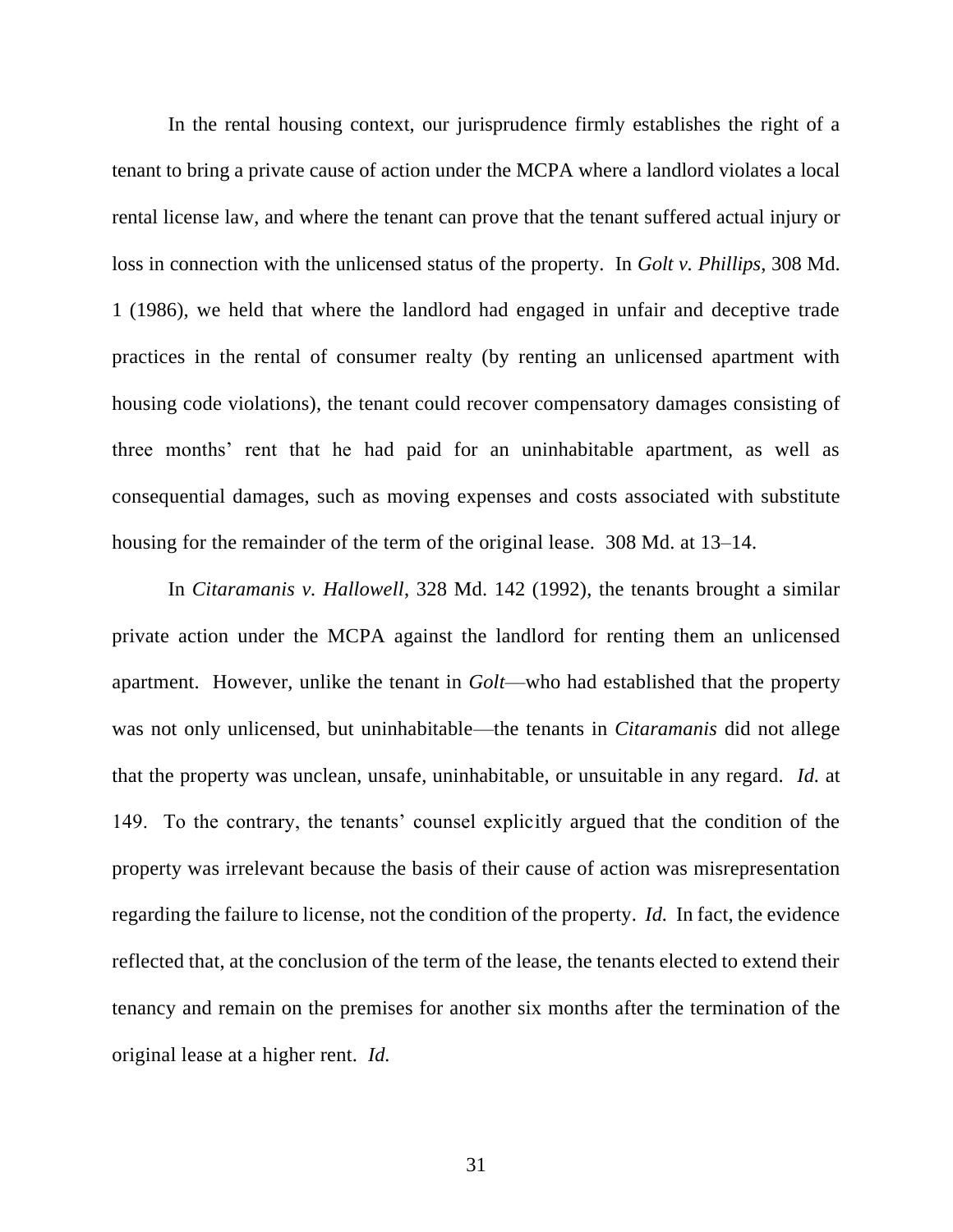We granted *certiorari* to determine whether a tenant who brings a private action under the MCPA may be awarded restitution of rent paid for an unlicensed dwelling upon proving lack of licensure alone*. Id.* at 147. We held that in order to prevail on a private MCPA claim, a plaintiff must prove "actual injury or loss." *Id.* at 151 (quoting CL§ 13-408(a) and *Golt*, 308 Md. at 12). We explained the rationale for the requirement that a plaintiff prove "actual injury or loss," observing that where the plaintiff does not suffer an injury or loss, they may avail themselves of the MCPA's public enforcement remedies. *Id.* at 151–52. We noted that the MCPA's "public enforcement mechanisms are set up to prevent potentially unfair or deceptive trade practices from occurring, even before any consumer is injured, whereas § 13-408(a) requires that actual 'injury or loss' be sustained by a consumer before recovery of damages is permitted in a private cause of action." *Id.* at 153. We stated that "awarding full restitution of the rent paid by the tenants who offered no proof of actual injury or loss would be in the nature of a punitive remedy," serving to penalize the landlords for their failure to obtain a license and to serve as a general deterrent to similar conduct by other landlords generally. *Id.* We explained that CL § 13-408(a) "was not intended to punish the landlord or set an example for similar wrongdoers." *Id.* Accordingly, we held that the plaintiff tenants could only recover on their private MCPA claim against their landlord for deceptive trade practices arising from renting an unlicensed apartment if they could prove that the unlicensed condition caused them to suffer an "actual injury or loss." *Id.* We remanded the case to the trial court for further proceedings "to determine whether the tenants are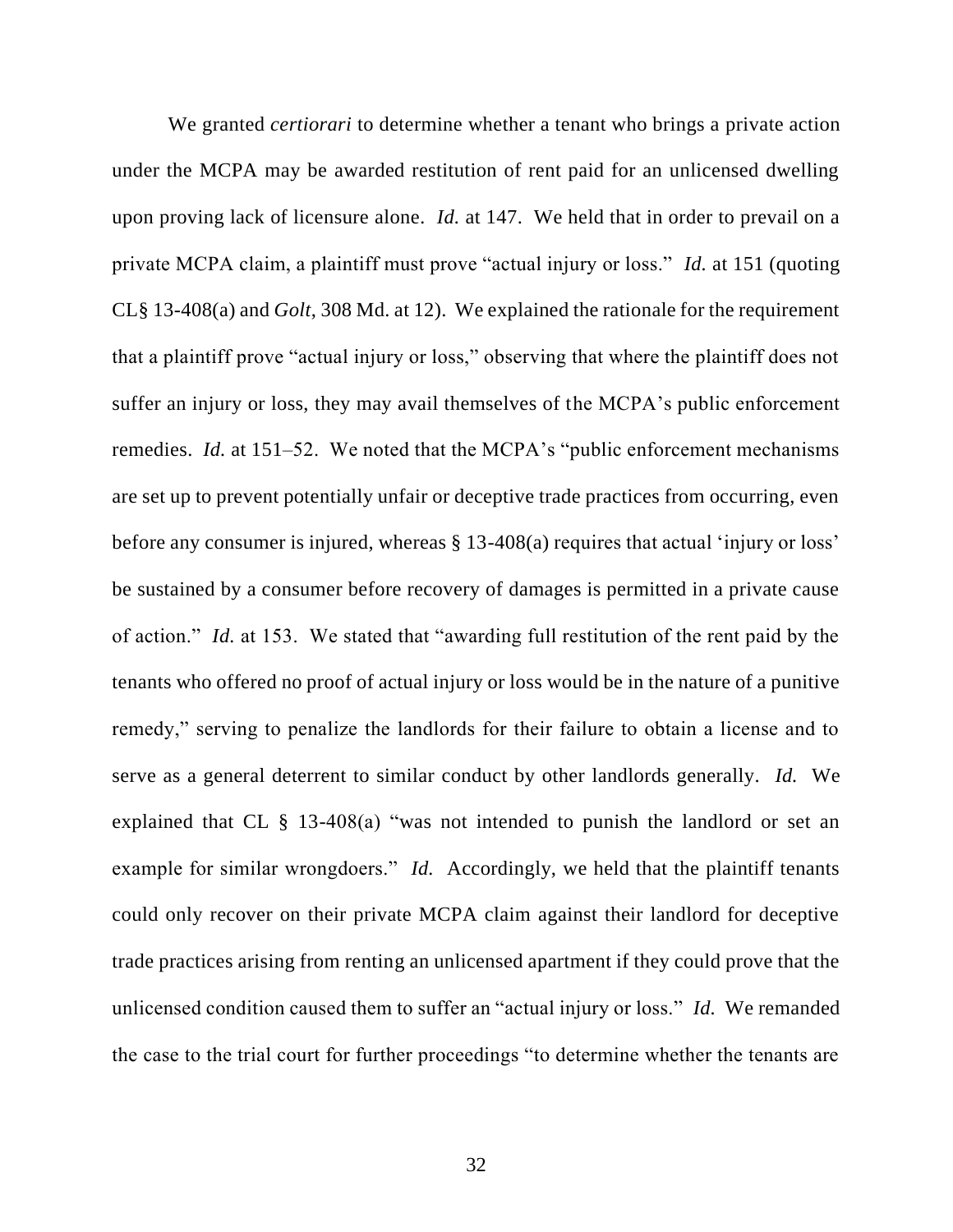able to prove that they suffered 'actual injury or loss,' justifying recovery" under CL § 13-408(a). *Id.* at 153–54.

In summary, as part of the comprehensive codification of the laws governing landlord and tenant relations, the Legislature provides statutory remedies to tenants that are intended to ensure that they are protected from unsafe or uninhabitable living conditions for the duration of their tenancy. These remedies include the rights and protections granted under:

• the rent escrow statute (RP § 8-211), which provides the tenant with the right to withhold rent where dangerous and serious defects exist, until conditions are corrected, as well as the right to seek injunctive relief;

• the anti-retaliation statute (RP § 8-208.1), which protects tenants from retaliatory conduct by landlords, including actions taken against a tenant for complaining about living conditions to a public agency; and

• the MCPA (CL § 13-101, *et seq*), which provides for public enforcement actions, as well as allows the tenants to seek damages arising from a landlord's conduct in renting an unlicensed premises where such unlawful conduct causes actual injury or loss.

These statutes also allow a prevailing tenant to recover reasonable attorney's fees. In addition to these statutory remedies under State law, the Baltimore City Public Local Laws ("PLL") also provide tenants with additional protections with respect to housing

33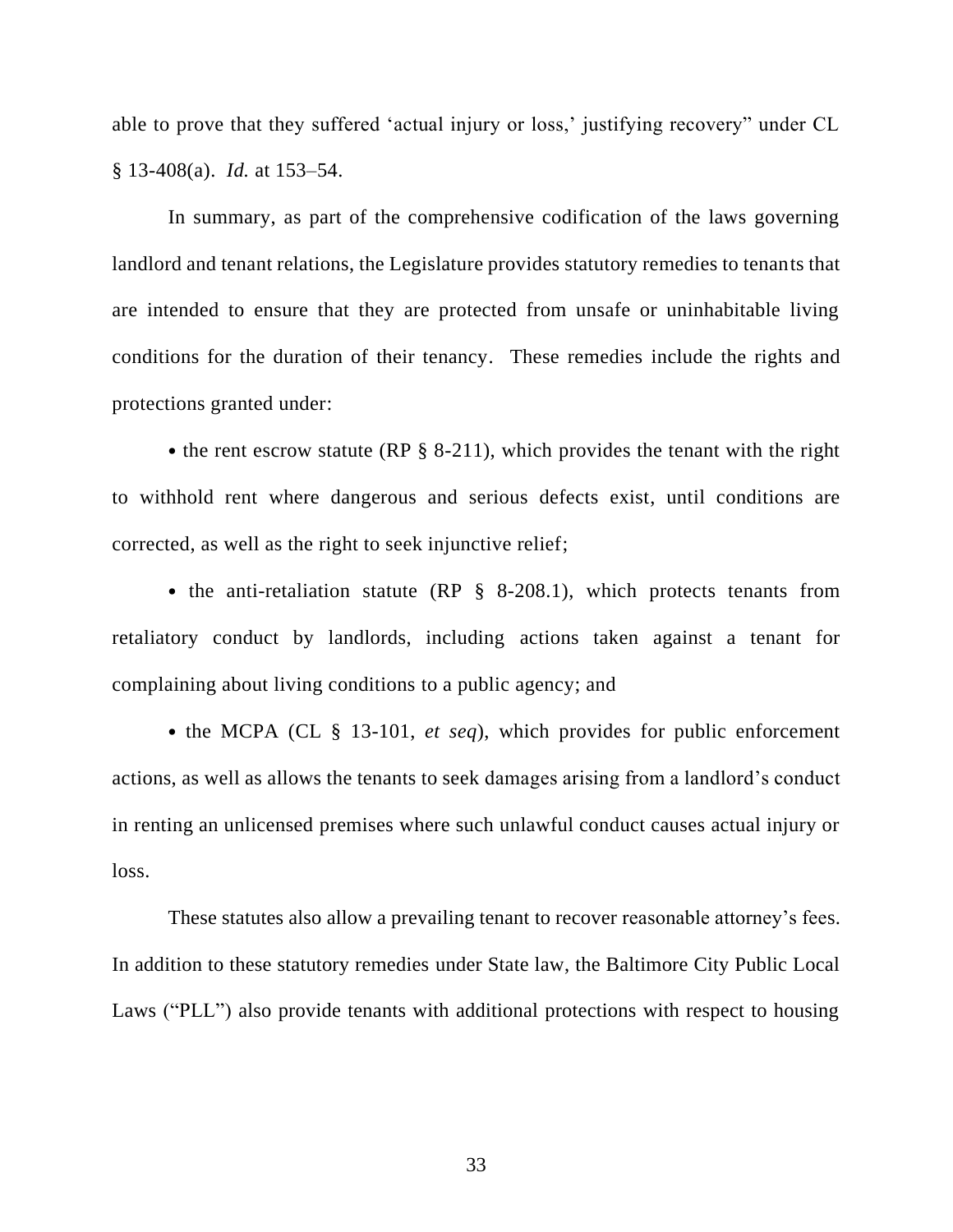conditions for the duration of a tenancy, such as an implied warranty of habitability.<sup>24</sup> As our case law illustrates, a tenant may assert these statutory and local law protections as defenses to a landlord's action or as an independent affirmative claim against the landlord. *See, e.g.*, *Pettiford v. Next Generation Trust Service*, 467 Md. 624 (2020) (holding that a tenant was entitled to assert and litigate the defense of implied warranty of habitability provided under the Baltimore City Public Local Laws as well as the rent escrow statute during a summary ejectment proceeding and to have those defenses fully considered); *Cane v. EZ Rentals*, 450 Md. 597 (2016) (holding that a tenant can assert rights under the rent escrow statute as a defense to a landlord's summary ejectment proceeding); *Lockett v. Blue Ocean Bristol, LLC*, 446 Md. 397 (2016) (discussing a tenant's right to file a counterclaim under the anti-retaliation statute in response to a landlord's filing of a tenant holding over action).

<sup>&</sup>lt;sup>24</sup> PLL § 9-14.1, concerning the implied warranty of fitness, also known as the implied warranty of habitability, provides that, "[i]n any written or oral lease or agreement for rental of a dwelling intended for human habitation, the landlord shall be deemed to covenant and warrant that the dwelling is fit for human habitation." PLL § 9-14.1(a). PLL § 9-14.1(b)(3) defines "fit for human habitation" as meaning that "the premises shall not have any conditions which endanger the life, health[,] and safety of the tenants, including, but not limited to vermin or rodent infestation, lack of sanitation, lack of heat, lack of running water, or lack of electricity." PLL § 9-14.2 provides that the "warranty of habitability" provided in PLL § 9-14.1 "is a continuing warranty, and the tenant may maintain an action for breach of this warranty, *at any time during the tenancy*, if the dwelling becomes unfit for human habitation. An action for breach of warranty may also be maintained as a defense in an action for summary ejectment or distress of rent." (Emphasis added).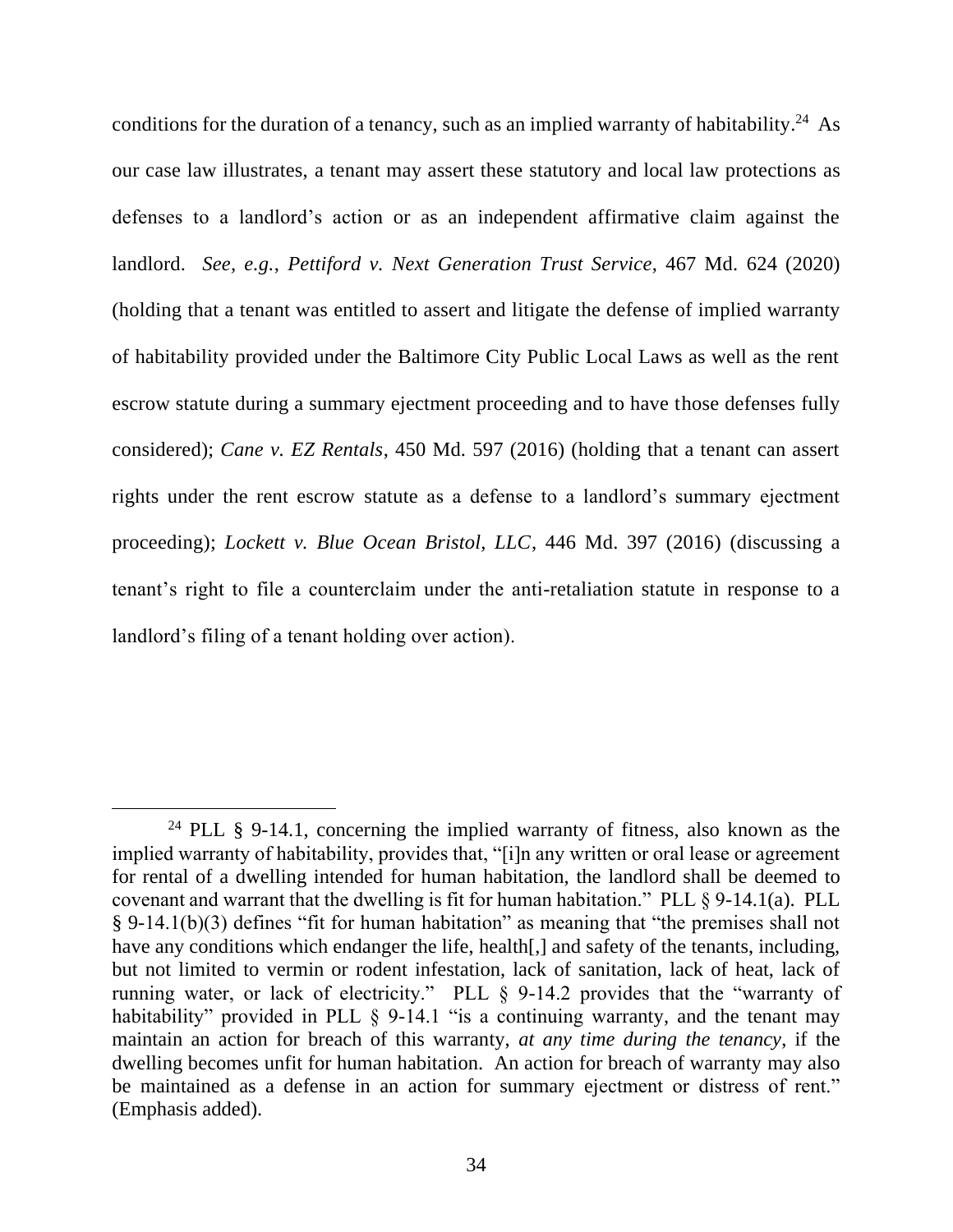## *D. Whether We Should Judicially Foreclose a Property Owner's Right to File a Statutory Holding Over Action if the Property Owner Lacks a Valid Rental License*

Against the backdrop of these statutory remedies available to both landlords and tenants, we consider Appellants' contention that we should apply the principles articulated in *McDaniel v. Baranowski* to tenant holding over actions and hold that the statutory remedy is unavailable to an unlicensed landlord seeking the return of the landlord's possessory interest in real property after the expiration of the tenancy. In support of their position, Appellants rely upon our holding in *McDaniel*, as well as a line of Maryland cases dealing with the Court's unwillingness to assist with the enforcement of monetary claims made by unlicensed professionals for services rendered under a contract for which a license was required to protect the public. *See, e.g.*, *Berenter*, 258 Md. 290; *Snodgrass*, 232 Md. 416; *Goldsmith*, 132 Md. 283. Given that these cases are based upon notions of public policy, it is useful to first give an overview of the principles underlying our holding in these cases.

"From the dawn of the common law tradition in England, courts have refused to implement those private contractual undertakings which, when measured against the prevailing mores and moods of society, contravene judicial perceptions of so-called 'public policy.'" *Maryland-National Capital Park & Planning Comm'n v. Washington National Arena*, 282 Md. 588, 605 (1978) (citations omitted). "Public Policy is that principle of the law which holds that no subject can lawfully do that which has a tendency to be injurious to the public, or against the public good, which may be termed, as it sometimes has been, the policy of the law, or public policy in relation to the administration of the law." *Id.*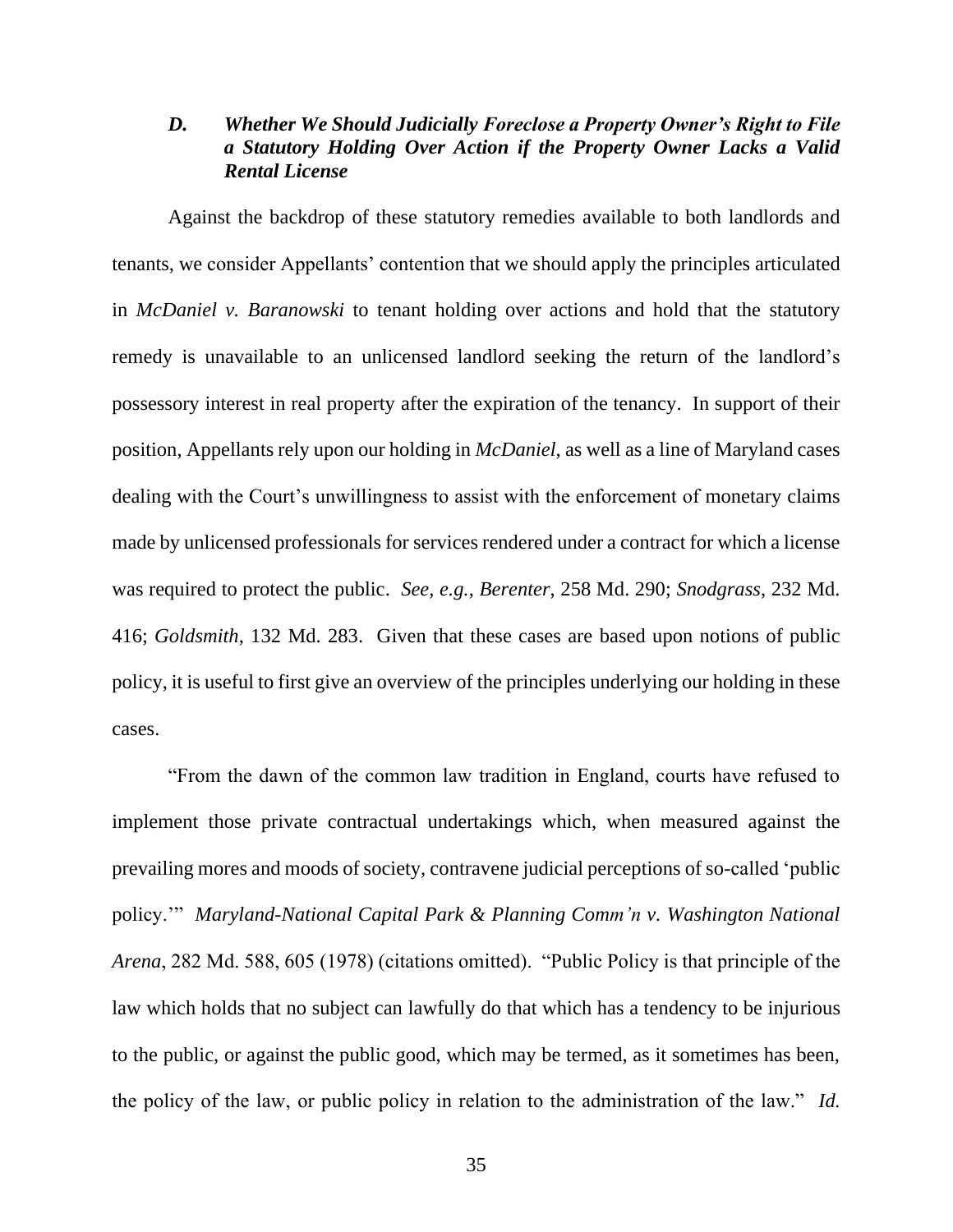(citing *Egerton v. Earl Brownlow*, 4 H.L. Cas. 1, 196 (1853)). One such application of this principle occurs where a party seeks to enforce an agreement where its performance is dependent upon the enforcing party securing a license. Restatement (Second) of Contracts ("Restatement") § 181, cmt. a (1981). The general rule has been articulated as follows:

If a party is prohibited from doing an act because of his failure to comply with a licensing, registration or similar requirement, a promise in consideration of his doing that act or of his promise to do it is unenforceable on grounds of public policy if

(a) the requirement has a regulatory purpose, and

(b) the interest in the enforcement of the promise is clearly outweighed by the public policy behind the requirement.

Restatement § 181. We have applied this rule in cases by prohibiting an individual from enforcing a contract seeking money damages against another party to the contract, where a license was required for the performance of the contract and where we have determined that the license was necessary for the protection of the public.

In *Goldsmith*, an unlicensed insurance broker filed suit against a company to recover compensation, in the form of commissions, for services that the broker had performed which required a broker's license. 132 Md. at 284. This Court held that the unlicensed brokers could not recover compensation for their unlicensed services. The Court explained that "[i]t is settled that, where the contract which the plaintiff seeks to enforce is expressly, or by implication, forbidden by the statute, no court will lend its assistance to give it effect." *Id.* at 286. The Court explained that where the statute is enacted "not for revenue alone, but to protect the public," the Court will not permit the contract's enforcement. *Id*. at 288.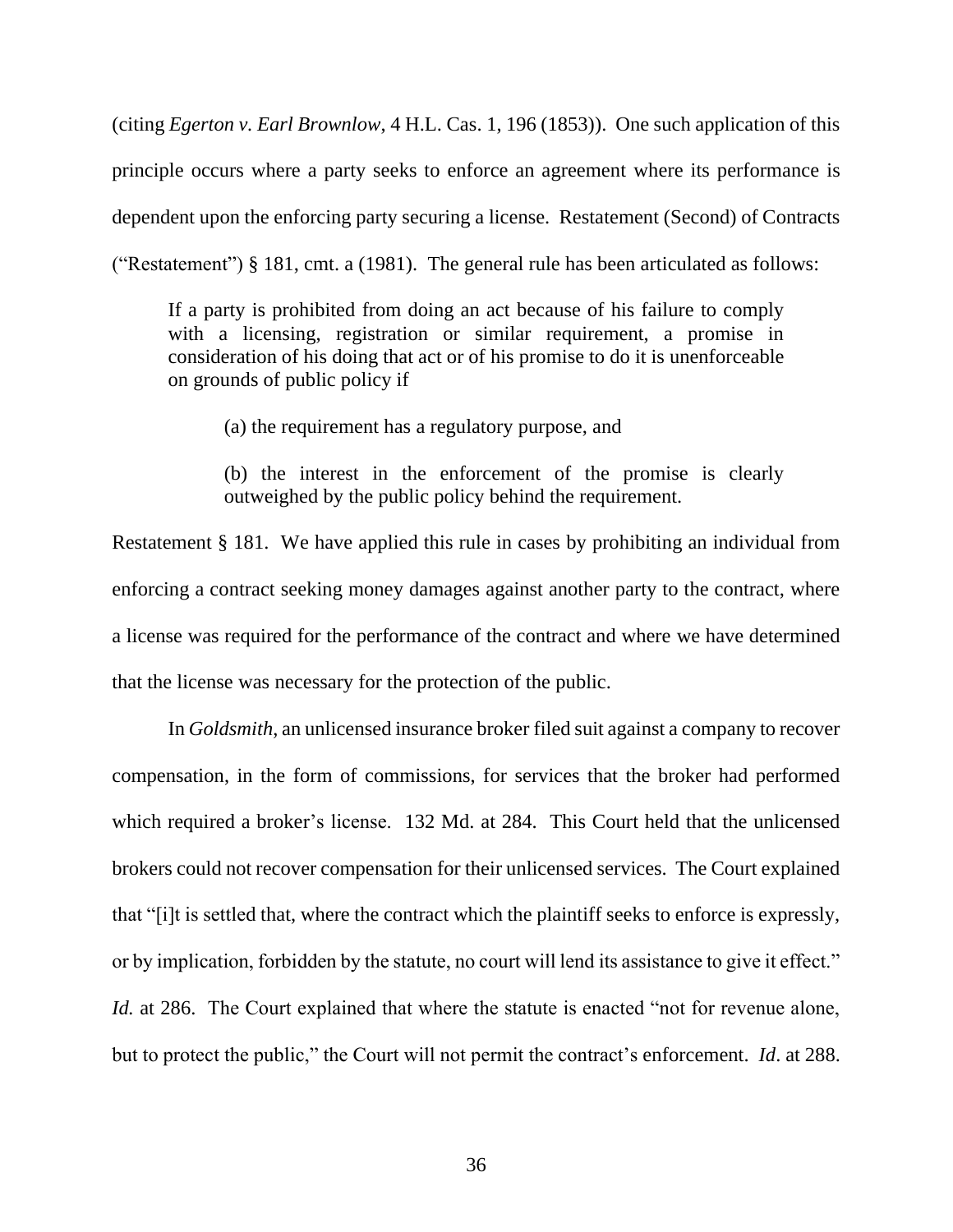In *Snodgrass* we refused to permit an unlicensed architect to recover fees as a thirdparty beneficiary to a contract, where the underlying services performed by the architect required a license. 232 Md. at 416. Citing *Goldsmith*, we observed that the statute in question that required professional licensure was enacted for the protection of the public and not as a revenue measure. *Id.* at 422. Accordingly, we determined that "under the rule of the *Goldsmith* case, a contract prohibited by statute would not be enforceable by the unlicensed party[]" and therefore, the unlicensed architect was barred from recovery for his professional services. *Id.*

In *Berenter*, we held that a building contractor could not enforce a mechanic's lien upon a property for \$12,976.54 plus interest, where the contractor was not licensed under the Maryland Home Improvement Law and where the property owners were dissatisfied with the work and embroiled in a payment dispute. 258 Md. at 292. Citing to *Snodgrass*  and *Goldsmith*, we noted that

[w]e and our predecessors have held that if a statute requiring a license for conducting a trade, business or profession is regulatory in nature for the protection of the public, rather than merely to raise revenue, an unlicensed person will not be given the assistance of the courts in enforcing contracts within the provisions of the regulatory statute because such enforcement is against public policy.

*Id*. at 293.

We applied these principles in *McDaniel* where an unlicensed landlord was attempting to enforce a tenant's covenant to pay rent under the summary ejectment statute. 419 Md. 560. Given Appellants' reliance on this case, it is useful to discuss this case in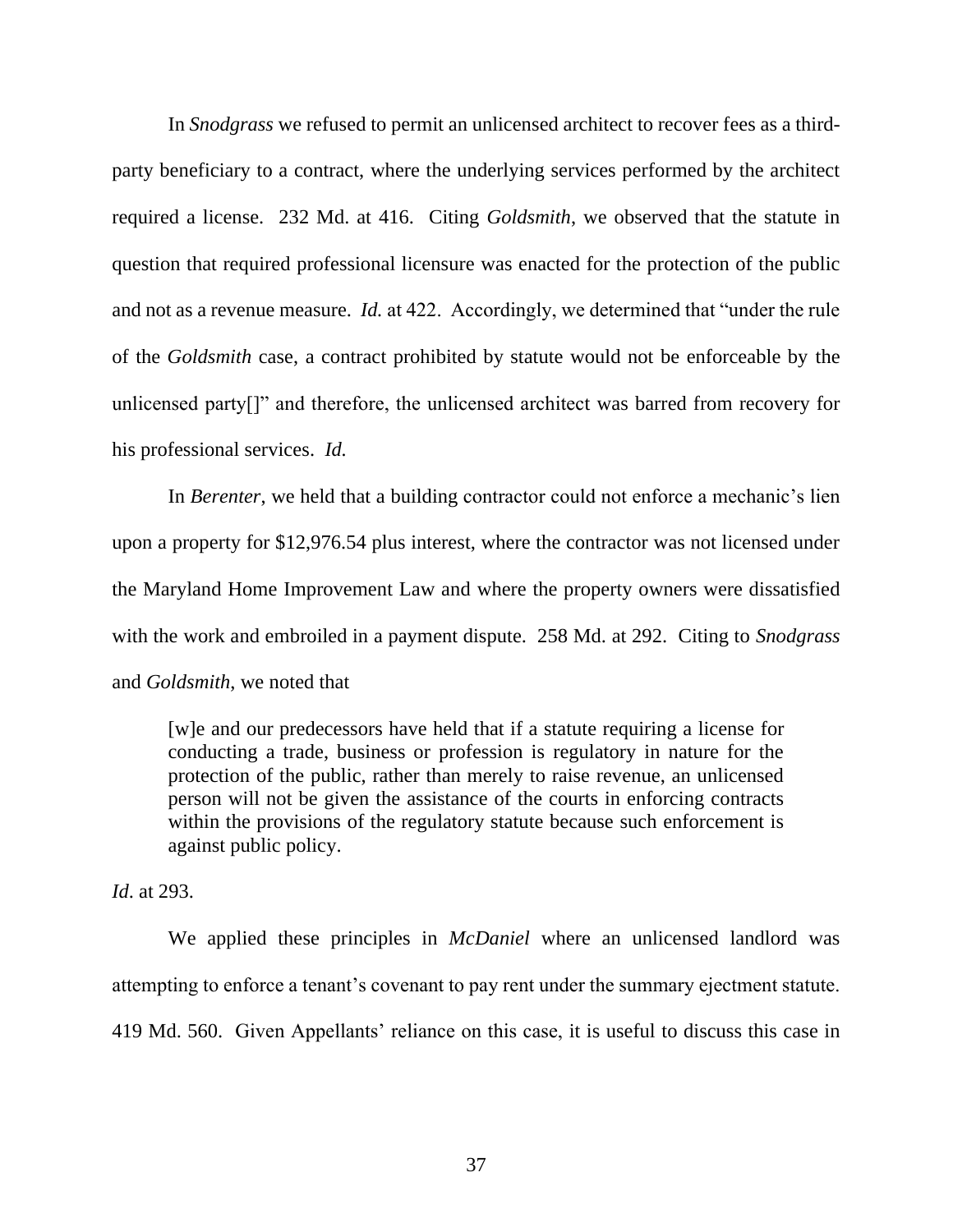some detail, particularly given the factual and procedural differences between *McDaniel*  and the instant cases.

In *McDaniel*, the landlord and tenant entered into a written lease for an apartment rental in Anne Arundel County in March 2009. Unbeknownst to the tenant, the landlord did not have a rental license as required by the Anne Arundel County Code. Prior to moving into the apartment, the tenant paid the landlord the first month's rent in the amount of \$650.00, as well as a security deposit of \$650.00. *Id.* at 565. Immediately upon taking possession, the tenant discovered various problems with the apartment, including an electrical problem with the fuse box, which caused it to sizzle and spark and resulted in the power shutting off "quite a few times" per day. *Id.* According to the tenant, other aspects of the apartment were in disrepair, including two windows that had fallen out of the frames, hitting the tenant and her young daughter on the head on separate occasions. *Id*. at 566. In addition, the kitchen windows were missing locks, and the kitchen countertop was loose, unglued to the cabinet on which it sat. *Id.*

The tenant contacted the county health department about the condition of the property, which resulted in a county inspection of the premises. The inspector issued a letter to the landlord in April 2009—within one month of the tenant moving in—notifying the landlord of numerous code violations involving the poor condition of the windows, kitchen countertop, and electrical system. *Id.* Throughout all of this, the tenant did not pay rent, other than her initial payment of \$1,300.00, which represented the first month's rent and the security deposit. *Id.* at 567. The tenant vacated the property on June 1—less than three months after she signed the lease agreement. *Id.*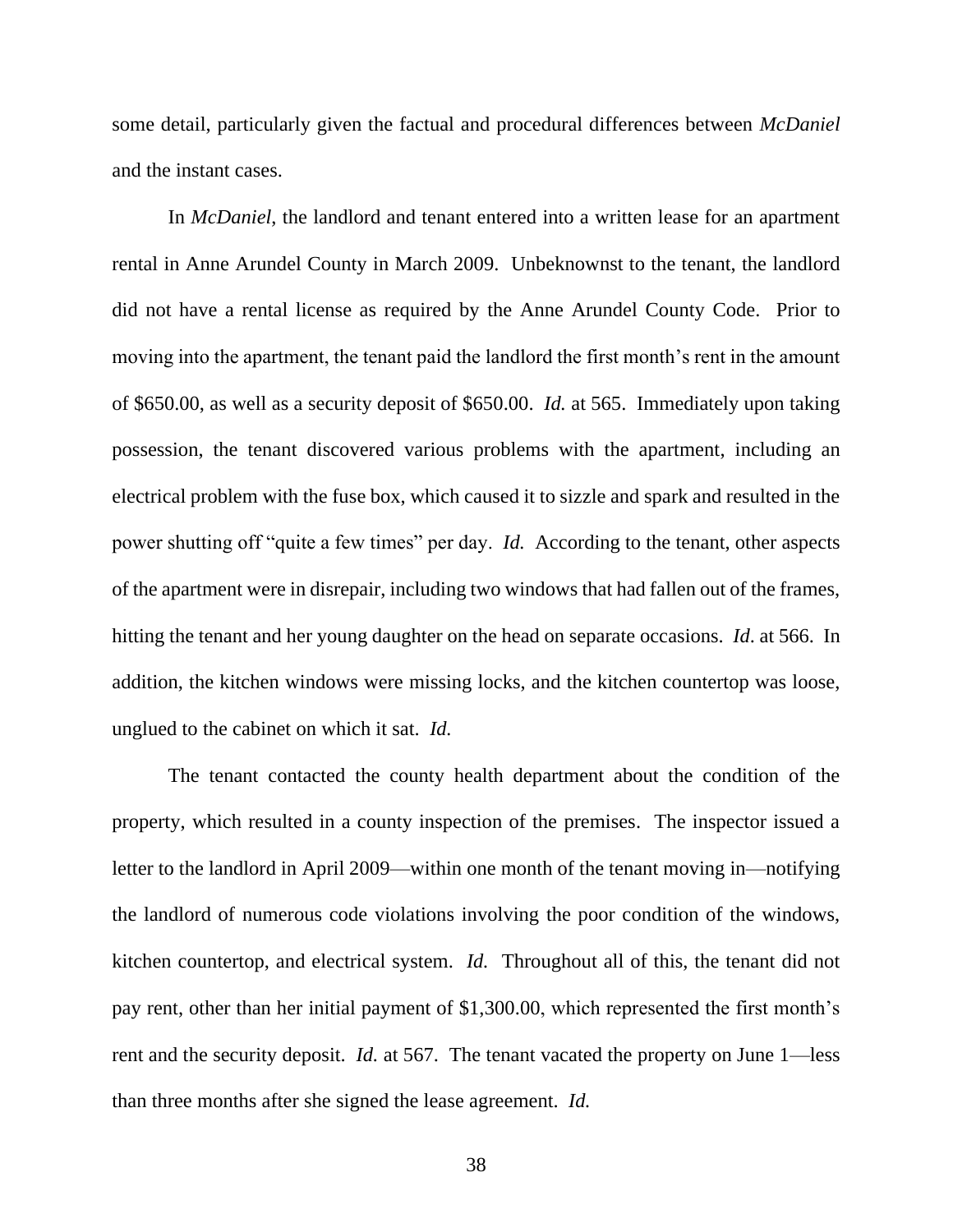Four days after the tenant's rent was due for April, the landlord filed a summary ejectment action under RP § 8-401 for failure to pay rent. The tenant was present when the case was heard on April 23. The District Court awarded possession to the landlord and entered judgment in the amount of \$707.50 in rent and late fees. *Id.* 

The tenant was scheduled to be evicted on May 15, 2009 but was granted an extension to remain on the premises until May 19. *Id.* That day, after securing counsel, the tenant filed an "Emergency Motion to Stay Eviction and to Revise Judgment, and Request for Rent Escrow," in which she alleged that the District Court had erroneously entered judgment "by consent." *Id.* In her motion, the tenant alleged that she "had asserted at the hearing that the premises contained serious and substantial defects and also had requested the remedy of rent escrow." *Id.* (internal quotations and footnote omitted).

In the meantime, prior to the tenant's filing of the emergency motion, the landlord had filed a second complaint for repossession under RP § 8-401 for failure to pay rent on May 12. *Id*. at 568. In response, the tenant, through counsel, filed a "Notice of Intention to Defend and Counterclaim," in which she alleged that the lease was void or voidable as against public policy, because the landlord had failed to obtain a license for the premises. The tenant's counterclaim also pleaded counts alleging a breach of implied warranty of habitability, violations of the MCPA, and a request for rent escrow. *Id.* at 568–70. The tenant requested that the District Court dismiss the landlord's complaint filed under the summary ejectment statute and sought \$1,300.00 in damages (the amount of her first month's rent and security deposit). *Id.* at 571. She also requested that the court abate her rent until the landlord made repairs to the premises. *Id.* Contemporaneously, the landlord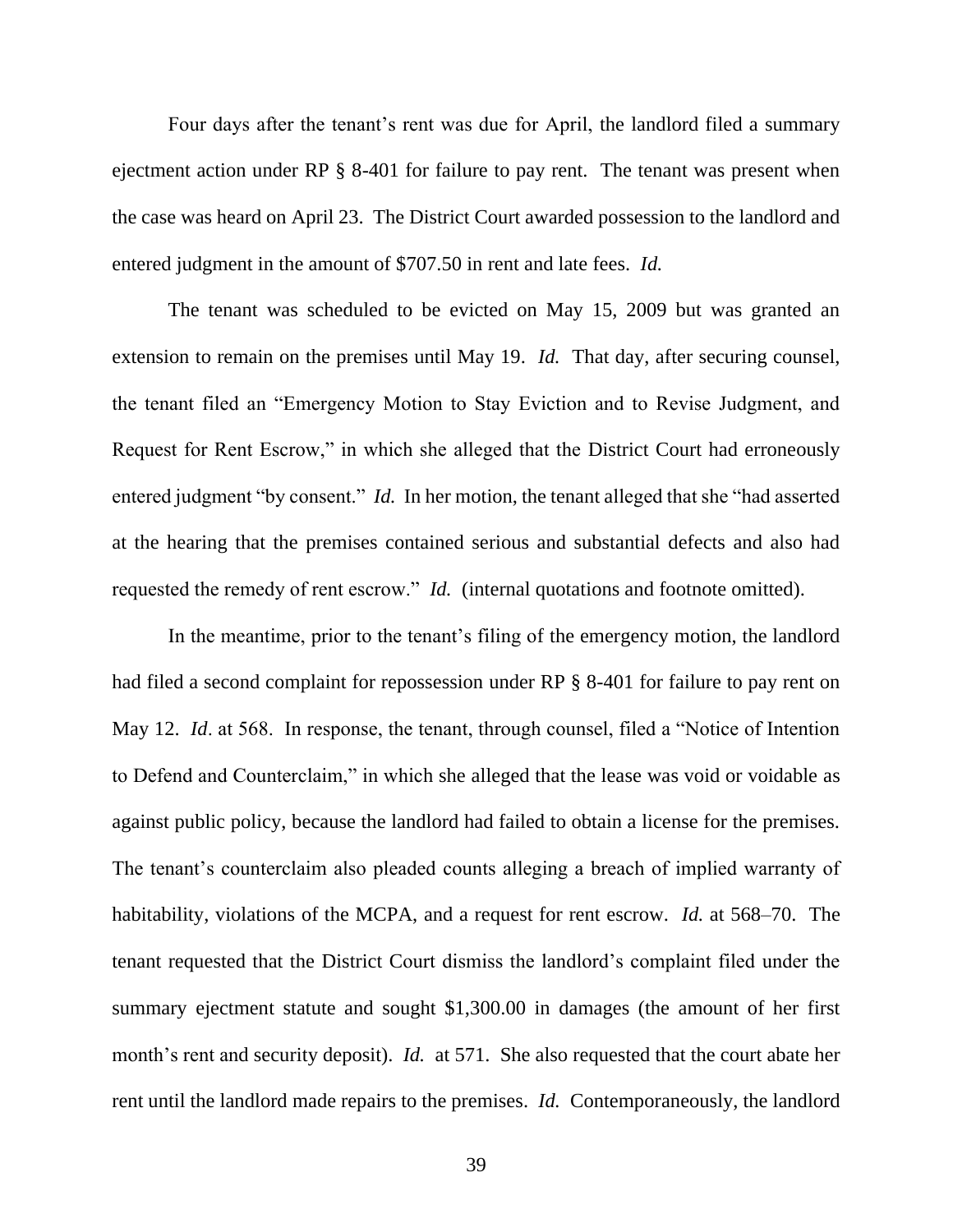filed a motion requesting that the court consolidate his April and May complaints, which was granted.

At the hearing, the court denied the tenant's motion to revise the April judgment, denied her counterclaims, and entered judgment in favor of the landlord for possession of the property, as well as for the May rent and late fees, determining that the landlord's failure to obtain a license did not preclude his summary ejectment action and that the tenant had failed to prove actual injury under the MCPA. *Id.* After the circuit court affirmed the District Court judgment, we granted the tenant's petition for writ of *certiorari* to determine whether a landlord, who does not possess a rental license mandated by the county code, may nevertheless initiate summary ejectment proceedings based upon a tenant's failure to pay rent. *Id.* at 574.

We started our discussion by noting that "[t]he legal relationship between landlord and tenant is governed by the contract between the parties," as well as the statutory provisions related to landlords and tenants found in Title 8 of the Real Property Article. *Id.* We described the steps outlined in the summary ejectment statute, RP § 8-401, that enable a landlord to regain possession upon a tenant's failure to pay rent, noting the swiftness of the process. We observed that, although the summary ejectment process did not require compliance with a county's license laws, we focused on the contractual nature of the parties' relationship, pointing out that the statute governing written residential leases—RP § 8-208—prohibited leases from containing certain provisions, including a tenant's waiver of any right or remedy provided by applicable law and expressly recognized the enforceability of local habitability ordinances. *Id.* at 579–80.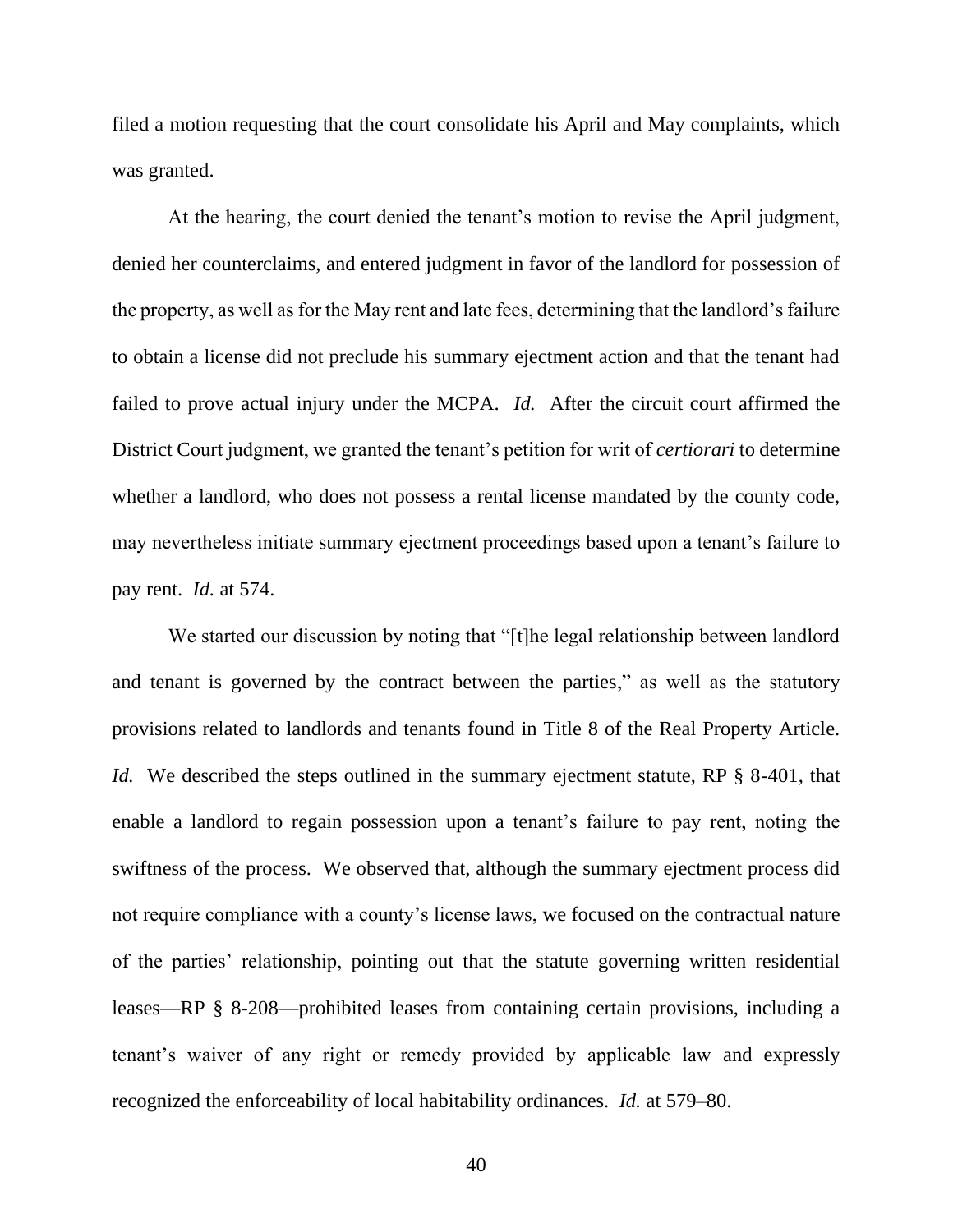We analogized an unlicensed landlord's attempt to enforce his contract rights through the summary ejectment process to the unlicensed contractor in *Berenter* who was attempting to enforce his contractual right to payment through the mechanic's lien process. *Id.* at 583. Citing *Berenter*, we observed that "if a statute require[s] a license for conducting a trade or business which is 'regulatory in nature for the protection of the public, rather than merely to raise revenue,' a person who has neglected to obtain a license 'will not be given the assistance of the courts' in enforcing the contract." *Id.* "In other words," we explained, "once we determined that the purpose of the statute was to eliminate a perceived harm, rather than to build the public fisc, then we recognized that an unlicensed person should not be afforded the benefit of swift justice, or the establishment of a mechanic's lien, which requires but a filing in court for its creation." *Id.*

We also noted that a summary ejectment proceeding under RP § 8-401 is "substantively and procedurally limited," thereby precluding the litigation of complex issues. *Id.* at 585. We concluded by recognizing that

[t]he summary ejectment procedure itself is mired in the superior title of the landlord to the leased premises, once nonpayment occurs, because it only requires that the landlord describe 'the property to be repossessed,' 'the name of each tenant,' and 'the amount of rent and any late fees due and unpaid,' in making the landlord's prima facie case warranting summary ejectment. Licensure under local ordinances in order to operate rental dwelling units is an integral part of a landlord's status as claimant in those jurisdictions that require licensure.

*Id.* at 586–87. We held that, "in order to invoke the facile process of summary ejectment, a landlord in those jurisdictions requiring licensure, must affirmatively plead and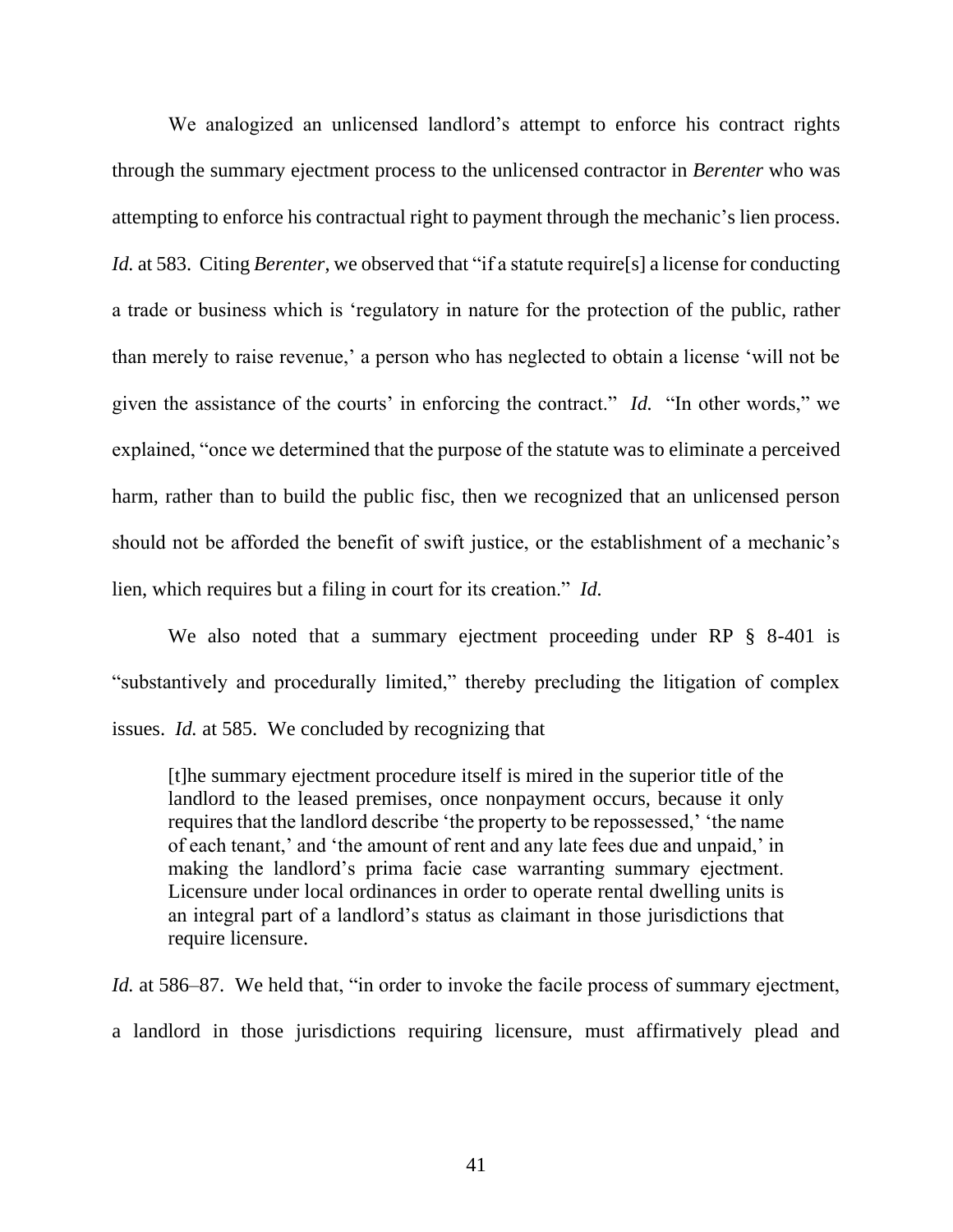demonstrate that he is licensed at the time of the filing of the complaint for summary ejectment in order to initiate the summary ejectment process." *Id*. at 587.

In summary, our holding in *McDaniel* was based upon two controlling factors: (1) the public policy principle that courts will not permit an unlicensed contractor to enforce a contract the performance of which is dependent upon a license issued for the protection of the public; and (2) the swift nature of the summary ejectment proceeding, which would entitle an unlicensed claimant to the contractual relief in the form of money damages and possession of property arising from a tenant's alleged breach of contract.

Appellants urge us to apply the policies underlying *McDaniel* and the cases cited therein, to preclude the statutory remedy set forth in the tenant holding over statute, where a landlord is seeking a writ of possession of his or her property after the expiration of the tenancy and does not have current rental license. For the reasons set forth below, we are not persuaded to judicially foreclose a property owner's statutory right to repossess his or her property afforded by the General Assembly under RP § 8-402 under these circumstances.

*First*, *McDaniel*, *Berenter*, *Snodgrass*, and *Goldsmith* all involved the application of the general rule, based upon principles of public policy, that the courts will not permit an unlicensed party to enforce a contract where the services for which compensation is sought are dependent upon a license that is regulatory in nature. As discussed, the summary ejectment process at issue in *McDaniel* is based upon a contract between the parties—in the form of a lease—and involves a landlord's efforts to utilize the courts to enforce the tenant's covenant to pay rent. The landlord's remedies flow from a contract that is only

42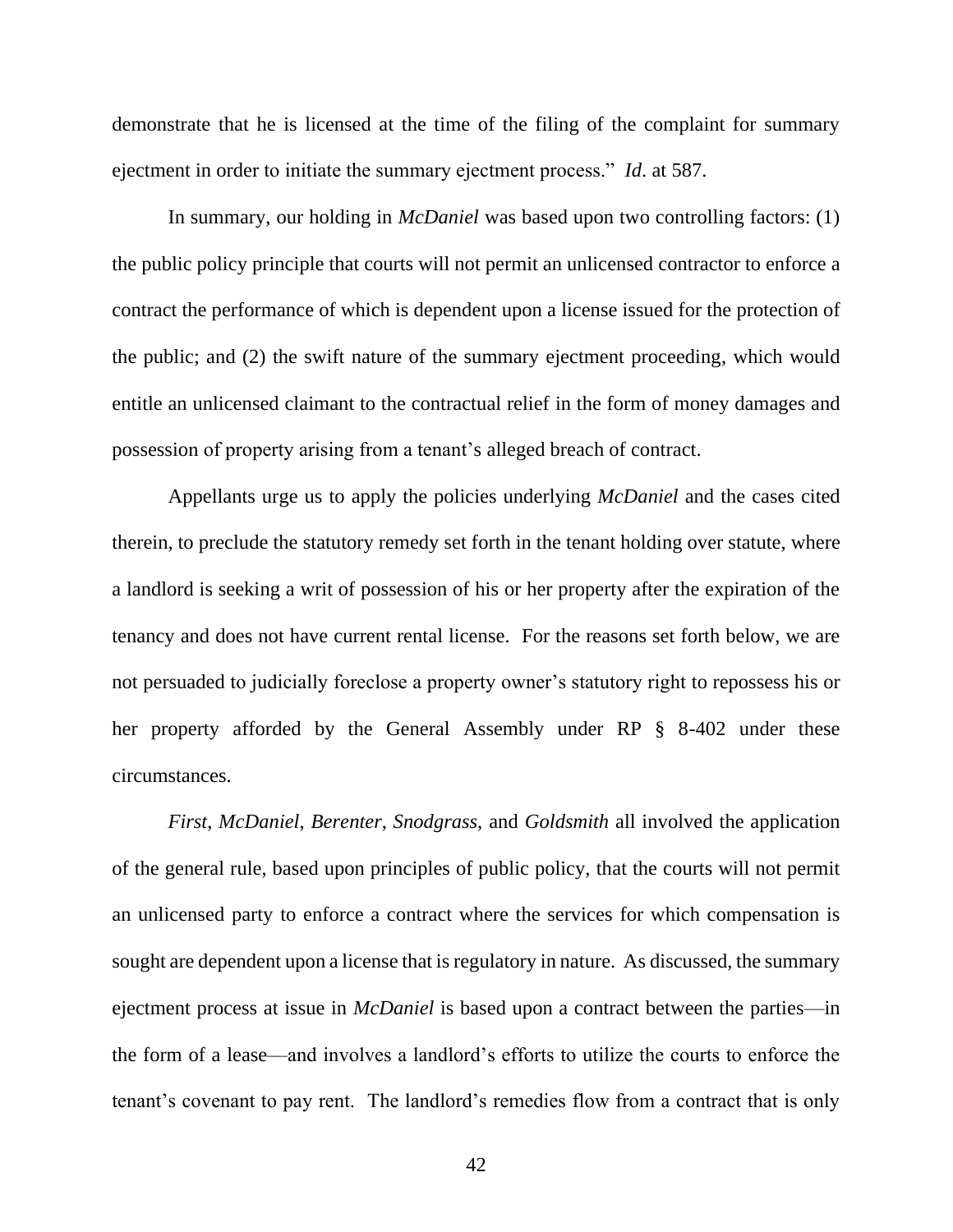capable of being performed with a rental license. The remedies—damages in the form of unpaid rent and a judgment of possession—are based upon the tenant's breach of the parties' lease—specifically, a tenant's covenant to pay rent. RP § 8-401(e).

Here, Copycat is not seeking to enforce a contract. Under the tenant holding over statute, the landlord's right to gain repossession is not based in contract, nor is the remedy the result of any breach. In fact, the tenant holding over action is *only available* if there is *no longer a contract in effect*. To award possession to the property owner, the court must make a factual determination that the "tenancy is fully ended and expired[.]" RP § 8- 402(b)(2). In other words, the statutory remedy does not arise from any contractual breach—it arises from the property owner's possessory interest in the property.

*Second*, *McDaniel* and the line of cases cited therein, all involve an unlicensed party's attempt to pursue monetary claims—in the form of rent, unpaid commissions, and payments for services—where a license was required to perform the contract. In this case, Copycat did not seek, nor did it receive, a judgment for money damages in the form of unpaid rent or otherwise. Copycat is seeking the return of its possessory interest in real property. As we previously noted, property law is derived from three sources: the common law, statutes, and the Constitution. *See supra*, Johnson at 248. Balancing a property owner's right to repossess the owner's possessory interest after the expiration of a tenancy against a government's interest in maintaining a rental license program for the protection of the public might, in certain circumstances, trigger a constitutional analysis.<sup>25</sup> We do not

<sup>25</sup> In the *amicus curiae* brief of the Maryland Multi-Housing Association, Inc. (the "Association"), filed in support of Copycat, the Association asserts that "[w]hen a statute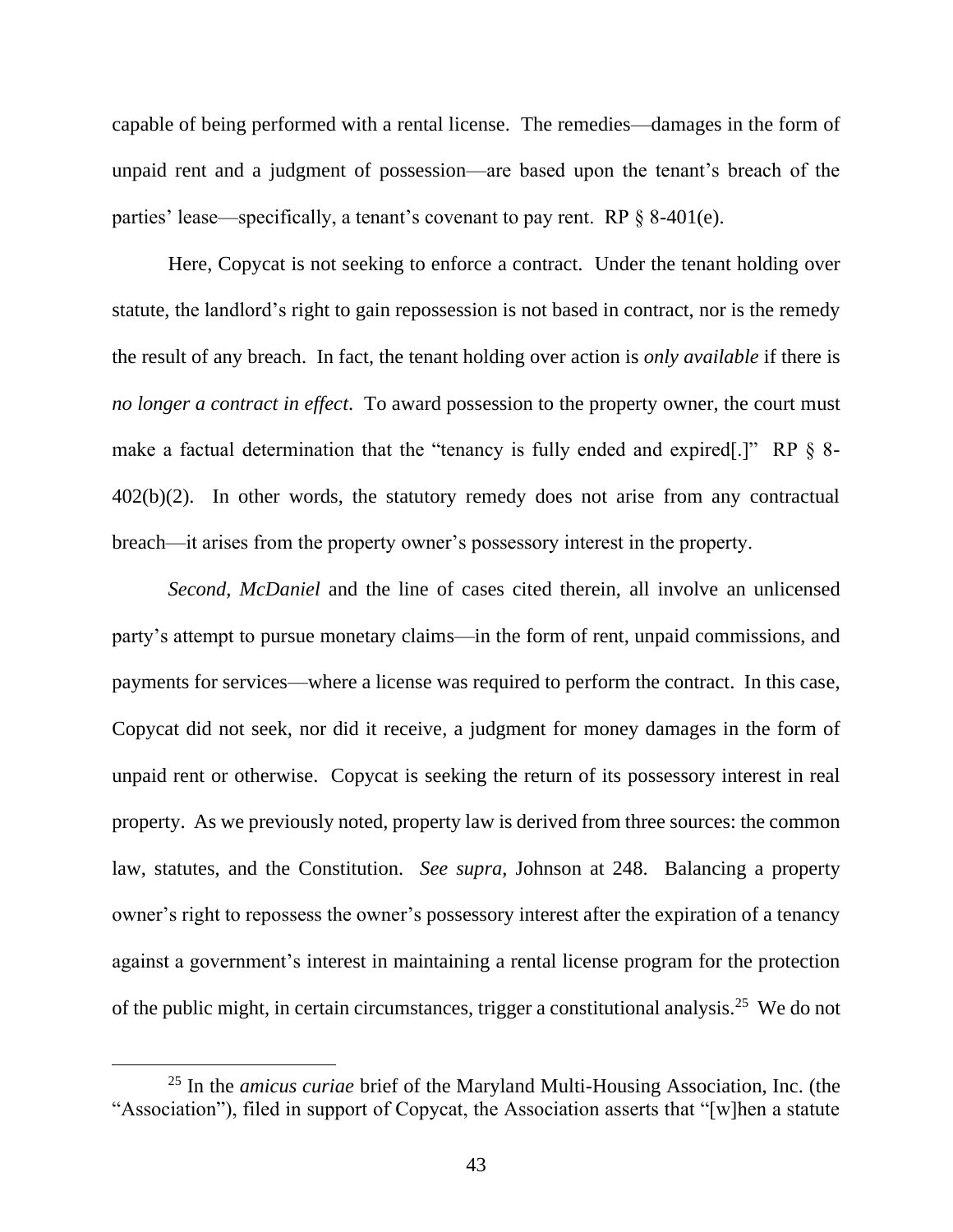need to undertake such an inquiry here—it is sufficient for our purposes to simply note that there are significant property interests at stake when a property owner is seeking a return of a reversionary interest—rights that are not implicated in a case involving contract claims for money damages.

*Third*, as discussed in part III B. above, the statutory elements and procedure under the failure to pay rent statute, RP § 8-401—the statute at issue in *McDaniel*—are very different from those outlined in the tenant holding over statute, RP § 8-402. The summary ejectment process permits a landlord to terminate an ongoing tenant relationship based upon a tenant's breach. At the time that *McDaniel* was decided, under the failure to pay rent statute, the landlord had the right to file a complaint to repossess the property as soon as the tenant failed to pay rent when due and payable and was not required to provide any notice to the tenant prior to filing the complaint.<sup>26</sup> The appeal period after the entry of a judgment is four days. RP § 8-401(f).

enacted under the police power of the State, purporting to regulate private property, has the effect of taking private property completely from an individual for a public purpose, the doctrine of eminent domain is invoked, and the State must provide just compensation for the taking." The Association contends that extending the holding in *McDaniel* to tenant holding over actions brought pursuant to RP § 8-402 would result in the absence of a legal avenue for a property owner to exercise his or her reversionary interest in real property and would be tantamount to a taking of private property without compensation. The Association claims that, under our precedent set forth in *Muskin v. State Dept. of Assessments and Taxation*, 422 Md. 544 (2011), such a holding would interfere with a vested private property right in violation of the Maryland Constitution. Given our decision not to foreclose this statutory remedy as suggested by the Appellants, we do not need to address whether constitutional rights would be implicated by such a holding.

<sup>&</sup>lt;sup>26</sup> During the 2021 Legislative Session, the General Assembly amended the failure to pay rent statute to require that the landlord provide written notice to the tenant. 2021 Md.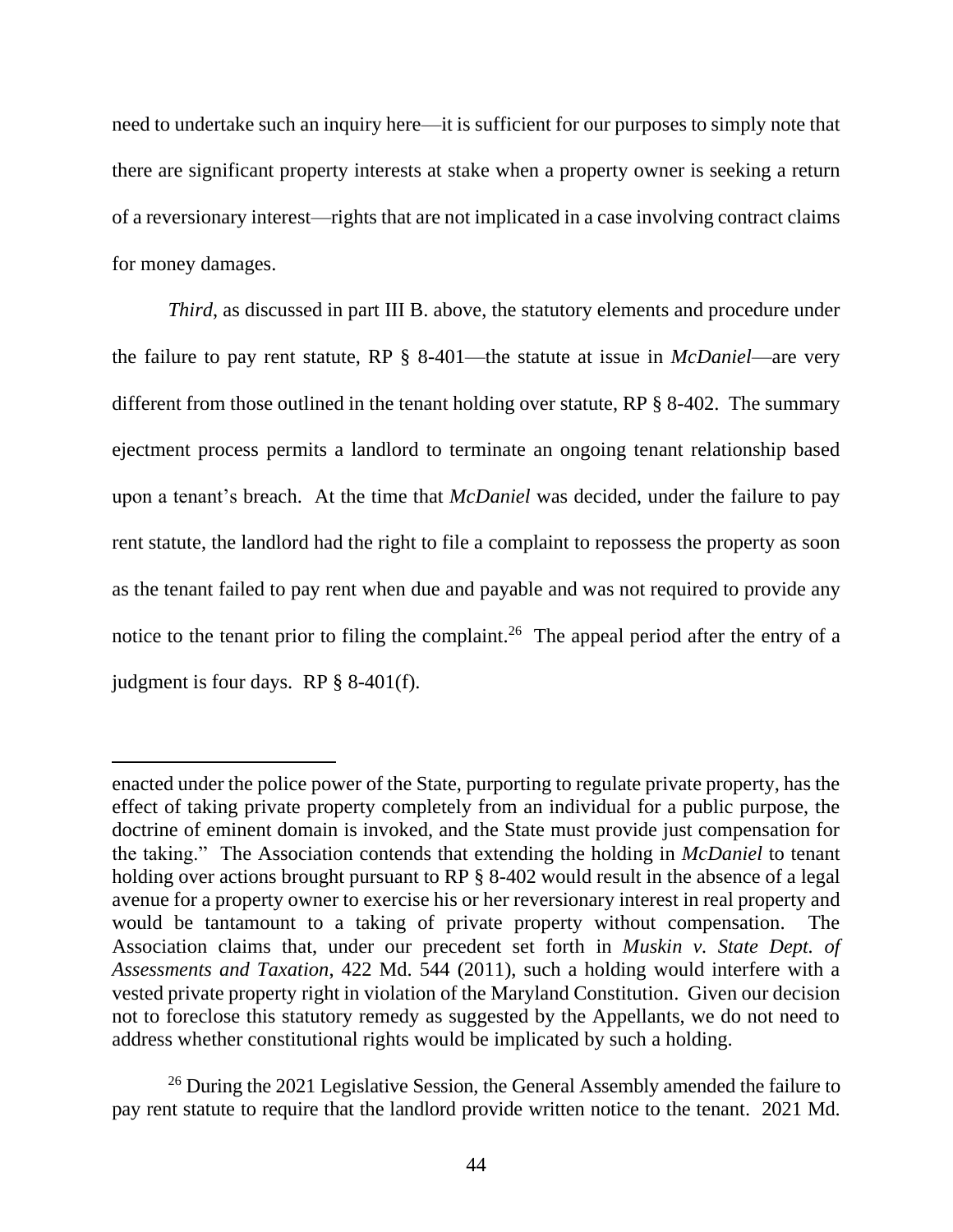By contrast, a tenant holding over action may not be filed unless and until the landlord and tenant relationship has concluded. Before a tenant holding over action can be filed, the landlord is required to give 60 days' notice of an intent to terminate a month-tomonth tenancy. If the tenant believes that the landlord's termination is based upon retaliatory conduct prohibited by RP § 8-208.1, the tenant has time to raise these issues as an independent claim, or as a defense to a property owner's holding over action. *See e.g.*, *Lockett*, 446 Md. 397.

*Fourth*, as conceded by Appellants during oral arguments in these cases, in the event that this Court were to decide to extend the *McDaniel* reasoning to tenant holding over actions, a landlord who is not in possession of a current rental license would be left with no statutory remedy by which to seek repossession of his or her property after the expiration of a tenancy.<sup>27</sup> Appellants also conceded that there may be legitimate reasons for a property owner to decide that he or she does not want to renew a rental license solely for the purpose of regaining possession of his or her property after the expiration of a lease. Perhaps in recognition that a holding that forecloses *any* ability of an unlicensed landlord to seek the

Laws, ch. 746. The statute also gives the tenant 10 days' notice to cure before the landlord may file a complaint. *Id.* These new tenant protections are set forth in RP § 8-401(c).

 $27$  Where a tenant continues to possess property after the expiration of a lease or as a month-to-month tenant, a property owner would not be permitted to use the "wrongful detainer" statute to obtain possession. RP § 14-132. That statute only applies where a person is holding "possession of real property without the right of possession." RP § 14- 132(a). A tenant holding over is entitled to possession until a court enters an order terminating that right. The right to terminate a tenancy under such circumstances is established by the tenant holding over statute, RP § 8-402. Under the provisions of the wrongful detainer statute, the statute does not apply if a remedy is available under Title 8 of the Real Property Article—the title governing landlord-tenant relationships.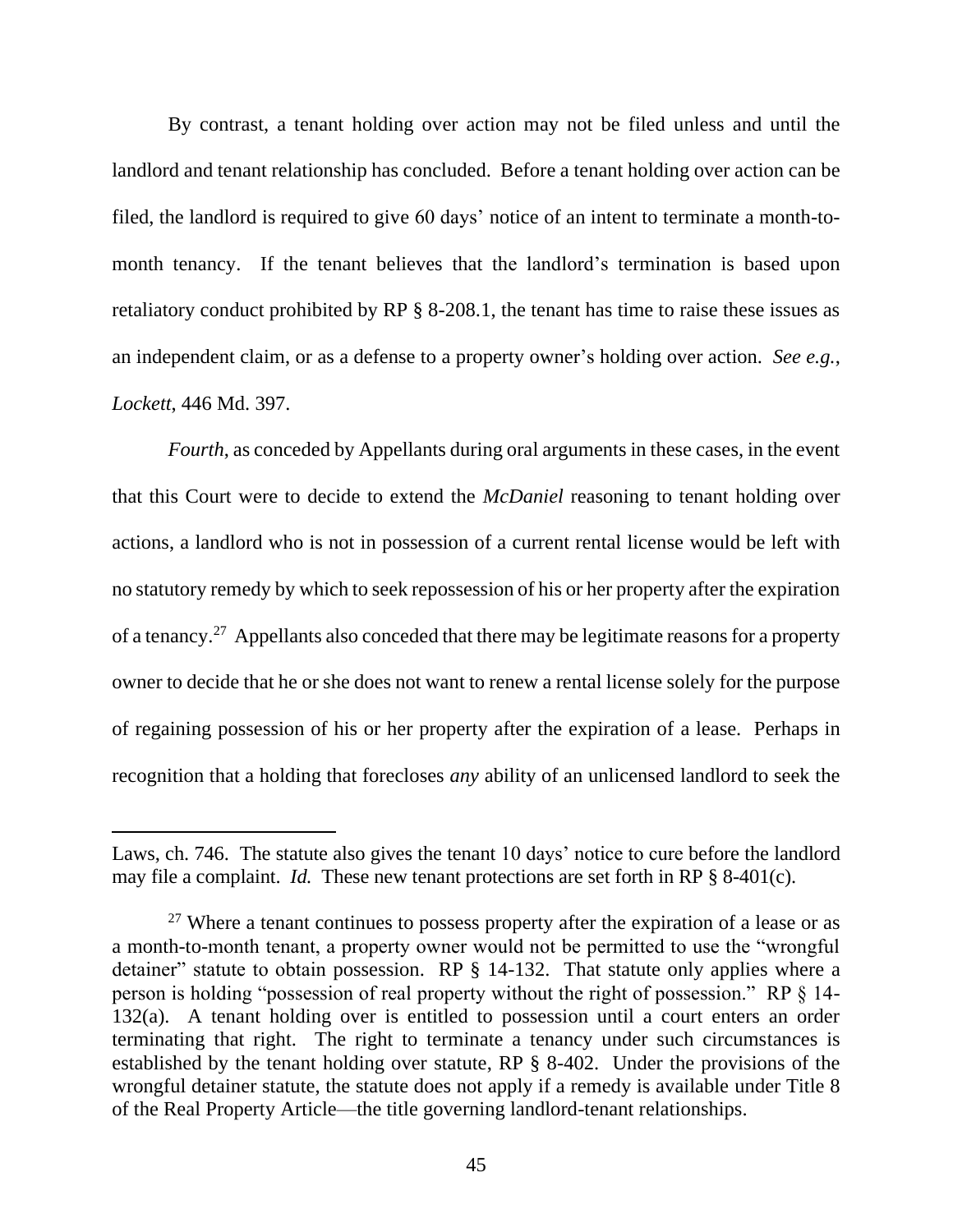return of its reversionary interest would implicate basic fairness concerns (in addition to potential constitutional takings assertions), counsel for Appellants suggested at oral argument that we fashion a judicial holding to require that an unlicensed landlord file a common law ejectment action and prove that there are "exceptional circumstances" justifying the return of the property.

As we noted above, we have not found any Maryland cases or cases in other jurisdictions in which a property owner filed a common law ejectment action in the context of a residential tenancy to regain possession after the expiration of a lease. The lack of case law relates to the fact that the common law action of ejectment has undergone a "statutory modification . . . in every state as a method of testing the right to land." Baxter Dunaway, 4 *Law of Distressed Real Estate* § 48:34 (2021). As observed in treatises on the subject, "[t]here is little written on the remedy of ejectment. This is probably due to the fact that it is seldom used today. It is obviously not adapted to meet the needs of lessors desiring to oust a lessee whose term has expired[.]" *Id.* at § 48:37.

Having come full circle, we return to our discussion of the common law. Common law ejectment "is an action at law that tests the right to the possession of real property as against one who presently possesses it wrongfully. In other words, ejectment is an action filed by a plaintiff who does not possess the land but has the right to possess it against a defendant who has actual possession." 25 Am. Jur. 2d. *Ejectment* § 1 (2021); *see also* 9 *Maryland Law Encyclopedia*, Ejectment § 1 (2021). As discussed *supra*, at common law, an ejectment action simply requires that the plaintiff establish that he or she is entitled to possession and that someone other than the plaintiff is in possession the property without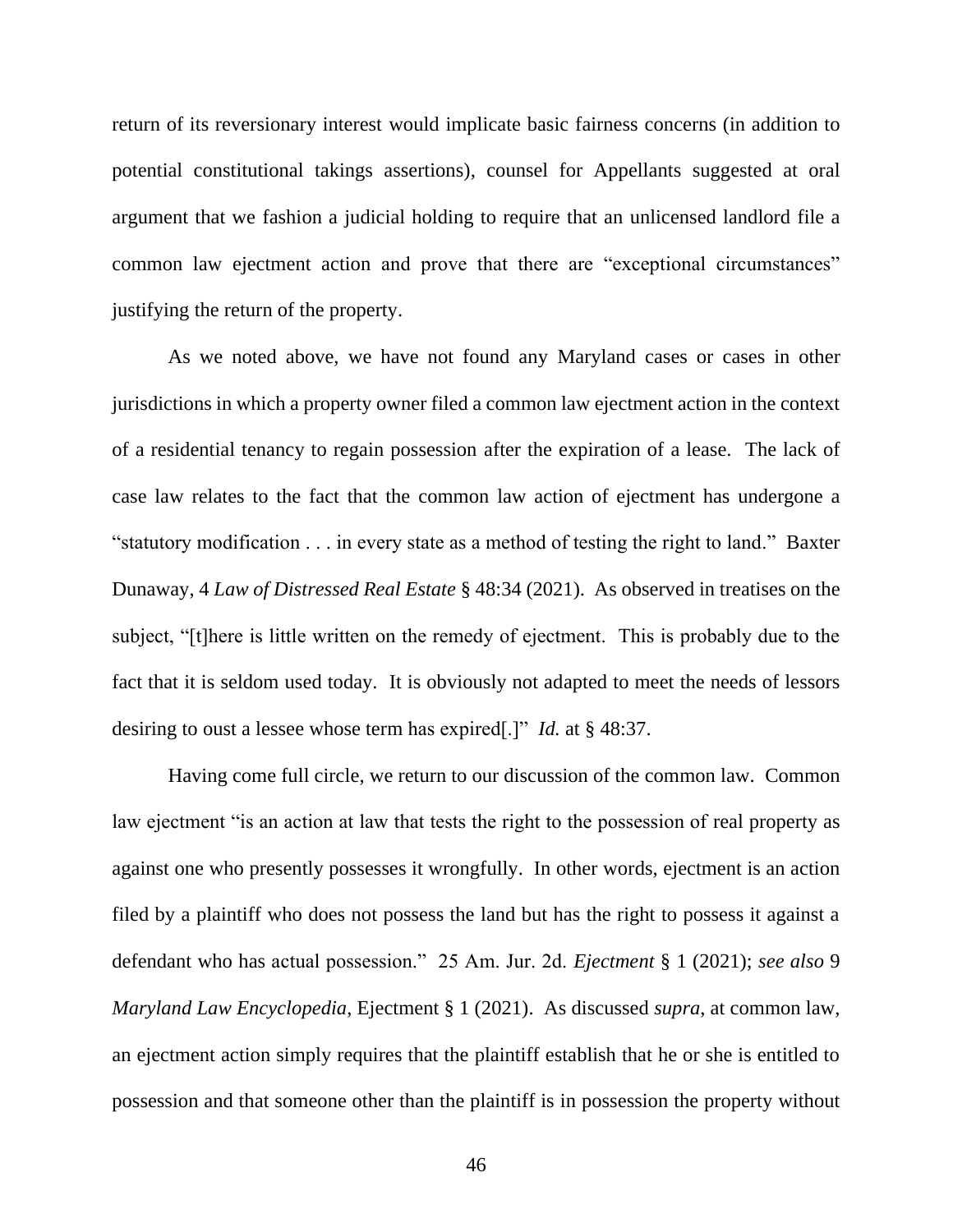permission. Historically, it was an action at law. *See* John McHenry, *The Ejectment Law of Maryland*, 53 (1822). There is no notice requirement, and the common law is not concerned with the landlord's subjective intent or reasons for terminating the tenancy. Nor does a court weigh "equitable factors" or consider "exceptional circumstances" in a common law ejectment action to determine whether a property owner should be entitled to a return of his or her possessory interest when a tenancy has expired.

Appellants' suggestion that we require that an unlicensed landlord utilize common law ejectment and prove that "exceptional circumstances" exist to justify the return of his or her property raises more questions than it answers. In many instances, the rental licensing process is time consuming and may involve considerable cost to the property owner. Prior to obtaining a rental license, the property must be inspected, any deficiencies must be corrected, and then the property must be reinspected. Like many other county and municipal jurisdictions in our State, the Baltimore City rental license and inspection program applies to any rental unit, including a single-family dwelling, that is not owneroccupied. A property might fail to satisfy the standards set forth under a property maintenance code or housing code for a host of reasons and with a considerable range of expense, depending upon the nature of the condition giving rise to the violation.

Requiring that a landlord comply with the inspection and licensing process to engage in rental activities is a legitimate exercise of governmental police powers to ensure that residential housing complies with public health and safety standards. However, requiring that a property owner comply with the inspection and rental process *to seek the return* of his or her property after the *expiration of a tenancy*, or prove that "exceptional circumstances"

47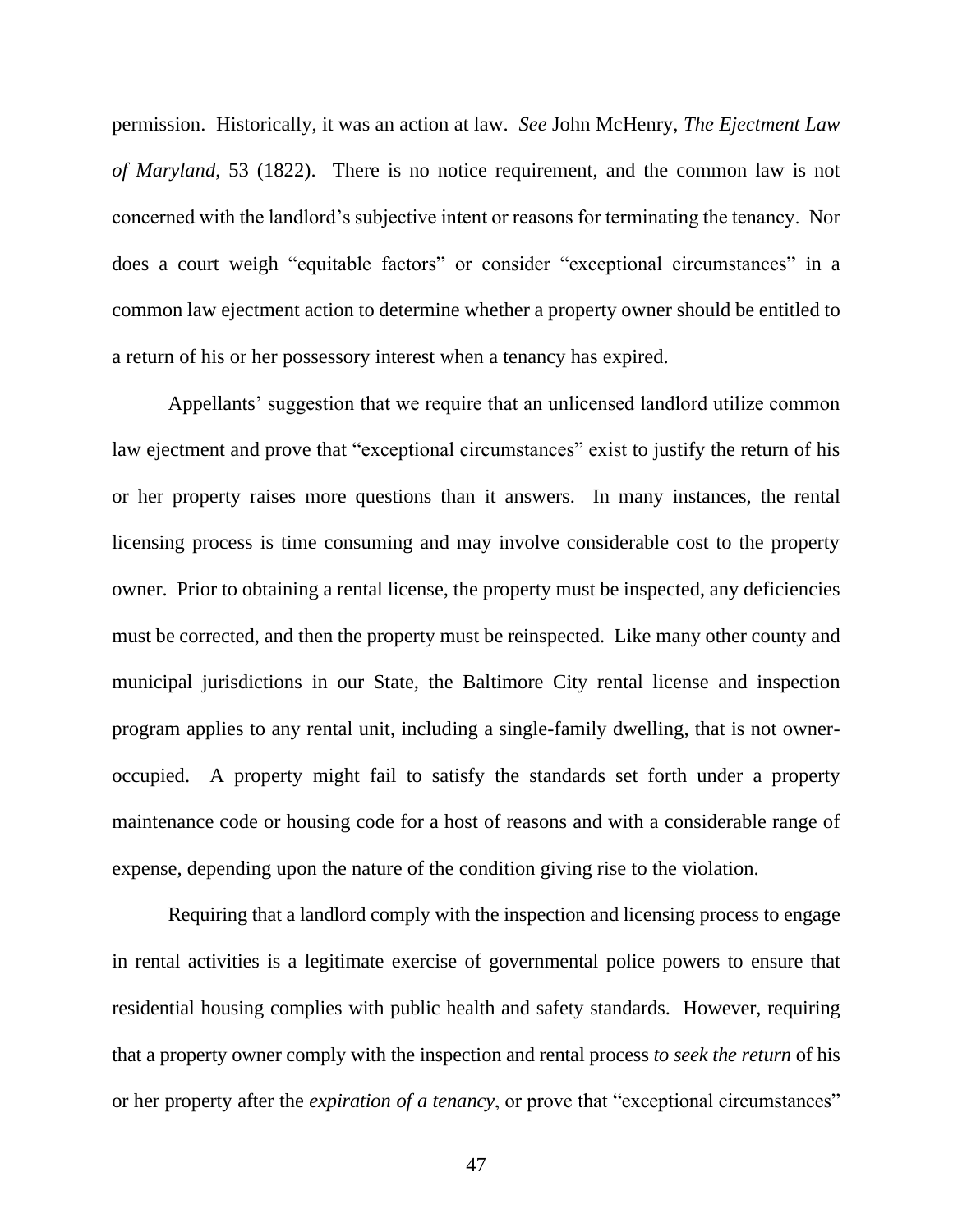exist to excuse such a requirement, is problematic. We can think of a myriad of reasons that a property owner might not renew a lease with a tenant, and where it would not be fair or equitable to require that the property owner undertake compliance with the housing codes and obtain a rental license simply to recover possession of the property. We will not attempt to list all of them here.<sup>28</sup> A property owner's subjective reasons for deciding not to renew a tenancy have never been part of the common law ejectment action. We see no reason to create a modified common law ejectment action containing such subjective elements, where the Legislature has enacted statutes that codify all aspects of landlord and tenant relationships, including modifications to common law ejectment, and has established an array of remedies available to the tenant to address housing conditions, which in our view, strike the correct balance between these rights. Moreover, we conclude that crafting the holding requested by the Appellants would unreasonably interfere with property rights.

## *E. When an Appeal of a Tenant Holding Over Action is De Novo as Opposed to On the Record*

Finally, Velicky contends that the circuit court erred in conducting the appeal of this matter as a de novo hearing instead of on the record. Under CJ § 12-401(f), an appeal in a

<sup>&</sup>lt;sup>28</sup> Although we will not identify every instance in which a property owner may not wish to undergo the rental license process simply to recover possession of his or her property, a few come to mind. For example, a property owner may want to sell the property to a third party free and clear of any tenancies. The tenant may have created the condition giving rise to the housing violation, and the landlord may not wish to renew a tenancy on that basis. A property owner may not have the financial means to correct a deficient condition that precludes the rental of the property and instead chooses to get out of the rental business. A property owner may want to undertake a major renovation to a structure or demolish it. A property owner may wish to use the property for a different purpose other than residential rental use. A property owner may wish to occupy the structure for his or her own personal use.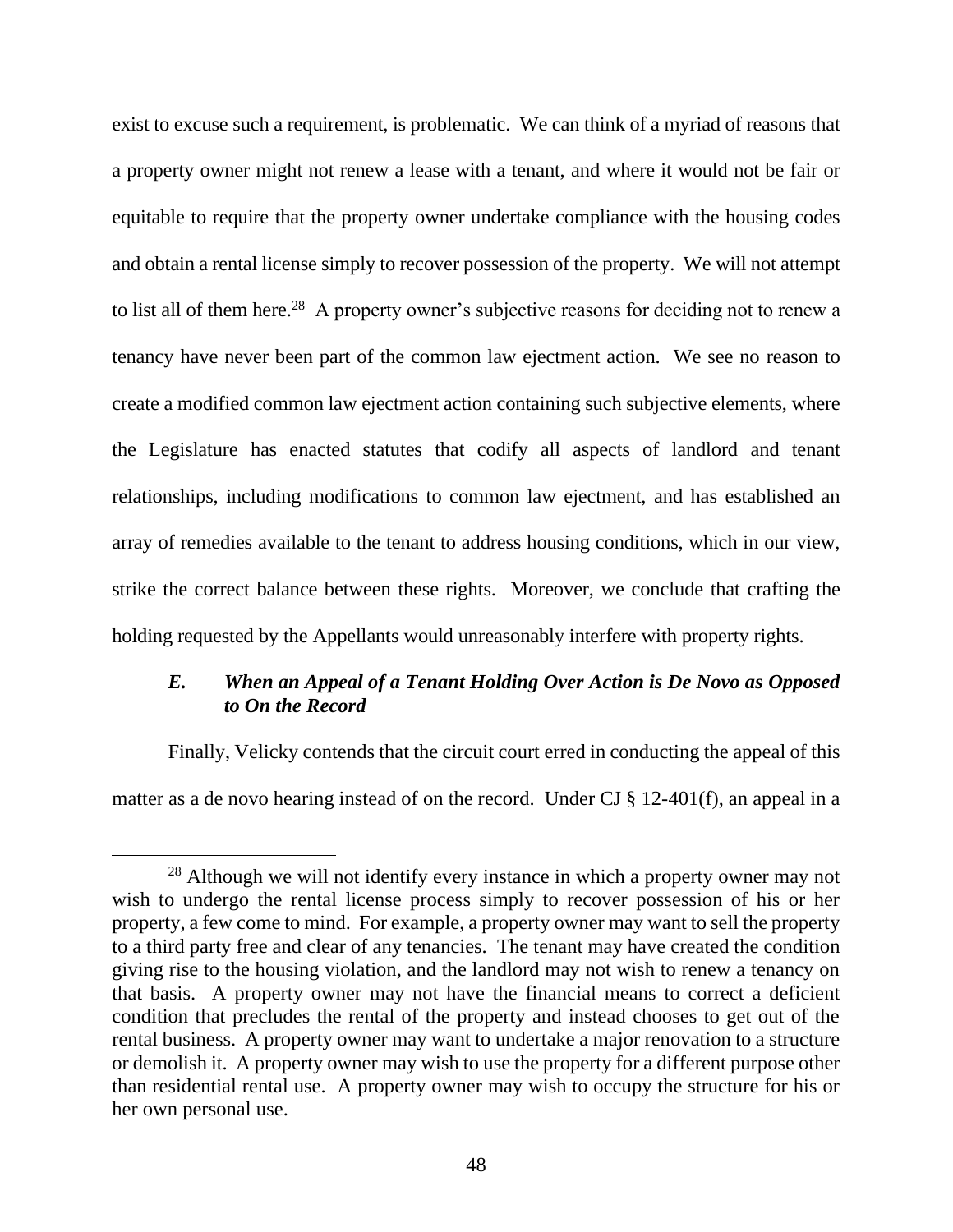civil case from the District Court of Maryland shall be heard on the record if the amount in controversy exceeds \$5,000.00 or if the parties consent. *See also* Md. Rule 7-102(b)(1). Here, as discussed above, Copycat is not seeking a money judgment; it is seeking repossession of its possessory interest. Our analysis in *Purvis v. Forrest Street Apartments*, 286 Md. 398 (1979), is instructive.

In *Purvis*, we were asked to determine whether an appeal to the circuit court of a landlord's claim for unpaid rent and repossession of the rented premises was to be tried de novo rather than on the District Court record. In that case, the landlord initiated a summary ejectment action in the District Court for possession of the premises. *Id.* at 400. The landlord also sought unpaid rent and late payment charges of \$487.05. *Id.* The tenant claimed that she was entitled to rent credit of \$395.00. After the District Court agreed with the tenant, holding that she was entitled to the rent credit, the landlord filed an appeal in the circuit court. In the circuit court, the tenant filed a motion to dismiss on the ground that the landlord failed to transmit the record from the District Court. *Id*. She maintained that the appeal was required to be conducted on the record rather than de novo. She asserted that "in determining the amount in controversy in a case such as this where the plaintiff landlord was seeking both a sum of money and possession of the premises, the value of the right of possession should be taken into consideration along with the amount of money claimed." *Id.* The landlord argued that the "court should look only to the amount of money claimed by the parties, and if neither side was claiming an amount in excess of \$500.00,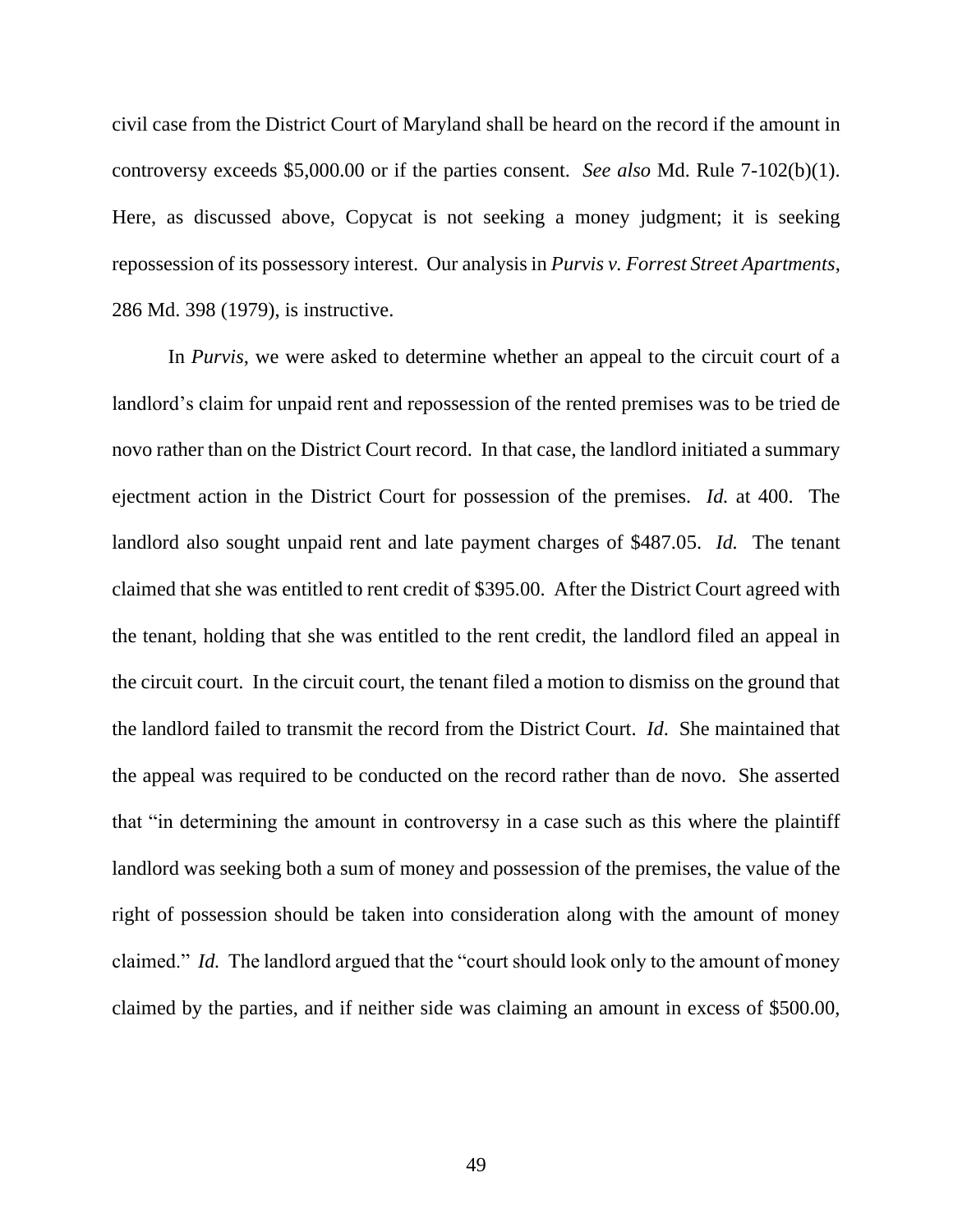the appeal should be de novo." *Id.* at 401.<sup>29</sup> The circuit court agreed with the landlord and after a de novo trial, rendered a judgment in favor of the landlord. *Id.*

We granted *certiorari* to determine whether the appeal to the circuit court should have been tried de novo rather than on the record under CJ § 12-401. Examining the plain language of the statute, we observed that "[u]nder the 'amount in controversy' test for the monetary jurisdiction of an appellate court, under circumstances where the plaintiff appeals from an adverse decision barring his entire claim, courts ordinarily look to the demand in the pleading setting forth the plaintiff's claim, including any amendments[.]" *Id.* at 402. "Applying these principles to the instant case," we determined that "it seems clear that the value of the right to possession of the premises, if it can be ascertained, should be considered along with the plaintiff's initial monetary demand, in determining the nature of the appellate court's jurisdiction." *Id*. at 403. We examined the landlord's statement of claim filed in the District Court and noted that it "contained two distinct demands, one for \$487.05 and the other for possession of the premises." *Id*. Consequently, we held that

both the \$487.05 and the value of the right to possession must be considered . . . for purpose of deciding whether the appeal should have been on the record or de novo. If the value of the right to possession clearly exceeded \$12.95, then the amount in controversy exceeded \$500.00 and the appeal should have been on the record. In this event, under the circumstances of the case, dismissal of the appeal would have been the appropriate sanction for failure to have the record transmitted.

<sup>29</sup> When *Purvis* was decided, CJ § 12-401 established a monetary amount of \$500.00 as the threshold for determining whether an appeal to the circuit court from a District Court judgment was on the record or de novo. *Purvis v. Forrest St. Apartments*, 286 Md. 398 (1979). The monetary threshold is now \$5,000.00.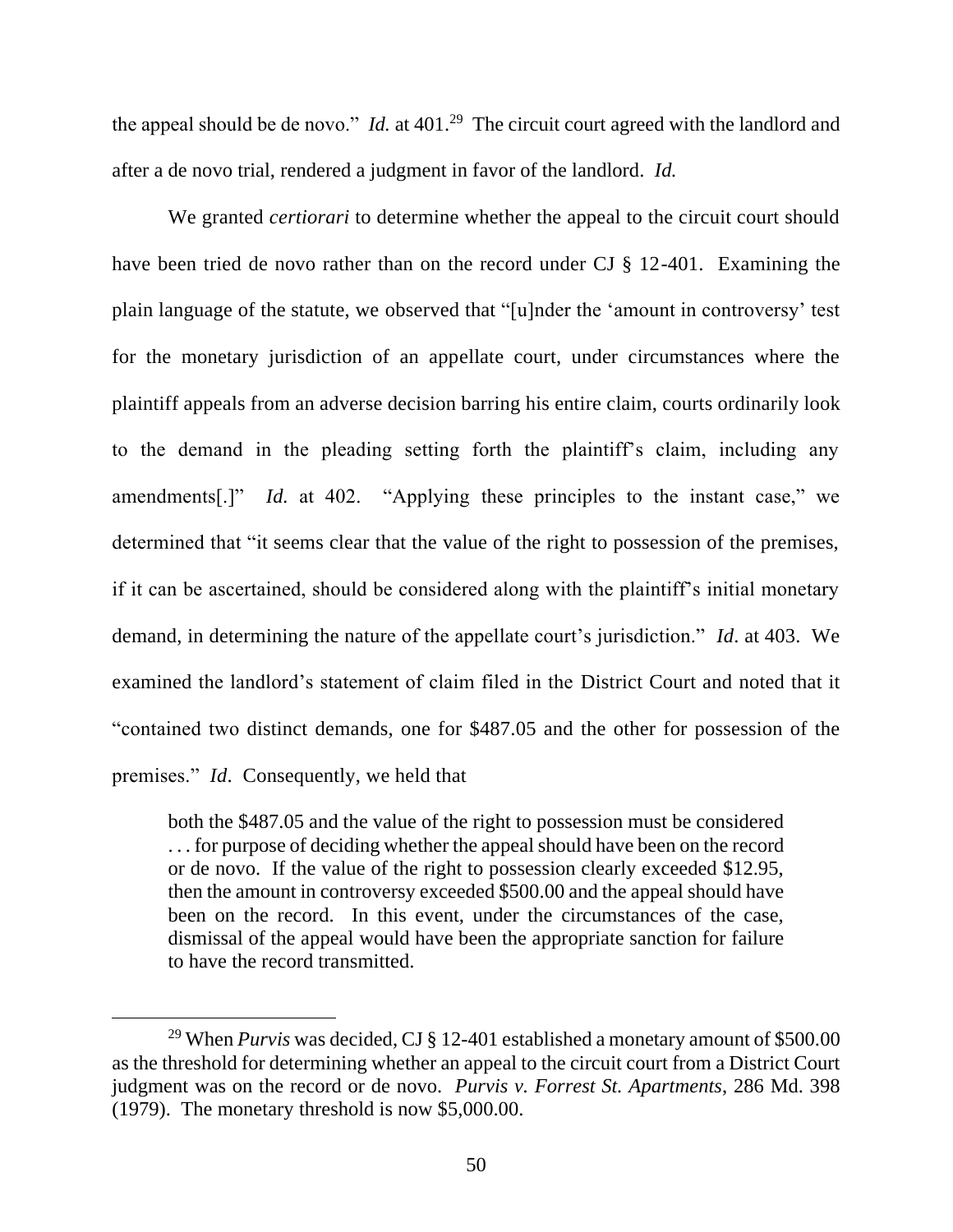*Id.* at 404. We determined that the value of the right to possession clearly exceeded \$12.95. We observed that, for a landlord to terminate a month-to-month tenancy under the tenant holding over statute, a landlord would be required to give 30 days' written notice. Therefore, we concluded, that "the value of the delay in gaining possession of the premises . . . is equal to at least one month's rent." *Id.* at 405. We determined that, as the aggregate value of the landlord's claims, namely the \$487.05 for unpaid rent and the \$167.00, representing the minimum value to the landlord of the right to possession, was more than \$500.00, the appeal should have been on the record and the circuit court should have granted the motion to dismiss for failure to have the record transmitted. *Id.*

Applying the analysis outlined in *Purvis*, although Copycat is not seeking a money judgment, it is seeking to repossess its property. Of course, the possessory interest has value. On the face of the District Court complaint, Copycat noted that the monthly "rental value of the premises is \$2,750[.]" Although Velicky had a month-to-month tenancy, under the Baltimore City Public Local Laws, Copycat was required to give 60 days' notice to terminate the tenancy. Accordingly, "the delay in gaining possession of the property" was at least 60 days, or two months of rent. In this case, two months of rent exceeded the \$5,000.00 threshold. Thus, the appeal should have been heard on the record. Because Velicky did not file a motion to dismiss the appeal, but rather, filed a "motion to set an on the record appeal," we shall remand the case to the circuit court for it to conduct an appeal on the record in this matter.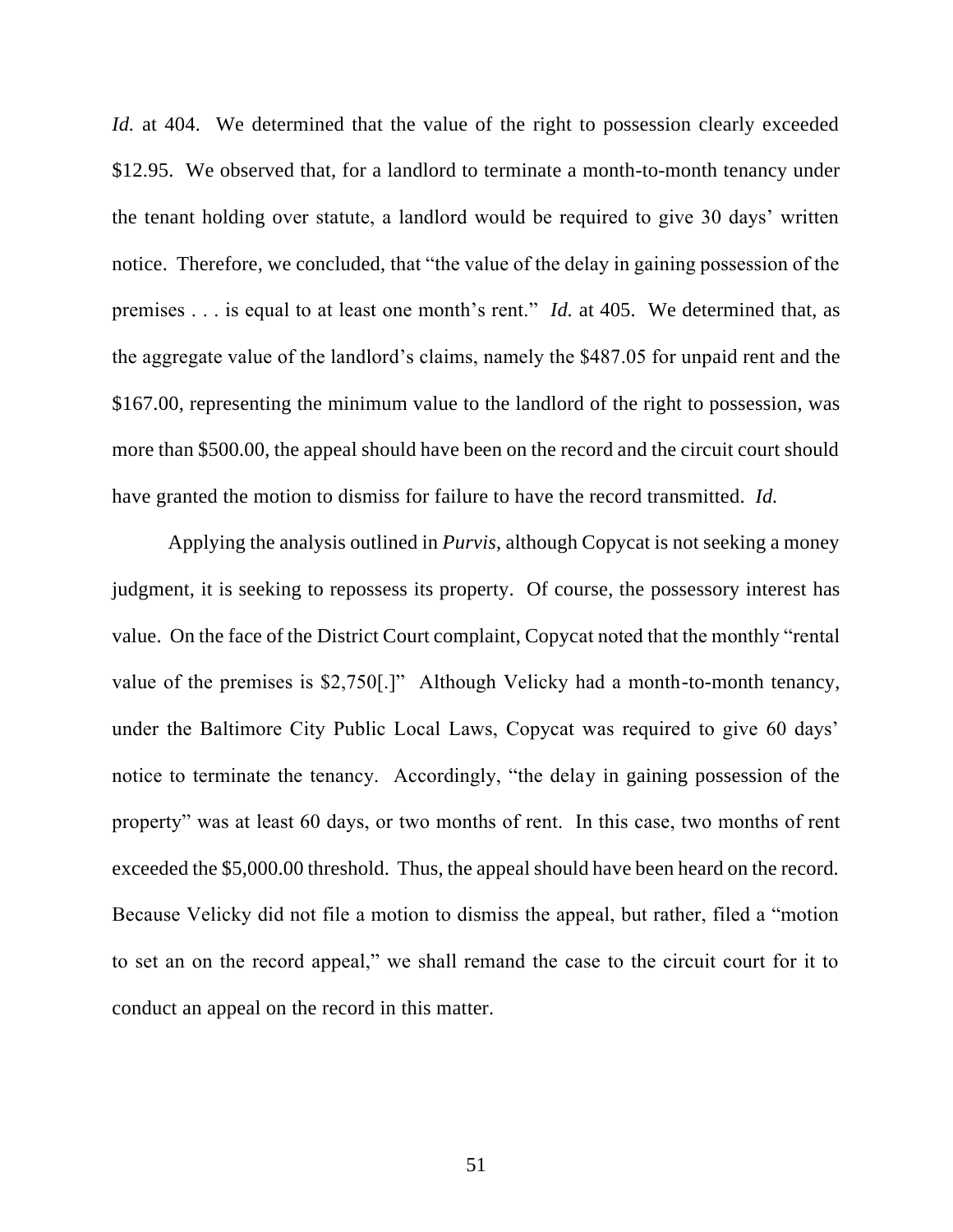# **IV**

#### **Conclusion**

In conclusion, we decline to foreclose an unlicensed landlord's right to seek repossession of the landlord's property at the expiration of a tenancy under the tenant holding over statute. We determine that there is no reason for this Court to judicially alter the balance between a property owner's right to repossess the owner's property after the expiration of a tenancy, and a tenant's right to safe and habitable living conditions during a residential tenancy. That balance has been struck by the Legislature through its enactment of a comprehensive statutory framework that governs landlord and tenant relationships, including its modifications to the common law ejectment action and the remedies afforded to tenants to ensure safe and habitable housing. Under these circumstances, we will not preclude the availability of a statutory remedy enabling a landlord to seek repossession of the landlord's property interest at the conclusion of the tenancy. We conclude that such a holding would unreasonably interfere with property rights.

With respect to Velicky's appeal, we hold that where the appeal from a District Court judgment involves only a claim for repossession of property with no money judgment, the value of the right to repossession must be considered in deciding whether the appeal should be on the record or de novo under CJ  $\S$  12-401(f). Because the circuit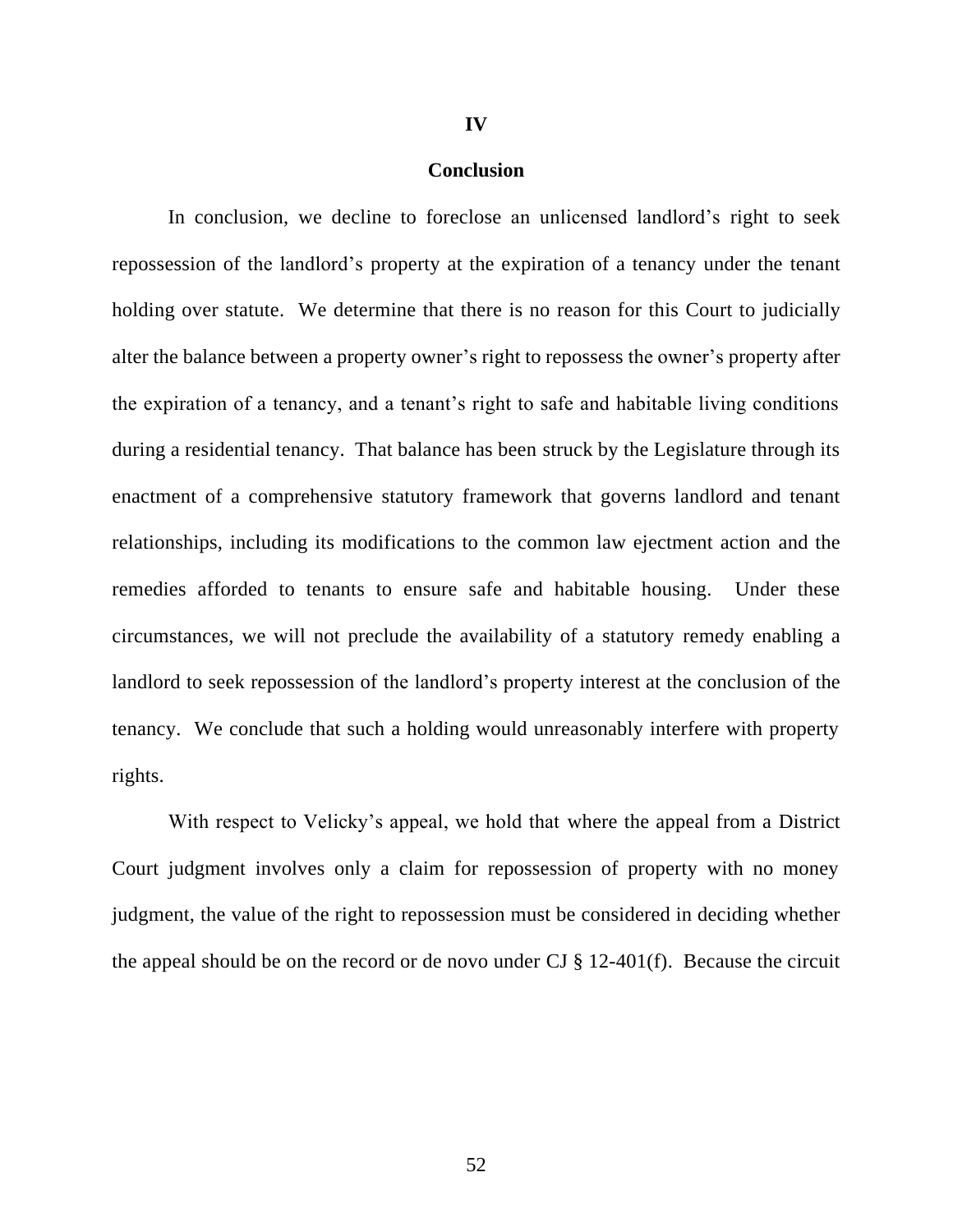court erred in conducting a de novo trial, we remand Velicky's case to the Circuit Court

for Baltimore City for that court to conduct an appeal on the record.

**IN CASE NO. 2, JUDGMENT OF THE CIRCUIT COURT AFFIRMED. COSTS IN THIS COURT TO BE PAID BY APPELLANT WALKE.** 

**IN CASE NO. 1, CASE REMANDED TO THE CIRCUIT COURT WITH INSTRUCTIONS TO VACATE THE JUDGMENT AND TO CONDUCT AN APPEAL ON THE RECORD CONSISTENT WITH THIS OPINION. COSTS IN THIS COURT TO BE PAID EQUALLY BY THE PARTIES.**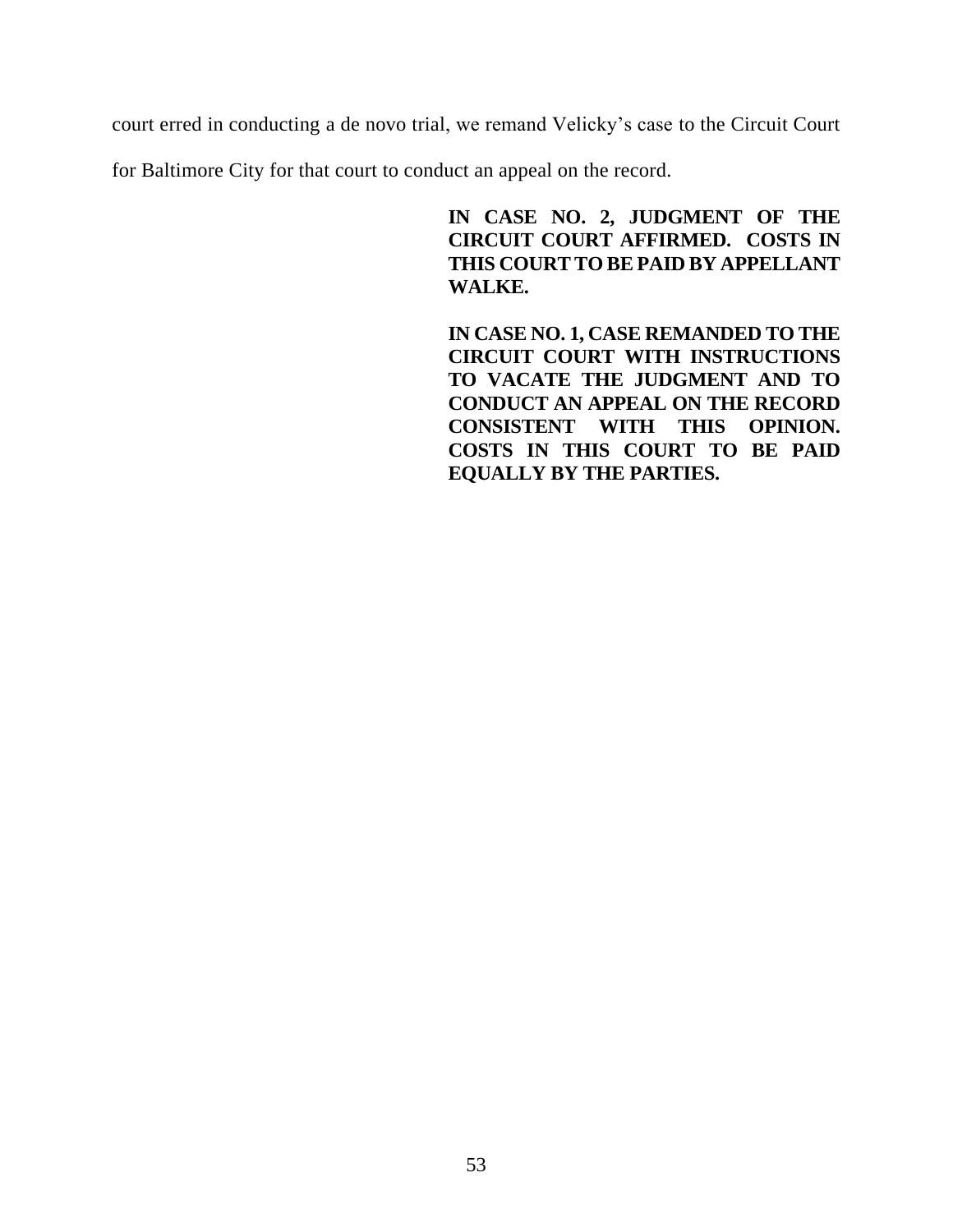#### Circuit Court for Baltimore City Case No.: 24-C-20-004248

Circuit Court for Baltimore City Case No.: 24-C-20-004247

Argued: September 14, 2021

### IN THE COURT OF APPEALS

## OF MARYLAND

Nos. 1 & 2

September Term, 2021

ANNA VELICKY

v.

THE COPYCAT BUILDING LLC

#### CHRISTOPHER WALKE

v.

THE COPYCAT BUILDING LLC

Getty, C.J., McDonald **Watts** Hotten Booth Biran Adkins, Sally D. (Senior Judge, Specially Assigned),

JJ.

Dissenting Opinion by McDonald, J.

Filed: November 29, 2021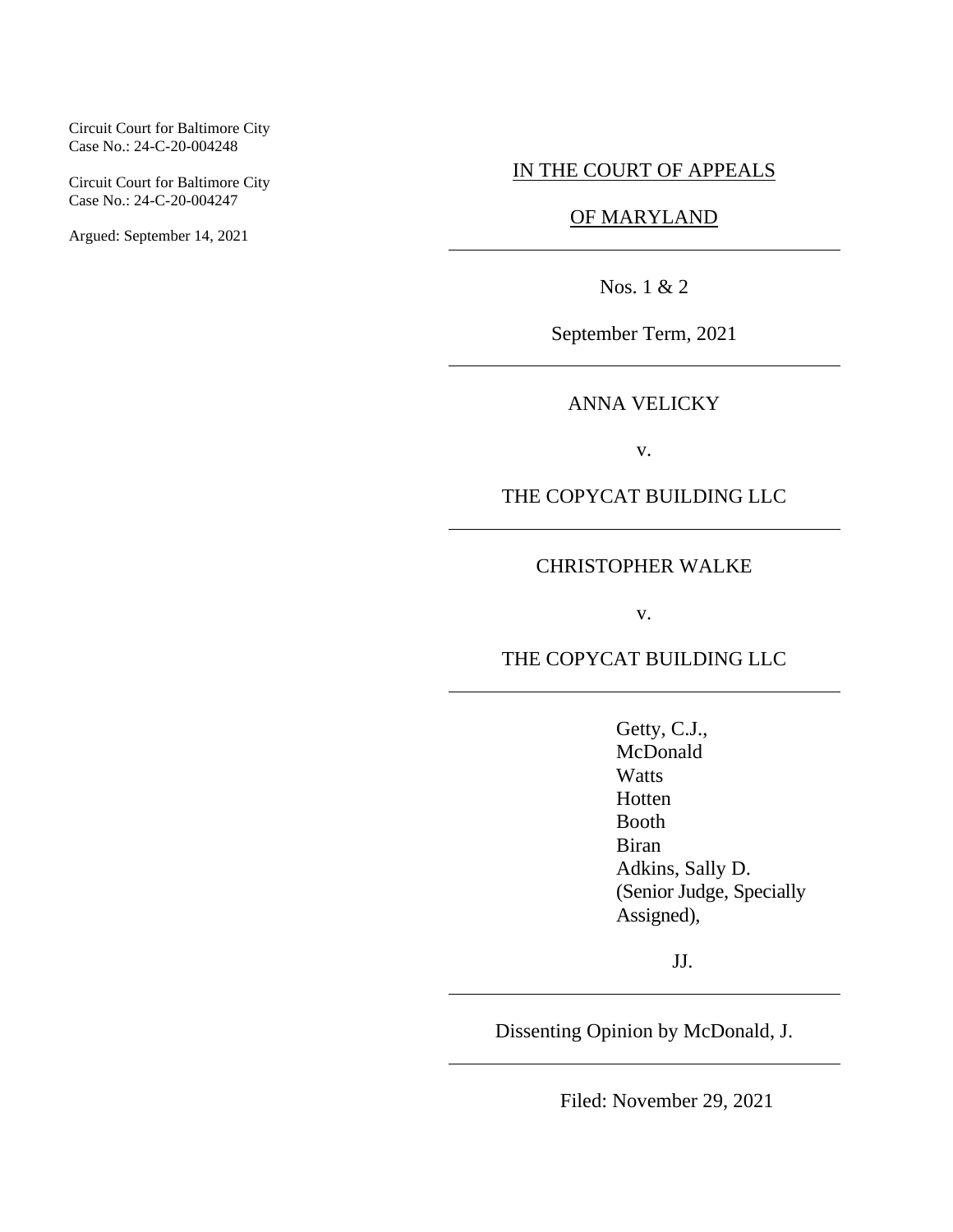The Majority Opinion is thoughtful and thorough, but I have come to a different conclusion. I agree with much of Judge Watts' analysis in her dissent, although I also believe that there remain, despite the Majority Opinion, significant economic and legal incentives for a landlord in Baltimore City to comply with the rental licensing requirement.

In these cases, a landlord that lacked the rental license required under the Baltimore City Code found itself in a dispute with some of its tenants about rent that they allegedly owed. The landlord's failure to comply with the licensing requirement prevented it from pursuing an expedited failure-to-pay-rent claim – also called "summary ejectment" – against those tenants in the District Court. Instead, the landlord resorted to another expedited statutory remedy – a tenant-holding-over action – and threatened to evict the tenants if the alleged back rent was not paid. The question before the Court is whether an unlicensed landlord may use an expedited tenant-holding-over action to recover possession of a rental property or, instead, may only pursue less-rapid remedies that may be available.

The Majority Opinion holds that the lack of a rental license does not preclude a landlord from invoking the tenant-holding-over remedy. The Majority Opinion perceives this as a just result that balances the property right of an unlicensed landlord against the interest of a tenant whose lease has expired.

In my view, the Court's case law makes clear that, in order to be eligible for the expedited statutory remedies available to landlords in the District Court – such as a tenantholding-over action – a landlord must have a rental license required under local law if the license is intended to ensure the health and safety of rental housing. An offensive lineman on a football team, if he is lucky, might recover a fumble and carry it into the end zone to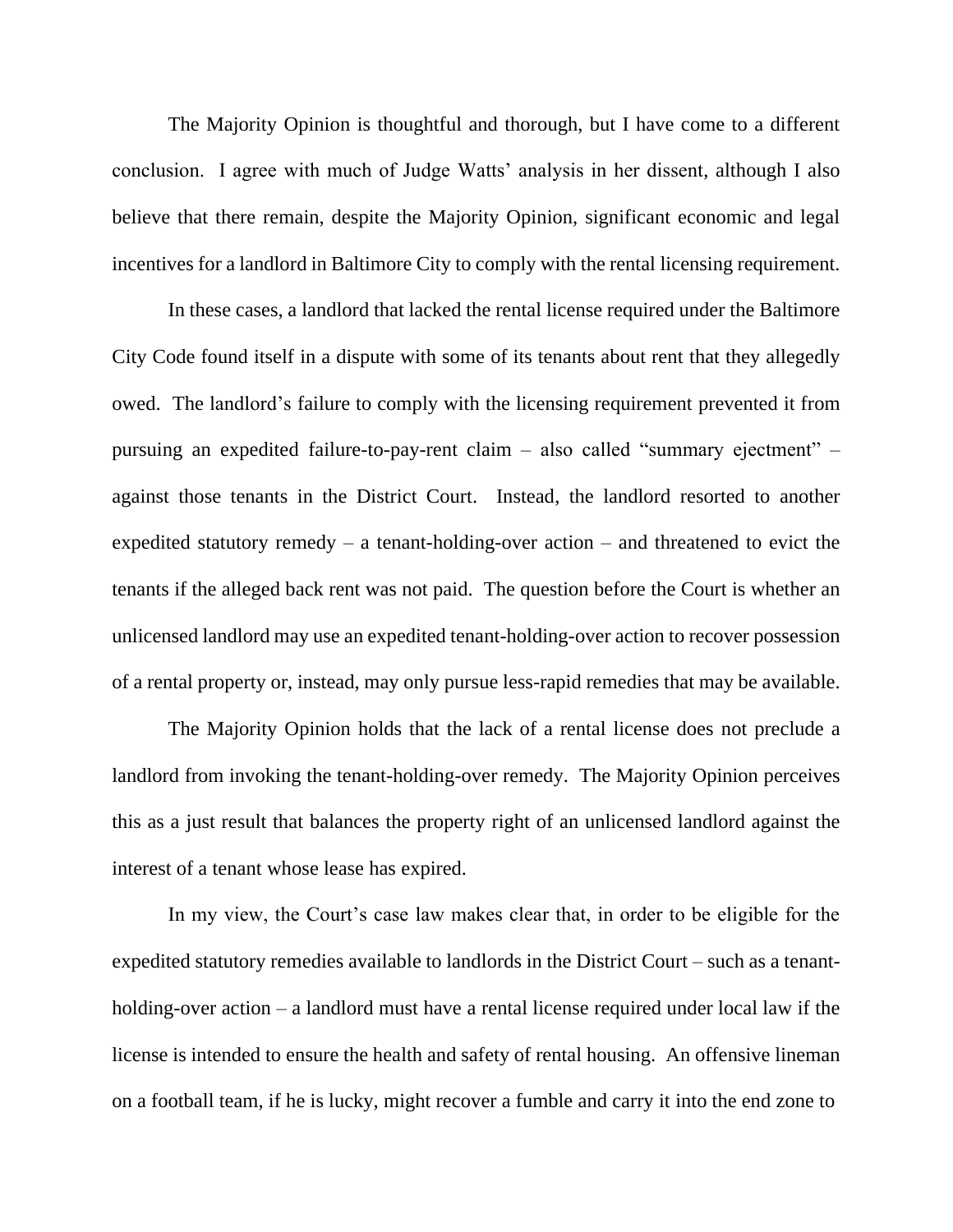score a touchdown. But he is ineligible to catch a forward pass – the expedited way to the end zone – under the rules of the game. Here, the Court has sanctioned the use of an expedited eviction remedy by one who, in my view, is ineligible – an unlicensed landlord.

#### *Common law ejectment and expedited statutory remedies*

As the Majority Opinion indicates, the common law action of ejectment developed over time in England as a means for a landlord to oust a tenant from the landlord's property. Majority slip op. at 14-16. That common law action, as modified by an English statute, became part of the law of Maryland under the State Constitution. Maryland Declaration of Rights, Article 5.

As the Court has previously explained, the General Assembly subsequently enacted a "trilogy of statutes providing landlords an expedited remedy for the recovery of leased premises." *Brown v. Housing Opportunities Comm'n*, 350 Md. 570, 576 (1998). Pertinent to this case, one of those expedited remedies is a tenant-holding-over action under Maryland Code, Real Property Article ("RP"), §8-402.<sup>1</sup> However, common law ejectment, which is not an expedited remedy, remains a part of the law of Maryland. *See Glorius v.* 

<sup>&</sup>lt;sup>1</sup> The other two members of the trilogy are a failure-to-pay-rent action – commonly known as "summary ejectment" – under RP §8-401 and a breach of lease action under RP §8-402.1.

Copycat argues that a tenant-holding-over action is not an expedited process because a landlord must provide advance notice terminating the tenant's lease and the action does not proceed on as rapid a timetable as an action for failure to pay rent under RP §8-401. The Majority Opinion makes a somewhat similar point. Majority slip op. at 44-45. However, as with a summary ejectment action, no pretrial discovery is permitted in a tenant-holding-over action. Maryland Rule 3-711. Copycat does not dispute that a tenant-holding-over action typically proceeds on a tighter timetable than a common law cause of action.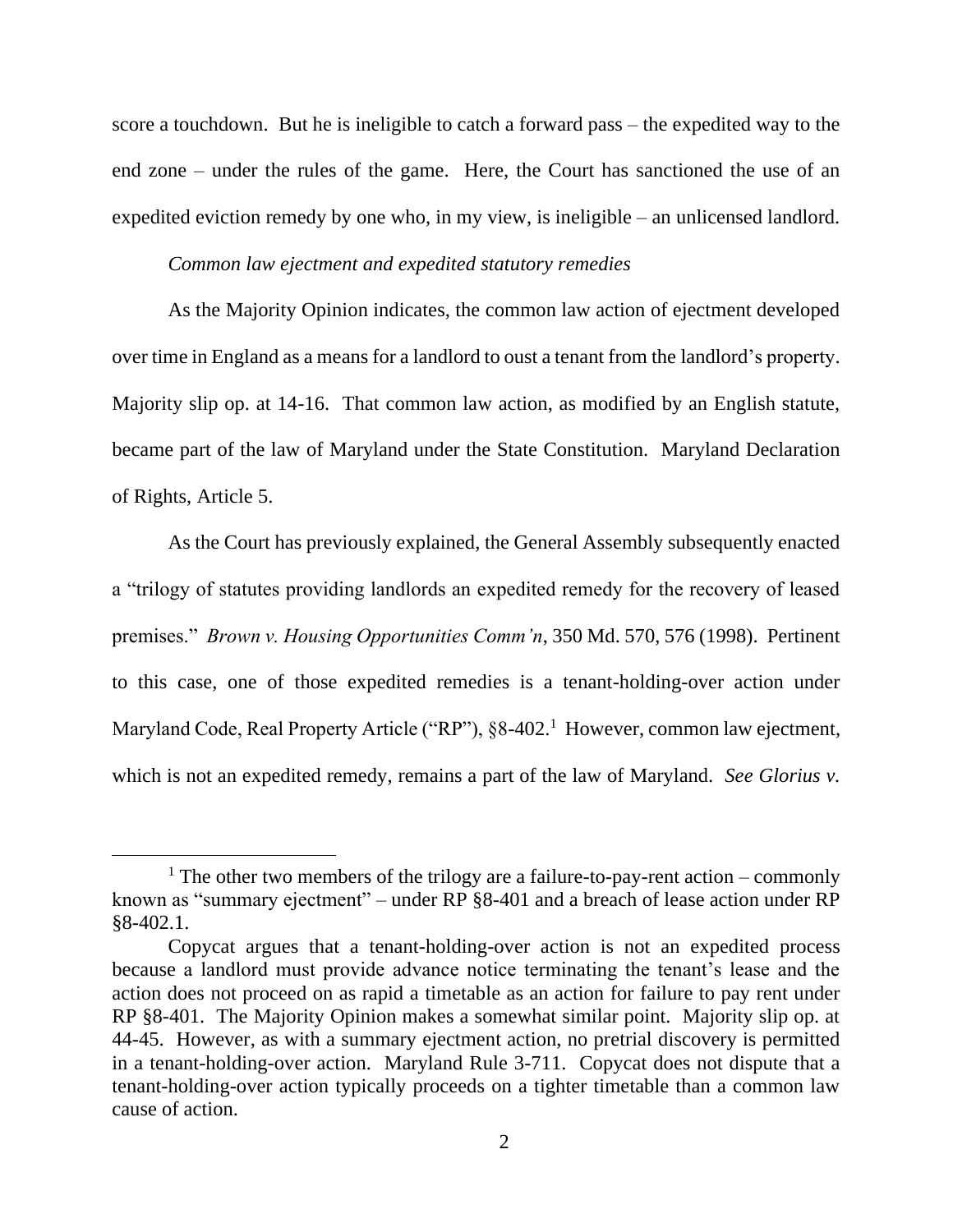*Watkins*, 203 Md. 546, 549 (1954) ("Where the object of a proceeding is to obtain possession, the remedy is ejectment."); Allan W. Rhynhart, *Notes on the Law of Landlord and Tenant*, 20 Md. L. Rev. 1, 46 (1960) (upon giving notice of termination of a lease, landlord entitled to summary remedy against tenant *in addition to* ejectment).

#### *Regulation of landlord-tenant relationship through licensing*

A number of jurisdictions in Maryland have elected to regulate the landlord-tenant relationship by enacting a licensing requirement and making a license contingent on compliance with various health and safety related provisions. Baltimore City is one such jurisdiction.

In *McDaniel v. Baranowski*, 419 Md. 560 (2011), this Court held that a residential landlord's ability to invoke one of the expedited remedies for ousting a tenant – summary ejectment under RP §8-401 based on the tenant's failure to pay rent – was contingent on the landlord having the license required by the local jurisdiction when that license has a regulatory, rather than merely revenue-raising, purpose.<sup>2</sup> "[O]nce we determined that the purpose of the [licensing] statute was to eliminate a perceived harm, … we recognized that an unlicensed person should not be afforded the benefit of swift justice…." 419 Md. at 583. Thus, "in order to invoke the facile process of summary ejectment, a landlord in those

<sup>2</sup> In *McDaniel*, the rental unit was located in Anne Arundel County; a rental license was required under County law. As the Majority Opinion explains, the holding in *McDaniel* was largely an application of previous decisions of this Court that made compliance with a licensing requirement in various contexts a prerequisite to access to certain remedies. Majority slip op. at 35-42.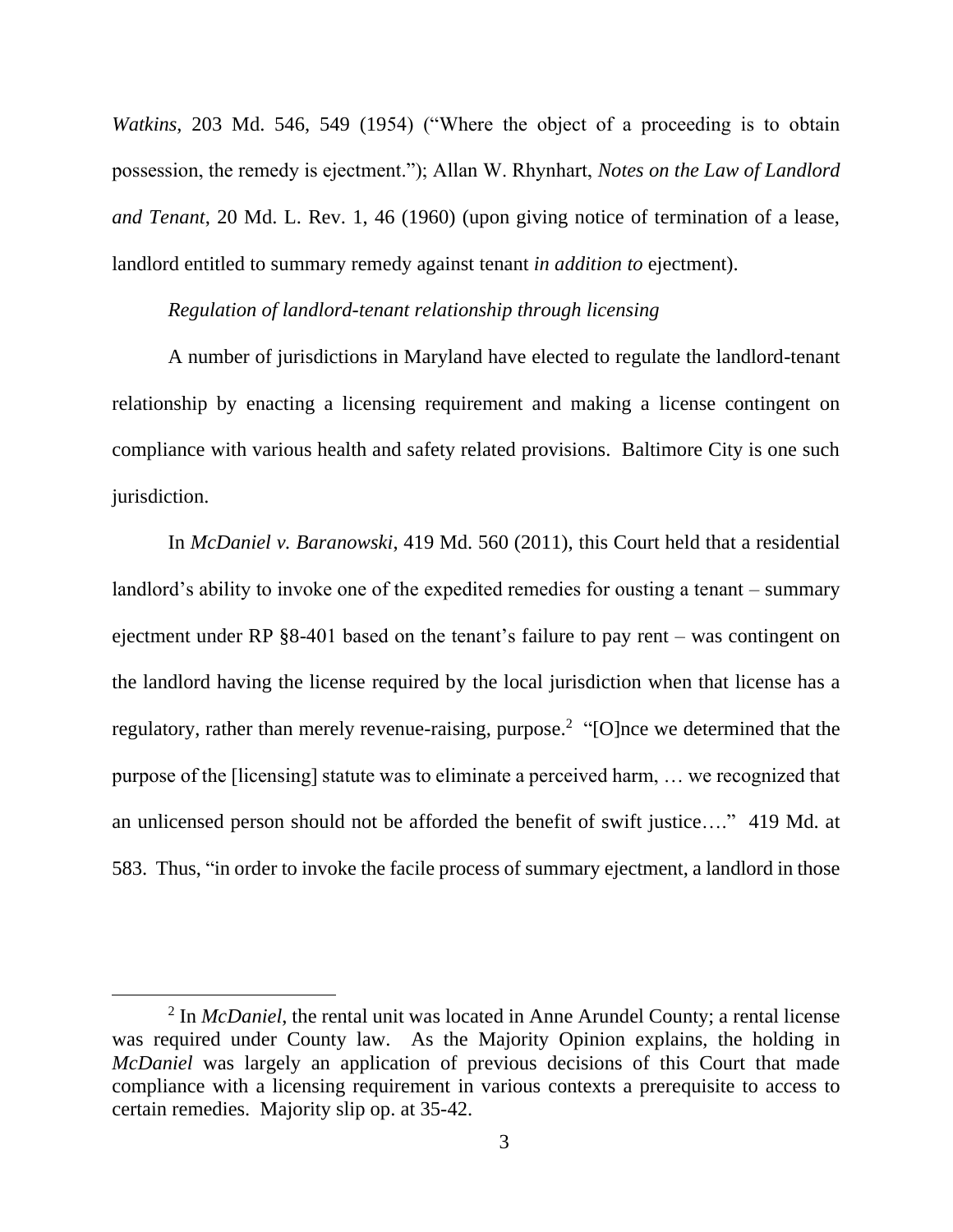jurisdictions requiring licensure must affirmatively plead and demonstrate that he is licensed … in order to initiate the summary ejectment process." *Id*. at 587.

Like the Anne Arundel County Code, the Baltimore City Code requires that a person obtain a rental license as a prerequisite to offering to rent, or renting, a dwelling unit in the City. As a condition of that license, the rental property must pass an inspection to ensure that it complies with various health and safety standards. *See* Baltimore City Code, Article 13 (Housing and Urban Renewal), §5-1 *et seq*. An unlicensed landlord faces potentially significant penalties under the ordinance. *Id*., §5-17 (order requiring that premises be vacated), §5-25 (enforcement by citation), §5-26 (prosecution for misdemeanor carrying fine of up to \$1,000 per day). In addition, consistent with the holding in *McDaniel*, this Court has held that a landlord in Baltimore City must have a rental license from the City to prosecute a failure-to-pay-rent action under RP §8-401. *Pettiford v. Next Generation Trust Serv*., 467 Md. 624 (2020).

#### *Application to this Case*

The question before us in this case is whether another of the trilogy of expedited remedies – a tenant-holding-over action – is also contingent on compliance with a rental licensing requirement.

In my view, the Court should give the same answer to an unlicensed landlord in this case with respect to a tenant-holding-over action as the Court did in *McDaniel* with respect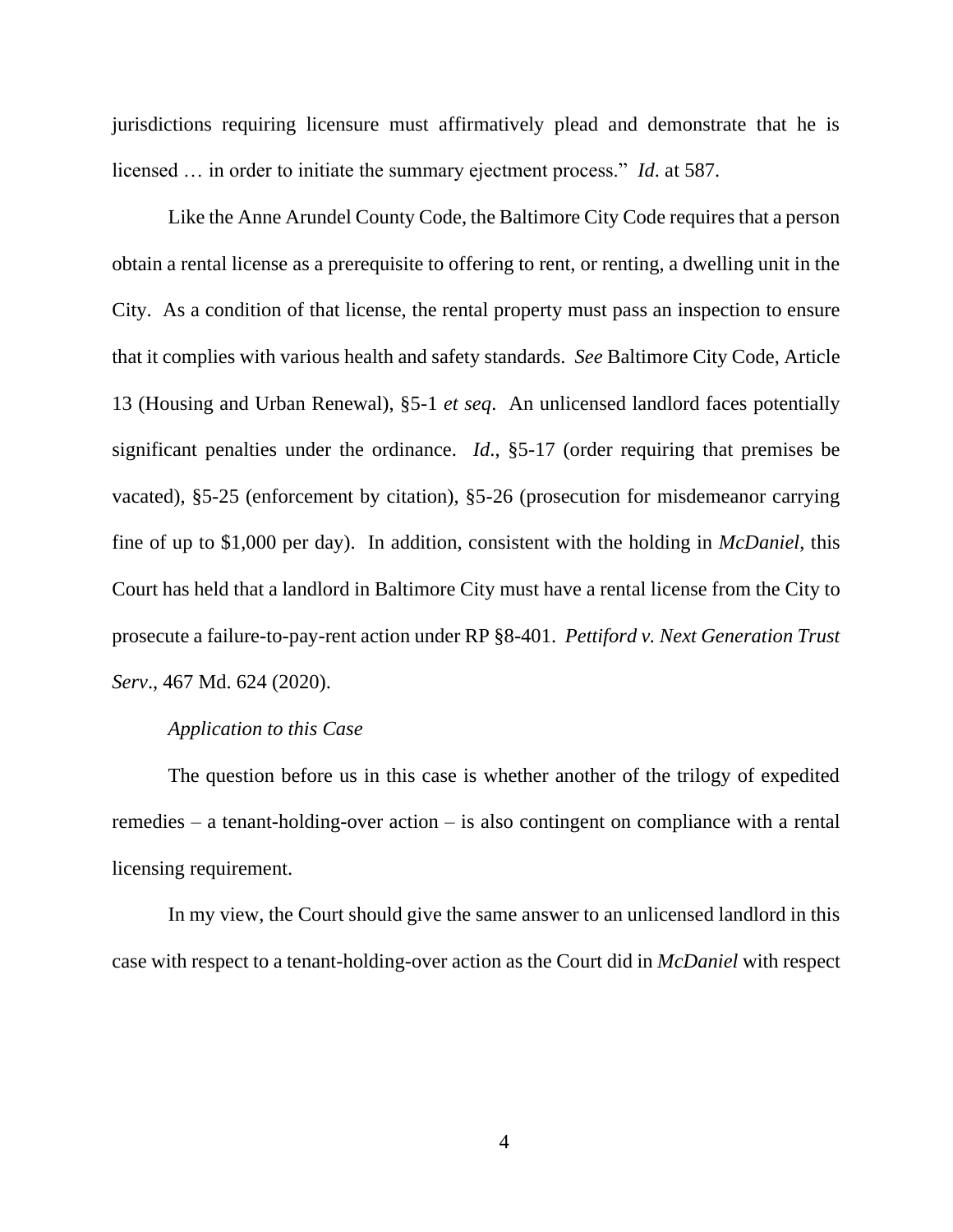to a failure-to-pay-rent action. The Majority Opinion appears to reach a contrary conclusion for two primary reasons.<sup>3</sup>

First, it observes that an unlicensed landlord may simply want to recover possession of the leasehold for myriad reasons that have nothing to do with renting the property out – for example, sale of the property free and clear of the tenancies, departure from the rental business, renovation of the property for a different purpose, and so on. Majority slip op. at 45-48 & n. 28. Requiring the landlord to belatedly obtain a license that the landlord does not intend to use simply in order to file a tenant-holding-over action to recover the property, the Majority Opinion reasons, makes no sense. However, such a requirement makes sense if one views it as a matter of choice on the landlord's part. A landlord who failed to obtain a license – or, as in this case, failed to transfer the license prior to expiration when it elected to change its form of business organization from a sole proprietorship to a limited liability company – essentially made a choice that affected its legal relationship to its tenants and others. If it now wants to evict tenants for allegedly failing to pay their rent, it has a further choice either to use an expedited method by obtaining that license or, if it is content to proceed by a normal litigation timetable, to file a common law ejectment action.<sup>4</sup>

<sup>3</sup> The Majority Opinion also distinguishes *McDaniel* in that, unlike these cases, the unlicensed landlord in *McDaniel* asserted a monetary claim against the tenant. Majority slip op. at 43-44. However, the landlord in *McDaniel* did seek, and obtain, a judgment for possession of the rental unit under RP §8-401, and a motion to revise that judgment was the subject of the appeal. 419 Md. at 573-74. The Court's opinion did not turn on the fact that the landlord and tenant had also made monetary claims against each other.

<sup>&</sup>lt;sup>4</sup> In its brief in this case, Copycat suggested that its tenants had stymied its effort to renew its rental license under its new form of business organization – that such a route was not open to it. However, there is no evidence to that effect in the record before us. It may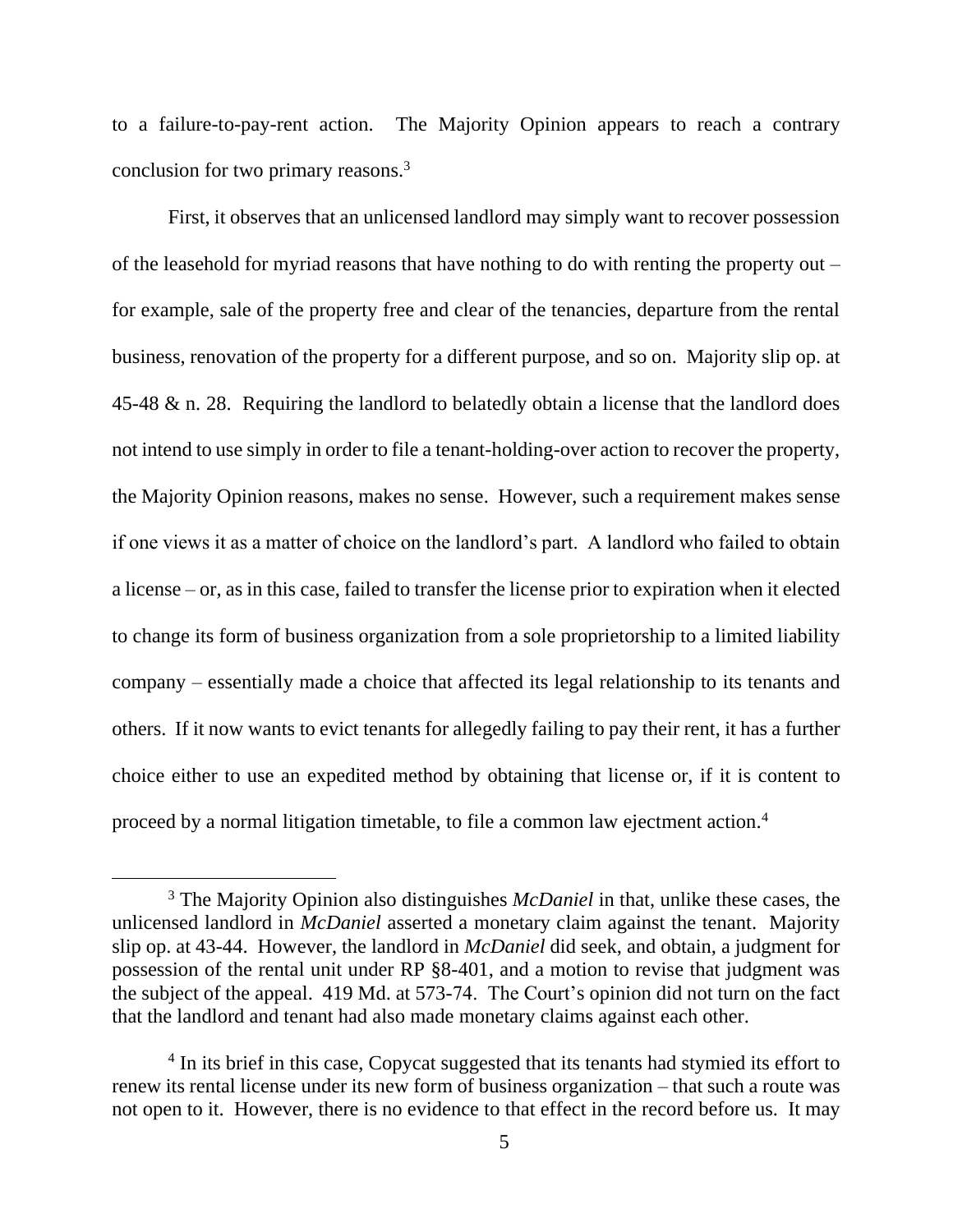In these particular cases, there is no indication that Copycat wishes to do anything other than continue to rent out the units in its building. Moreover, the records in both of these consolidated cases contain a letter Copycat management emailed to the tenants. That correspondence makes clear that Copycat's purpose was to collect back rent and that it viewed the tenant-holding-over action as equivalent to a failure-to-pay-rent action.

Second, the Majority Opinion distinguishes the expedited tenant-holding-over action under RP §8-402 from the two other expedited actions – failure to pay rent (RP §8- 401) and breach of lease (RP §8-402.1) – on the basis that the latter two actions are based on contract, while a tenant-holding-over action applies when a contract has expired. Majority slip op. at 18, 23, 42-43, 45. However, a tenant-holding-over action is rooted in the contractual relationship that existed and that continues to exist – at least in part – between the landlord and tenant. As illustrated in this case, the contract may continue to govern, or purport to govern, the relationship of the parties even after the stated term of the lease has expired. The form lease used by Copycat included a paragraph entitled "TENANT HOLDING OVER", which stated that "the tenant agrees that all of the obligations of the tenant and all rights of the landlord" would continue after the term of the lease if the tenant remained on the premises. The Majority Opinion appears to have overlooked that provision.

well be that an action in which discovery is available would have developed the record in that respect.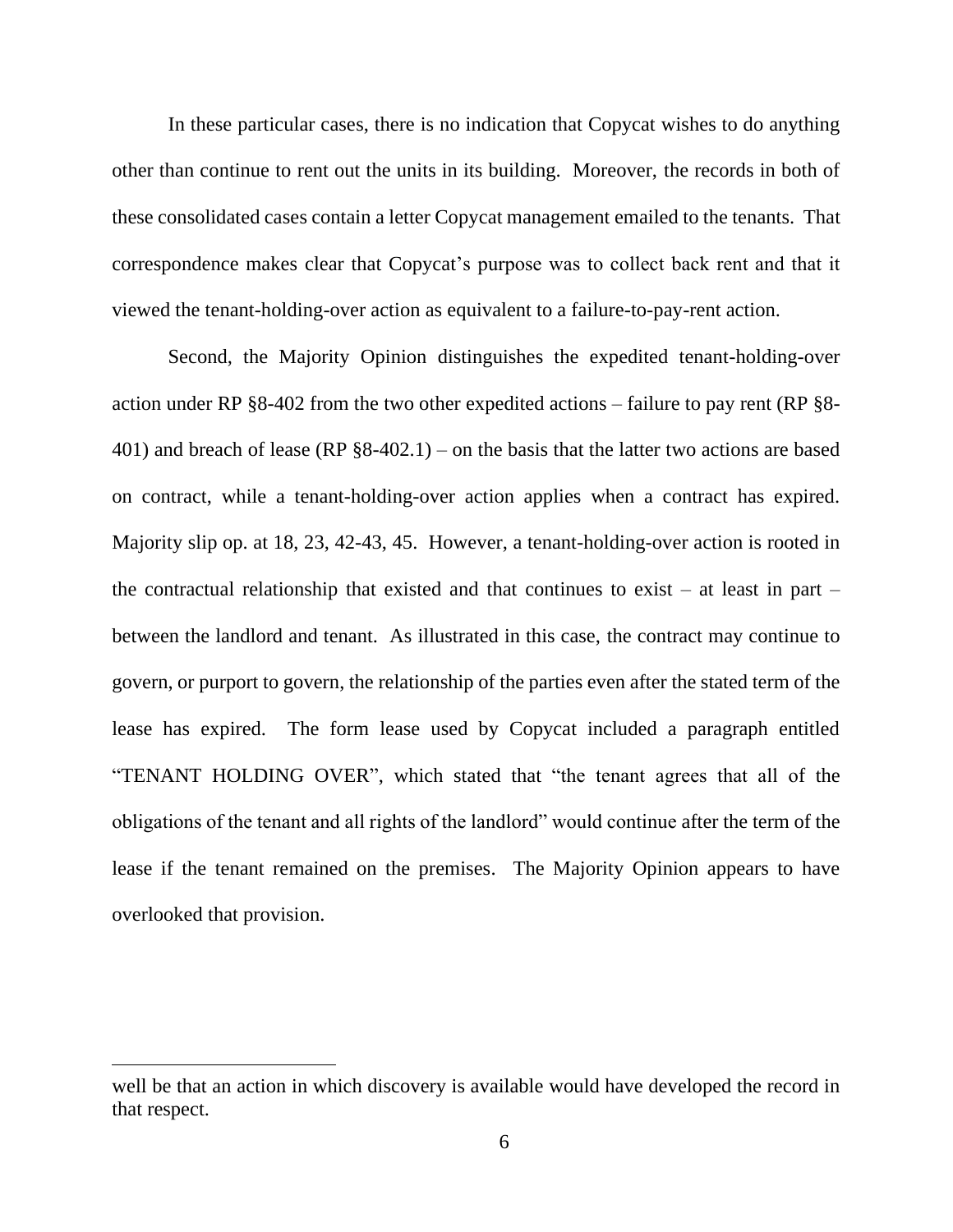#### *Conclusion*

Copycat states that it is not seeking to collect back rent in these actions, that it plans to renovate the building and obtain a rental license, and that it simply wishes to vindicate its property rights. Copycat's representations as to its current intentions may be true, but the conclusion of the Majority Opinion will apply equally to an unlicensed landlord with no intention of abiding by the licensing requirement. While we may indulge the assumption that a particular person or entity acts with the best of intentions, the law does not. As Oliver Wendell Holmes, Jr., once said:

If you want to know the law and nothing else, you must look at it as a bad man, who cares only for the material consequences which such knowledge enables him to predict, not as a good one, who finds his reasons for conduct, whether inside the law or outside of it, in the vaguer sanctions of conscience.

[T]he bad man … does not care two straws for the axioms [of ethics] or deductions [from principles], but … he does want to know what the … courts are likely to do in fact.

\* \* \* \* \* \* \*

Oliver Wendell Holmes, Jr., *The Path of the Law*, 10 Harv. L. Rev. 457, 459-61 (1897).

I would hold that Copycat and any other unlicensed residential landlord in Baltimore City, while unlicensed, may not invoke RP §8-402, and that its recourse, upon proper proof, must be to the common law action of ejectment.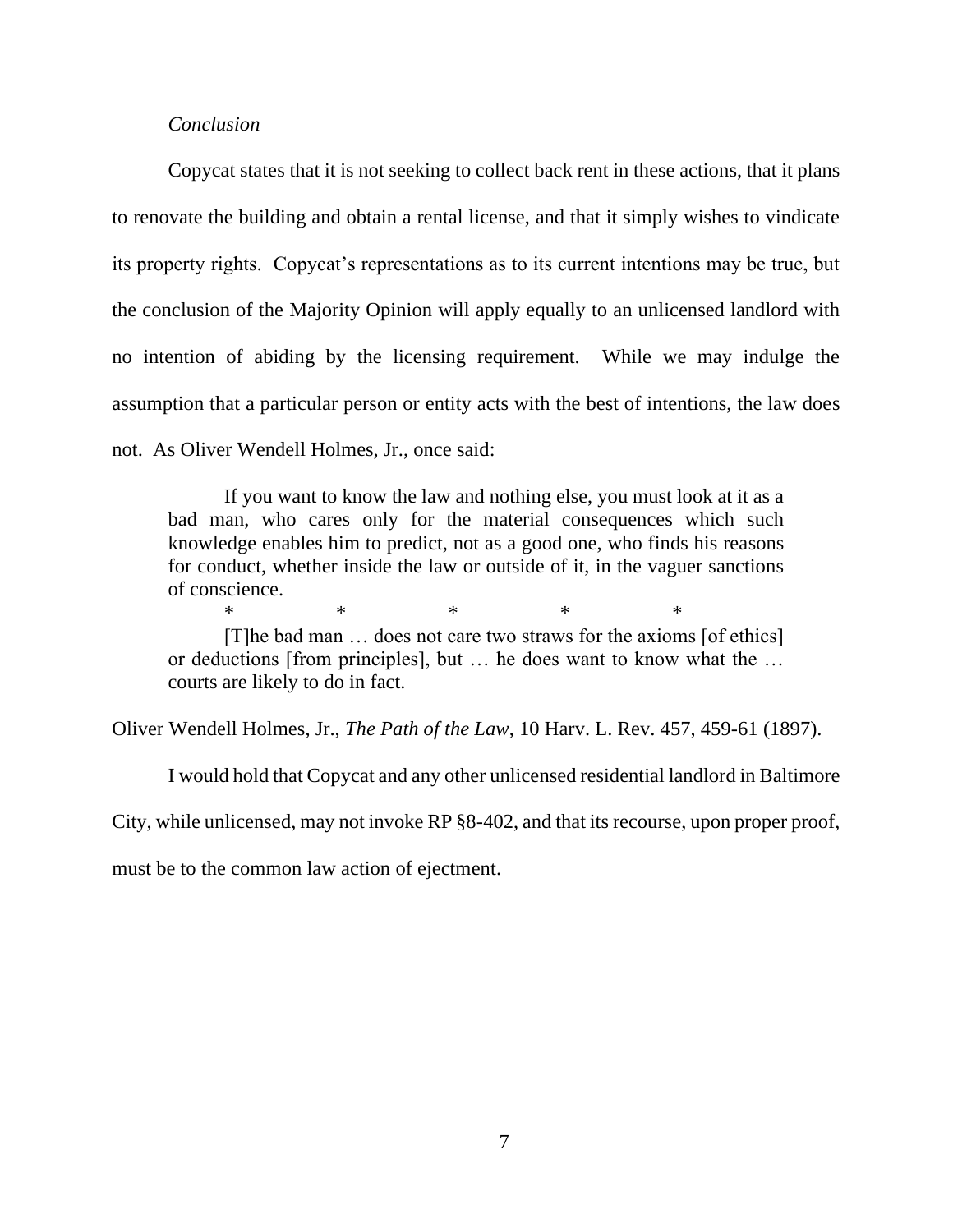Circuit Court for Baltimore City Case No.: 24-C-20-004248

Circuit Court for Baltimore City Case No.: 24-C-20-004247

Argued: September 14, 2021

#### IN THE COURT OF APPEALS

## OF MARYLAND

Nos. 1 & 2

September Term, 2021 \_\_\_\_\_\_\_\_\_\_\_\_\_\_\_\_\_\_\_\_\_\_\_\_\_\_\_\_\_\_\_\_\_\_\_\_\_\_

## ANNA VELICKY

v.

## THE COPYCAT BUILDING LLC \_\_\_\_\_\_\_\_\_\_\_\_\_\_\_\_\_\_\_\_\_\_\_\_\_\_\_\_\_\_\_\_\_\_\_\_\_\_

#### CHRISTOPHER WALKE

v.

## THE COPYCAT BUILDING LLC \_\_\_\_\_\_\_\_\_\_\_\_\_\_\_\_\_\_\_\_\_\_\_\_\_\_\_\_\_\_\_\_\_\_\_\_\_\_

Getty, C.J. McDonald **Watts** Hotten Booth Biran Adkins, Sally D. (Senior Judge, Specially Assigned),

JJ.

Dissenting Opinion by Watts, J. \_\_\_\_\_\_\_\_\_\_\_\_\_\_\_\_\_\_\_\_\_\_\_\_\_\_\_\_\_\_\_\_\_\_\_\_\_\_

\_\_\_\_\_\_\_\_\_\_\_\_\_\_\_\_\_\_\_\_\_\_\_\_\_\_\_\_\_\_\_\_\_\_\_\_\_\_

Filed: November 29, 2021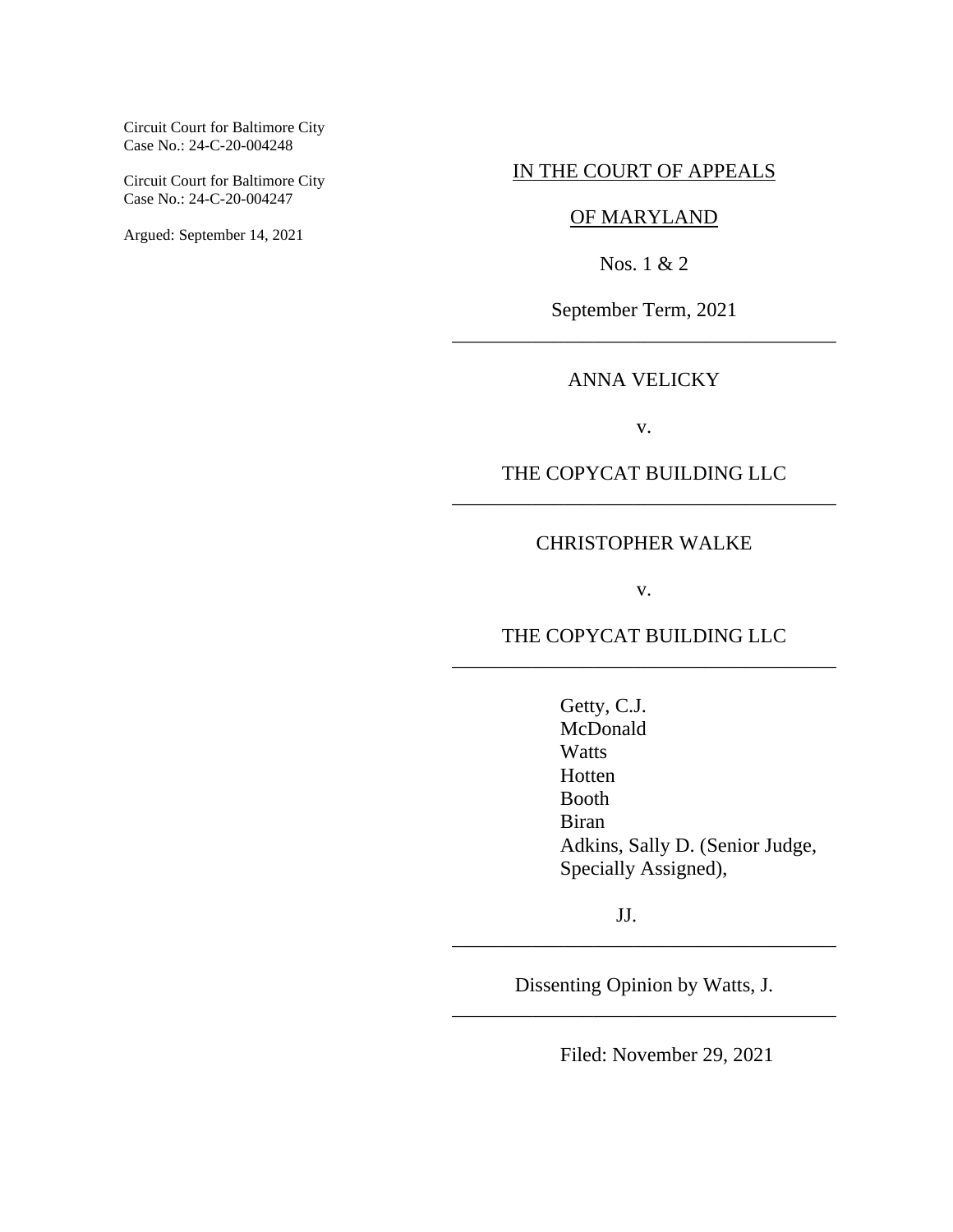Respectfully, I dissent. The cases before the Court are not about a landlord trying to get possession of apartments so that the landlord can sell an apartment building or use the building for a purpose other than residential leasing. Instead, the cases are about a landlord of a multi-tenant apartment building trying to obtain possession of two apartments, despite not having the license legally required to lease apartments and collect rent, so that the landlord can re-rent the apartments to new tenants and stay in the rental business. The Copycat Building LLC ("Copycat"), Respondent, has never obtained a license under Baltimore City Code, Art. 13, § 5-4(a), and as such, Copycat cannot legally rent apartments or collect rent. Yet, despite not having a license, Copycat has for years rented units in an apartment building and is now attempting to use tenant holding over actions under Md. Code Ann., Real. Prop. (1974, 2015 Repl. Vol.) ("RP") § 8-402 to get possession of the apartments occupied by Anna Velicky and Christopher Walke, Petitioners.

In these cases, the record demonstrates that Copycat will continue in the residential leasing business. In Walke, at a trial *de novo* in the circuit court, Copycat's counsel represented that Copycat requested a license, but the request was denied because of building code violations, and Copycat sought possession of Walke's apartment because it needed to remove tenants to abate the violations.<sup>1</sup> Almost immediately after making this

<sup>1</sup>Copycat has never offered a valid explanation for not obtaining a license. On brief in this Court, Copycat represents that the previous owner of the apartment building, Charles Lankford, had a license and that the 2018 transfer of the building from Lankford to Copycat (an LLC that he owns) caused the license to lapse. This version of events is recounted in the majority opinion. See Maj. Slip Op. at 3. But, this version of the events does not explain why Copycat, even at the time of oral argument in this case, continued to be an unlicensed landlord. The circumstance remains that Copycat, since becoming the owner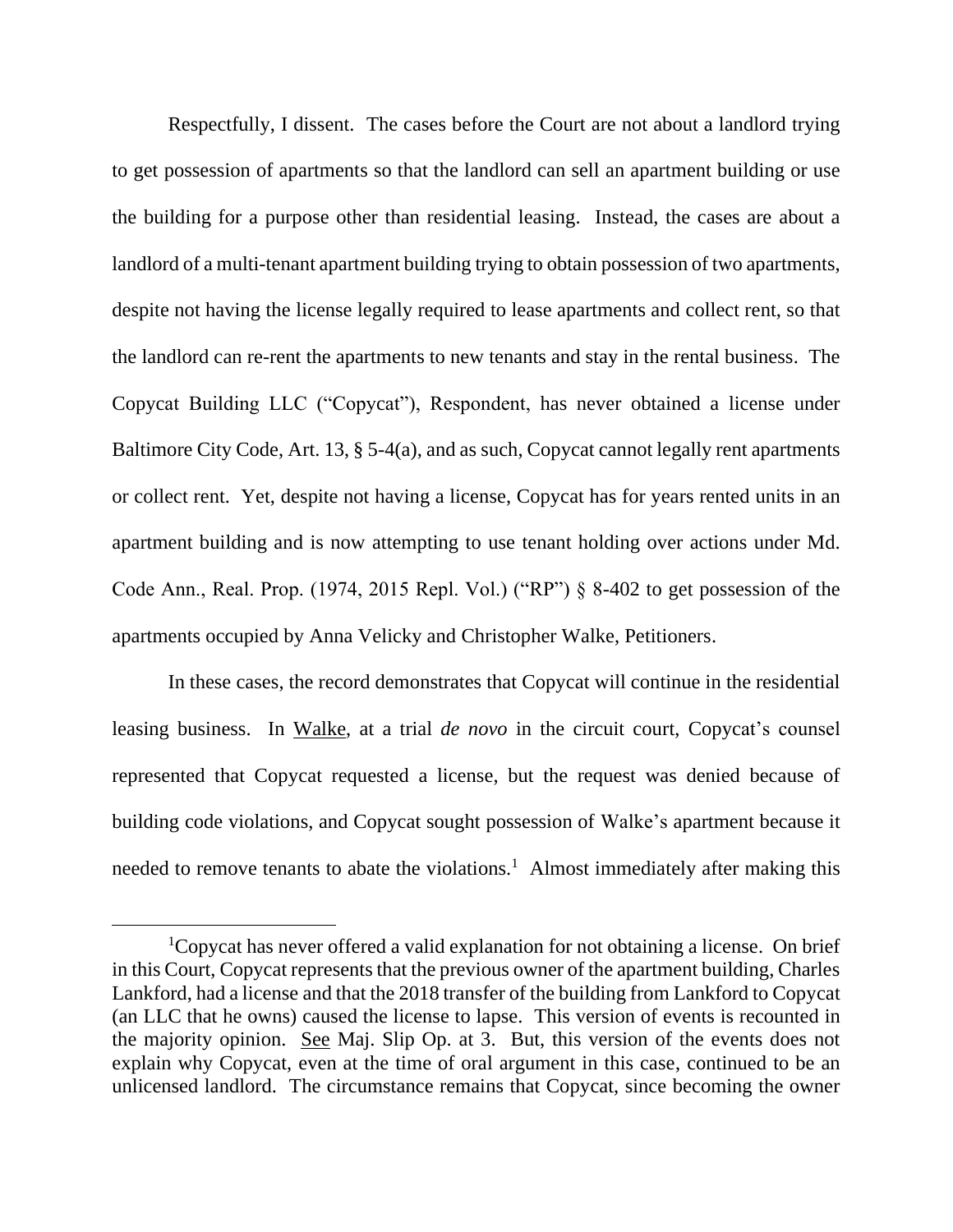assertion, Copycat's counsel indicated that Copycat should be able to rent the apartment to somebody else for a monthly fee and get the license, then Copycat would be entitled to collect rent. Walke's counsel responded that Copycat's counsel's statement was a concession that Copycat's motive was to evict a nonpaying tenant and replace the tenant with one who was unaware that Copycat was not licensed and that Copycat suggesting that it was "going to empty out an entire building to make repairs" was "a pretty remarkable statement to make." Copycat's counsel immediately denied having made the statement. Regardless of the dispute between the attorneys over whether Copycat intended to empty the entire building or whether Copycat's counsel had, in fact, admitted that Copycat intended to proceed unlicensed, Copycat's counsel's remarks showed that Copycat did not plan to keep Walke's apartment vacant but instead wanted to rent it to a new tenant. This exchange demonstrates that Copycat very much intended to remain in the residential leasing business.

Allowing Copycat to evict Petitioners in a tenant holding over action under RP § 8- 402 without a license essentially renders the licensing requirement of Baltimore City Code, Art. 13, § 5-4(a) meaningless and defeats its purpose of ensuring that rental properties are fit to live in. As a result of the majority opinion, Copycat and other landlords will have very little incentive to get licenses, which would require bringing rental properties up to

of the building, has never had a license and has operated as a landlord renting units in an apartment building in Baltimore City without a license.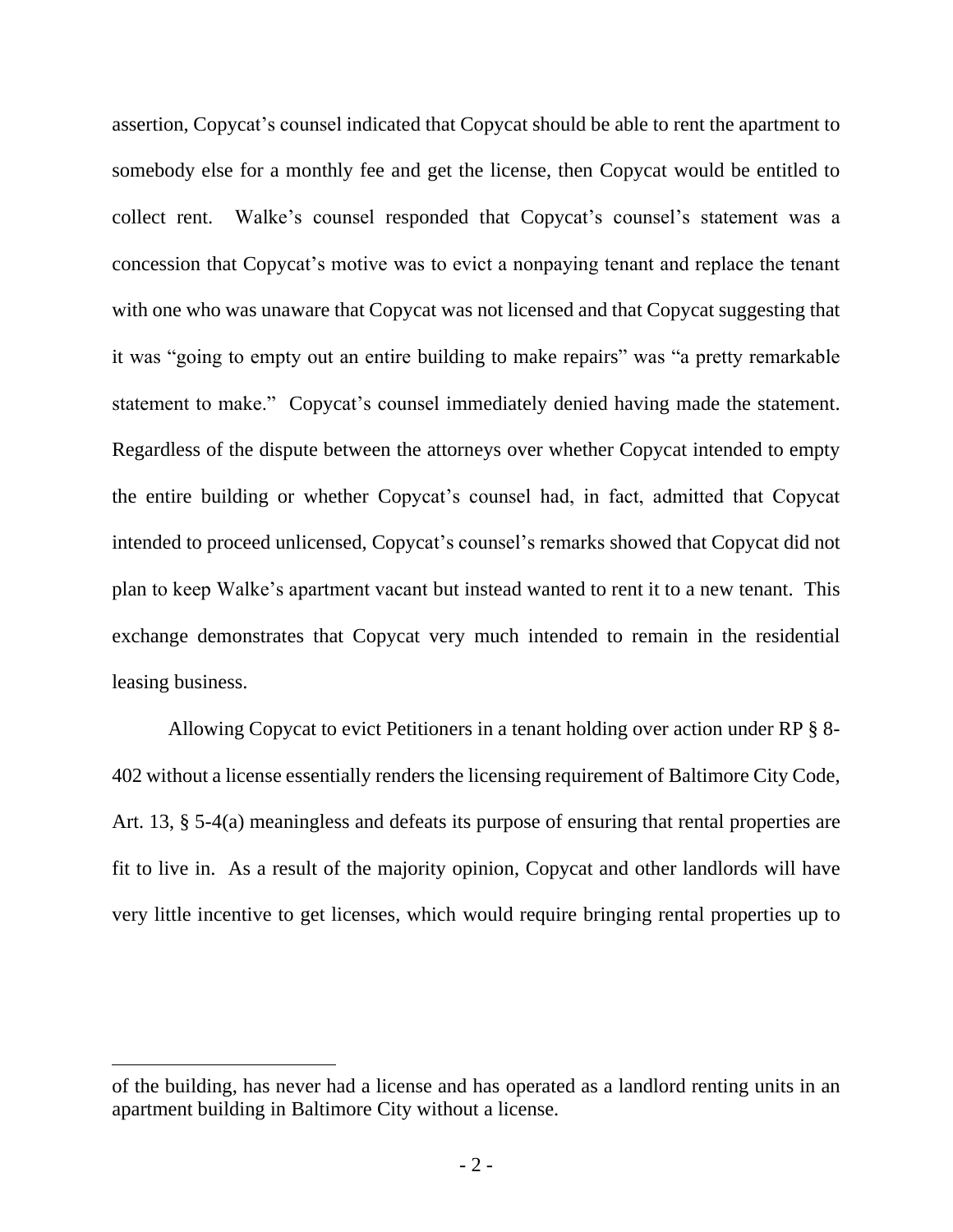code.<sup>2</sup> To be sure, there are statutes that allow tenants, who have the wherewithal, to seek recourse from abusive landlords or uninhabitable rental property conditions, *e.g*., the rent escrow statute (RP § 8-211), the anti-retaliation statute (RP § 8-208.1), and the Maryland Consumer Protection Act (Md. Code Ann., Com. Law (1975, 2013 Repl. Vol., 2021 Supp.) § 13-101, *et seq*). These statutes are available, however, to provide avenues of potential remedy once a tenant has suffered an actionable injury by living in a rental property that may be plagued with problems. The rental license requirement is different. A rental license is designed to prevent rental property from being maintained in an unsafe and uninhabitable manner in the first place and ensure that rental property is offered and maintained in conformity with housing code requirements to prevent injury to tenants. The suggestion that a landlord should be permitted to evict tenants in a tenant holding over action under RP § 8-402 without obtaining a rental license regardless of whether the landlord intends to re-rent property because, if injured, tenants have statutory remedies reinforces the conclusion that as a result of the majority opinion, there will be little incentive for landlords to actually obtain licenses and comply with housing code requirements. And tenants will be vulnerable to living in hazardous, uninhabitable conditions, which the licensing requirement was intended to prevent.

Citing an article that was written about the Copycat building over nine and a half

<sup>2</sup>Although there are penalties prescribed in the Baltimore City Code for a landlord's failure to obtain a rental license, see Balt. City Code, Art. 13, §§ 5-15, 5-25, 5-26, the effectiveness of the penalties depends on enforcement of the Code provisions.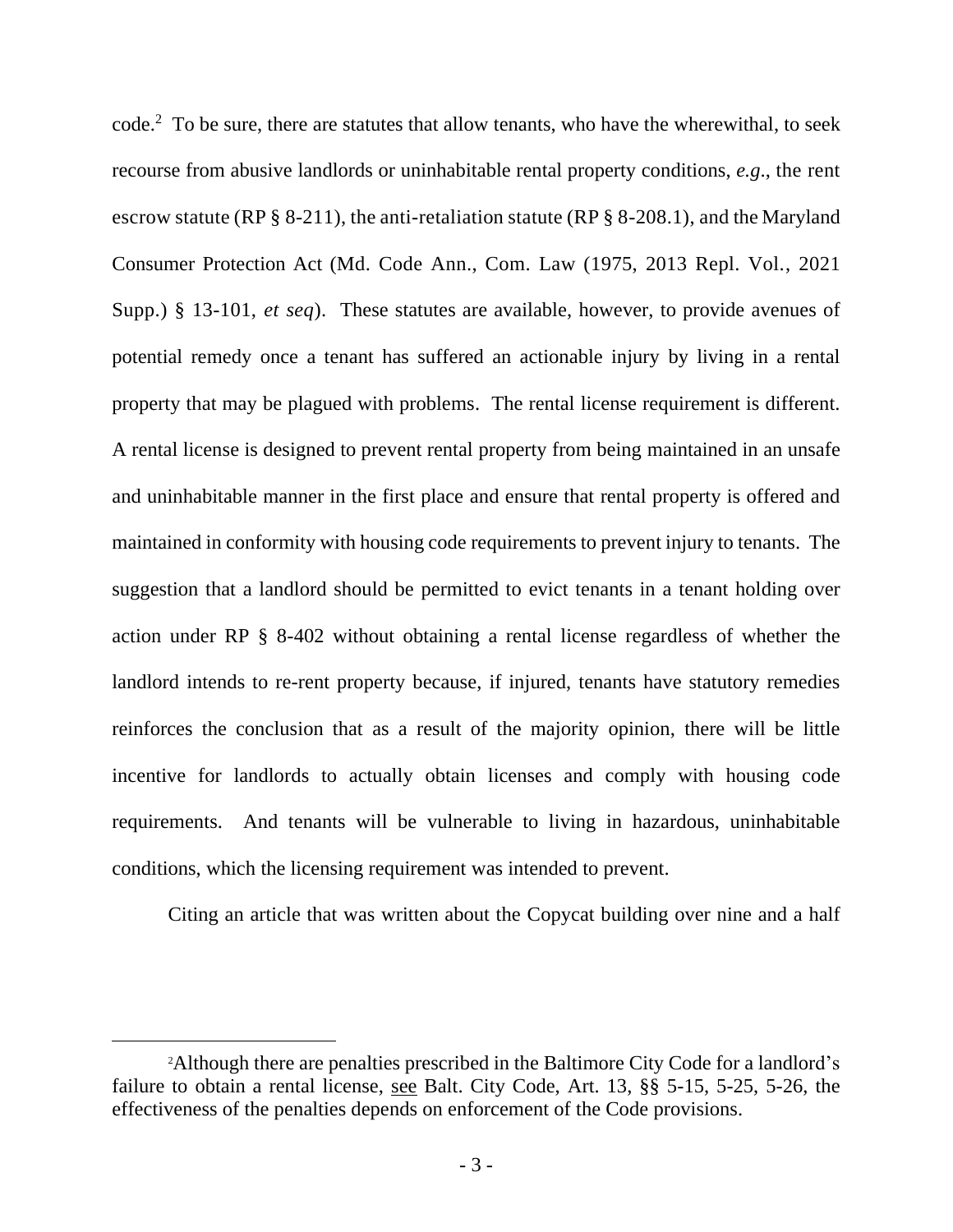years ago in March 2012,<sup>3</sup> the majority opinion paints a rosy picture of the building as a seemingly ideal residence for artists and musicians<sup>4</sup> and points out that the tenants in the instant cases did not make complaints about habitability. <u>See</u> Maj. Slip Op. at 3 n.2, 5 n.6, 7 n.8. This view is inconsistent with information that has been recently reported about the condition of the Copycat building and about landlords seeking to use tenant holding over actions to avoid obtaining rental licenses. More recent articles about the Copycat building are publicly available just as is the nine-and-a-half-year-old article relied on by the Majority. Based on the older article, the majority opinion states that the Copycat building is "[c]onsidered a landmark in the Baltimore arts community" and that the building is an "industrial warehouse [that] was converted into residential artist lofts that are rented to artists and musicians in the city's Station North Arts and Entertainment District." Maj. Slip Op. at 2-3 (footnote omitted).

More recent articles, however, indicate that during the COVID-19 emergency, tenants of the Copycat building lost the ability to pay rent and, according to the tenants, the owner of the building began taking them to what is known as "tenant holding over court,

<sup>3</sup> John Asante, P*[eek Inside The Copy Cat Building: Where Baltimore Artists Work](file://///adfsdc.courts.state.md.us/Court%20of%20Appeals/Watts%20Shared/COA/September%20Term,%202021%20Cases/September%202021/September%202021%20Opinions/The%20CopyCat%20Building%20LLC%20Cases%20(Dissenting)/Old%20Drafts/Peek%20Inside%20The%20Copy%20Cat%20Building:%20Where%20Baltimore%20Artists%20Work%20—%20And%20Live%20:%20The%20Picture%20Show%20:%20NPR)  — [And Live](file://///adfsdc.courts.state.md.us/Court%20of%20Appeals/Watts%20Shared/COA/September%20Term,%202021%20Cases/September%202021/September%202021%20Opinions/The%20CopyCat%20Building%20LLC%20Cases%20(Dissenting)/Old%20Drafts/Peek%20Inside%20The%20Copy%20Cat%20Building:%20Where%20Baltimore%20Artists%20Work%20—%20And%20Live%20:%20The%20Picture%20Show%20:%20NPR)*, NPR (Mar. 22, 2012), available at https://www.npr.org/sections/ pictureshow/2012/03/22/149061691/peek-inside-the-copy-cat-building-where-baltimoreartists-work-and-live [https://perma.cc/2XTU-L2E3]. As the majority opinion notes, "[a]ccording to the citations issued by Baltimore City, the Copycat building is improved with 58+ dwelling units." Maj. Slip Op. at 3 n.2 (cleaned up).

<sup>&</sup>lt;sup>4</sup>The article the majority opinion cites describes the Copycat building as follows: "The six-floor Victorian style building was converted to residential housing for artists and musicians in which the residents are free to design their loft spaces as they choose. In any given room you might find a skate ramp, a band rehearsing, a photo studio, a sculpture in progress." Maj. Slip Op. at 3 n.2 (cleaned up).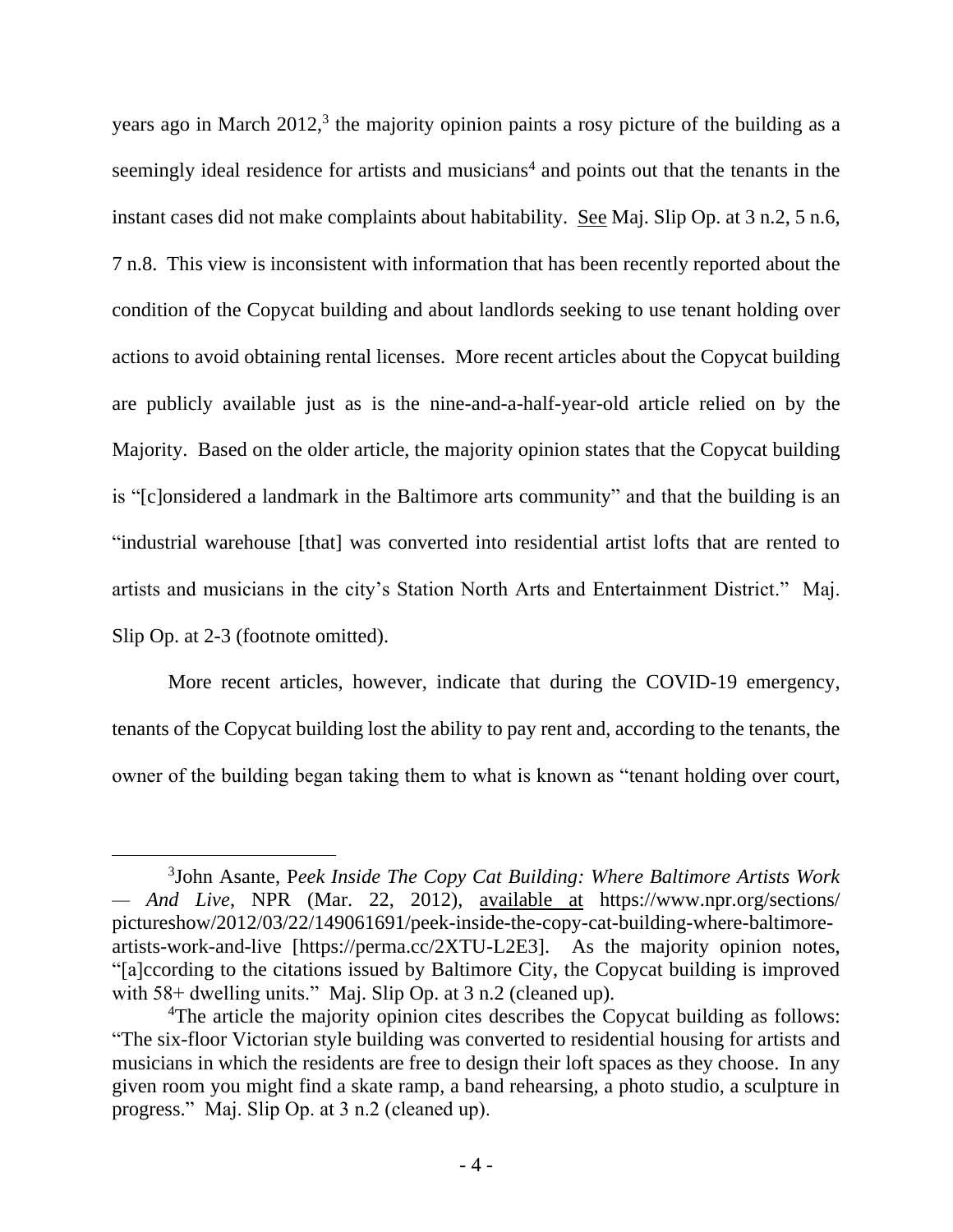through which [Copycat] can circumvent both state and federal moratoriums on residential evictions for failure to pay rent." Hallie Miller, *During Maryland rent moratorium, more landlords using legal 'loophole' as means to evict*, *The Baltimore Sun* (Dec. 30, 2020), https://www.baltimoresun.com/business/real-estate/bs-bz-maryland-tenant-holding-over-20201230-ji4gzcz7qbe2hcks5spifdi3dq-story.html. "In tenant holding over court, a landlord can take action against a tenant whose lease has expired, without having to provide a codified reason for not extending or renewing the lease." Id. "Tenant advocates and legal experts said the recourse functions as a loophole for landlords seeking to evict during the public health crisis[.]"  $\underline{Id.}^5$  In Velicky, the Public Justice Center, the Homeless Persons Representation Project, Inc., and the Pro Bono Resource Center of Maryland filed an amicus brief in which they argue that "[t]his case beckons this Court's attention to the use of [tenant holding over] actions as a work-around for unlicensed landlords to demand illegal rent on threat of eviction, and follow through with evicting tenants[.]"

Permitting Copycat to evict Petitioners in a tenant holding over action under RP § 8-402 without a license creates a loophole to the licensing requirement in that unlicensed

<sup>5</sup>According to *The Baltimore Sun* article, "Baltimore Housing spokeswoman Tammy Hawley said [Copycat] did not receive a rental license in 2020 due to outstanding violation notices issued on the CopyCat property, including inadequate lighting and ventilation and improperly constructed lofts." Hallie Miller, *During Maryland rent moratorium, more landlords using legal 'loophole' as means to evict*, *The Baltimore Sun* (Dec. 30, 2020), https://www.baltimoresun.com/business/real-estate/bs-bz-marylandtenant-holding-over-20201230-ji4gzcz7qbe2hcks5spifdi3dq-story.html. The inclusion of information from *The Baltimore Sun* article about the Copycat building is not meant to imply that this Court or any court has taken judicial notice of the information pursuant to Maryland Rule 5-201 or that the information is part of the record in the cases. The information is included in the dissent to provide balance.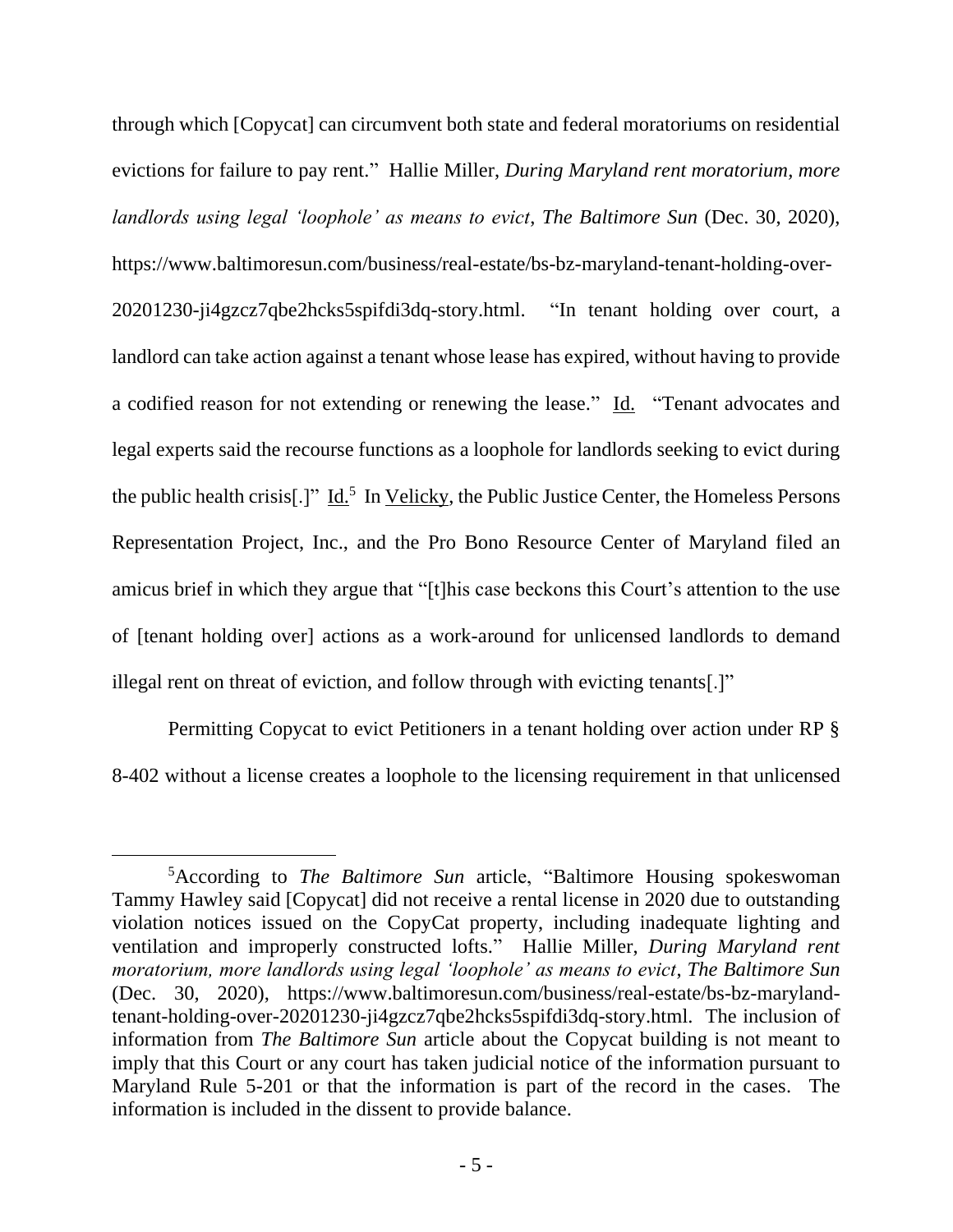landlords will be able to collect an indefinite amount of rent from holdover tenants despite not having the license that is legally required to collect rent. Copycat is incorrect in suggesting that, in a tenant holding over action under RP § 8-402, a landlord can obtain only possession, not rent. Tenant holding over actions under RP § 8-402 are not just about possession—the landlord can also obtain all of the rent for the entirety of the holdover period, no matter how long it lasted. RP  $\S$  8-402(a)(2) expressly provides that, in a tenant holding over action under RP § 8-402, "[t]he damages awarded to a landlord against the tenant . . . may not be less than the apportioned rent for the period of holdover at the rate under the lease." Nothing in the statute limits the amount of rent that a court can award a landlord in a tenant holding over action under RP § 8-402. A landlord could obtain months' or even years' worth of rent, despite not having a license during any part of the holdover period. By way of example, an unlicensed landlord could maximize the amount of rent that it could collect by renting out an apartment with a short-term written lease, allowing the tenant to hold over, continuing to charge rent, and using a tenant holding over action under RP § 8-402 to get both possession and any rent due during the holdover period.<sup>6</sup>

<sup>&</sup>lt;sup>6</sup>In Velicky, the written lease expired on July 31, 2018, and Velicky became a month-to-month tenant thereafter. On April 30, 2020, Copycat sent Velicky written notice of termination of Velicky's month-to-month tenancy and a sixty-day notice to vacate the premises, meaning that Velicky had been a tenant holding over for almost two years and would have been liable for any rent that had accrued during the time period. Under the Majority's holding, Copycat, an unlicensed landlord, could recover any rent due from Velicky from August 2018 to approximately June 30, 2020 in a tenant holding over action. In Walke, Copycat did not offer Walke a written lease. Because there was no written agreement, Walke's tenancy was one year from the date of first occupancy—*i.e.*, from March 6, 2019 to March 5, 2020. Copycat sent Walke written notice of termination of his month-to-month tenancy and a sixty-day notice to vacate his apartment as of August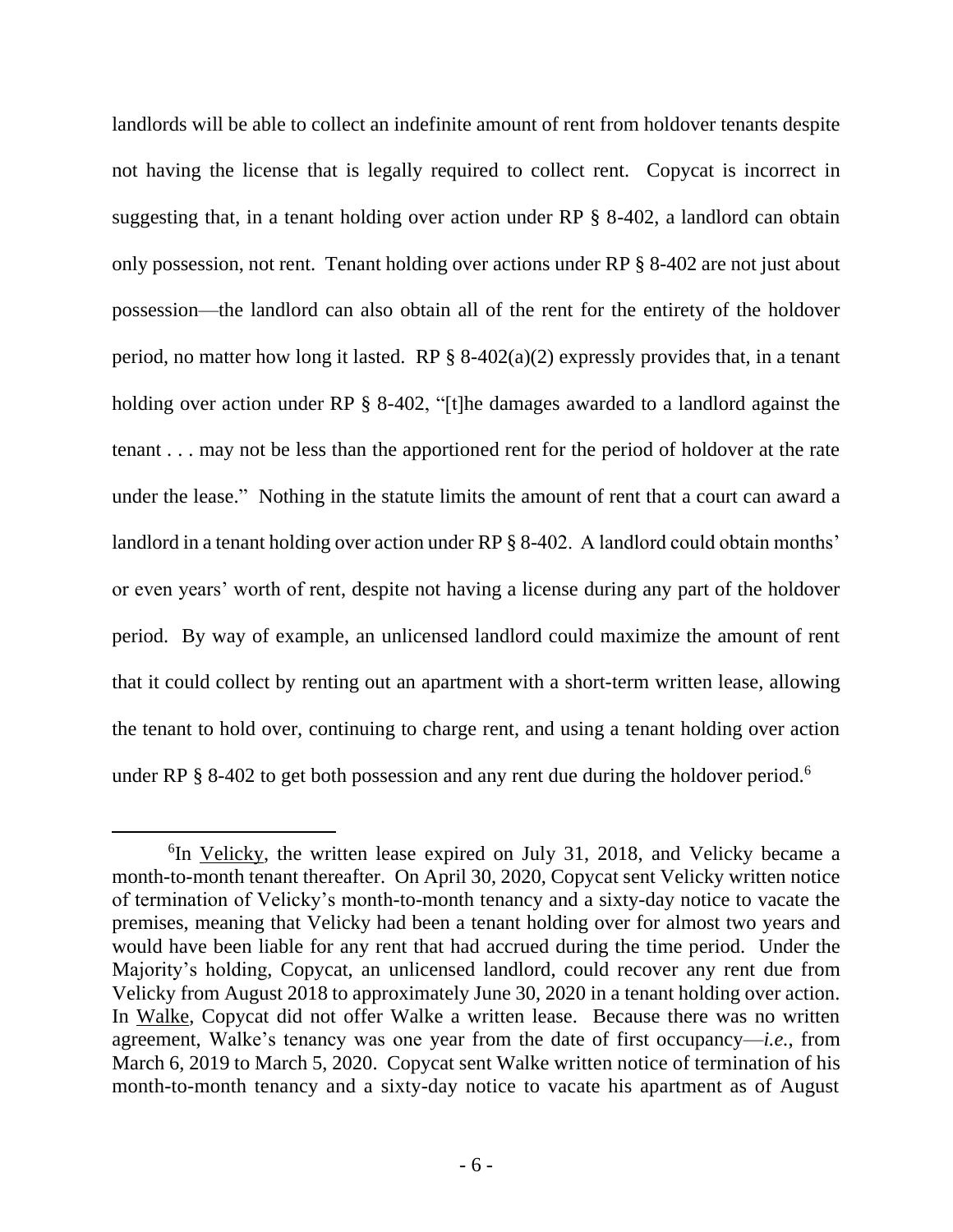As a result of the majority opinion, tenant holding over actions under RP § 8-402 may be used by unlicensed landlords to enforce rent obligations instead of summary ejectment actions under RP § 8-401, in which licenses are required pursuant to our holding in McDaniel v. Baranowski, 419 Md. 560, 563, 19 A.3d 927, 929 (2011). Copycat all but acknowledged as much in June 15, 2020 e-mails to Petitioners in which Copycat demanded rent from Petitioners, expressly threatened to evict them, and stated:

ONLY Rent Court and apartment buildings whose mortgage is Federally financed are part of the "Eviction Moratorium". We use Tenant Holding Over Court and our mortgage is NOT federally funded. The Rent Strike website clearly lists by zip code, each apartment building that cannot participate in evictions. We are NOT included in that listing. Hence, there will be no delay on our end as soon as courts reopen.

(Capitalization in original).In referring to "Rent Court" as distinct from "Tenant Holding Over Court[,]" Copycat clearly indicated that it uses tenant holding over actions under RP § 8-402 instead of summary ejectment actions under RP § 8-401. It is evident that Copycat contemplated in advance that tenants would hold over and remain subject to the requirement to pay rent without the need for Copycat to obtain a license and keep the premises habitable, as required under our holding in McDaniel to prevail in a summary ejectment action under RP § 8-401. Indeed, Velicky's lease contained a provision titled "TENANT HOLDING OVER" stating that, if Velicky did not surrender the apartment upon the termination of the lease, Velicky would "become a tenant from month to month"—*i.e.*, a holdover tenant—and would still be required to pay rent every month at a

<sup>2020.</sup> Thus, under the Majority holding, Copycat could recover from Walke in a tenant holding over action any rent due from March 5, 2020 to August 2020 while not being licensed.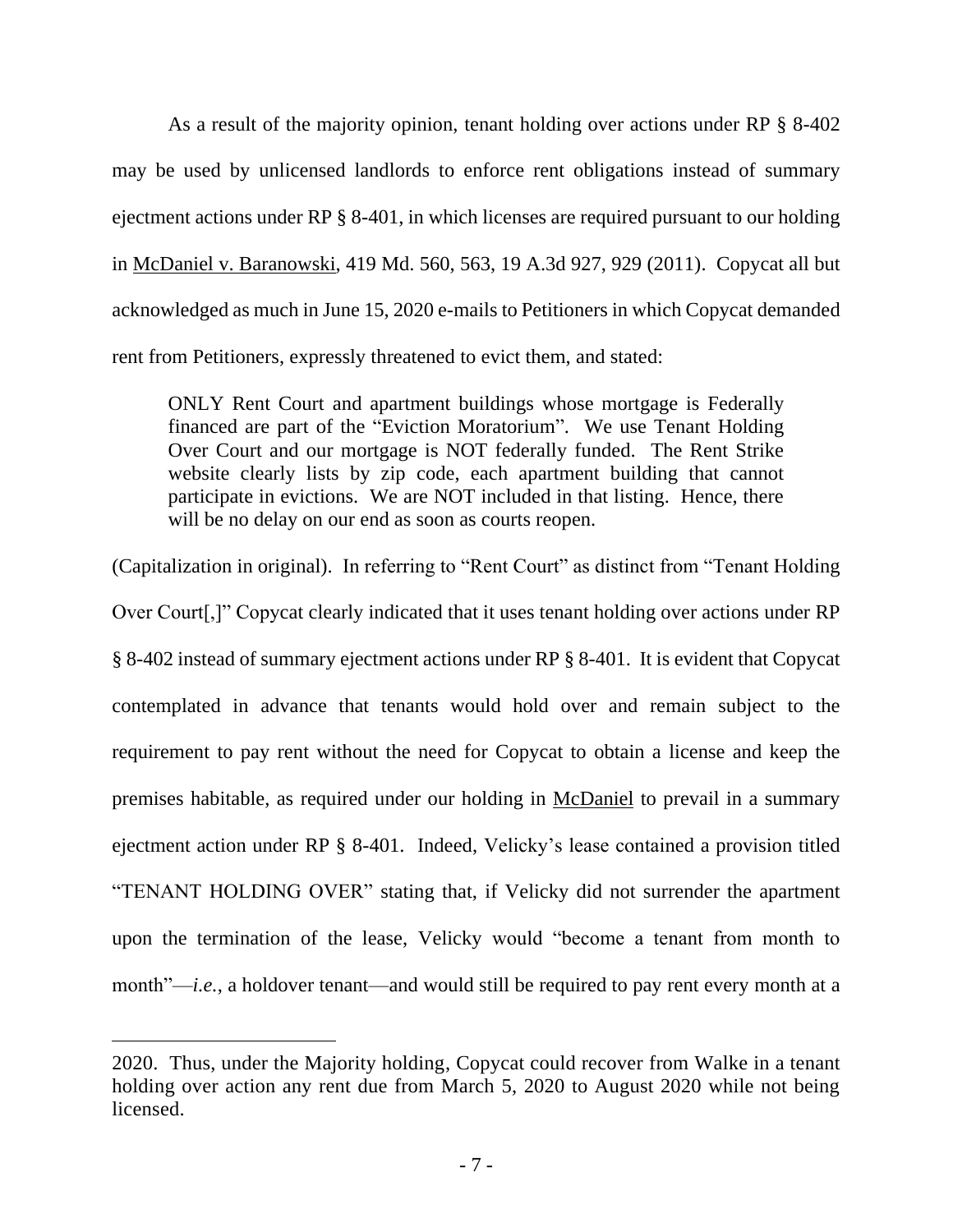minimum at the rate that applied just before the lease terminated.<sup>7</sup>

In the same vein, at oral argument in Velicky, Copycat's counsel indicated that he had recently gotten calls from potential clients concerning matters that the Court's decision in the case would affect. It would appear that Copycat is not the only unlicensed landlord that may potentially want to use tenant holding over actions under RP § 8-402. In my view, a holding from this Court stopping improper end-runs around the license requirement mandated by McDaniel would have vastly broader application than a holding allowing an unlicensed landlord to obtain possession of an apartment in a tenant holding over action under RP § 8-402 on the theory that a landlord may have a reason to regain possession of the apartment, other than collecting rent as damages and leasing the apartment to a new tenant without a license.

The record in both of the instant cases is devoid of any indication that Copycat plans to sell or repurpose the apartment building—*i.e.*, to gain possession of the building and get out of the residential leasing business. In other words, the record lacks any evidence that Copycat will not continue to be a landlord subject to the license requirement and continue renting the apartments at issue in the future. Surely, if it had such plans, Copycat would

<sup>7</sup>The lease provision states in part:

If the tenant shall not immediately surrender possession of the premises at the termination of this lease, the tenant shall become a tenant from month to month, provided rent shall be paid (in advance) to and accepted by the landlord at the rate of rental payable hereunder just prior to the termination of this lease plus the greater of 200% or the amount as set by the courts: but unless and until the landlord shall accept such rental from the tenant, the landlord shall continue to be entitled to re-take possession of the premises without any prior notice whatever to tenant.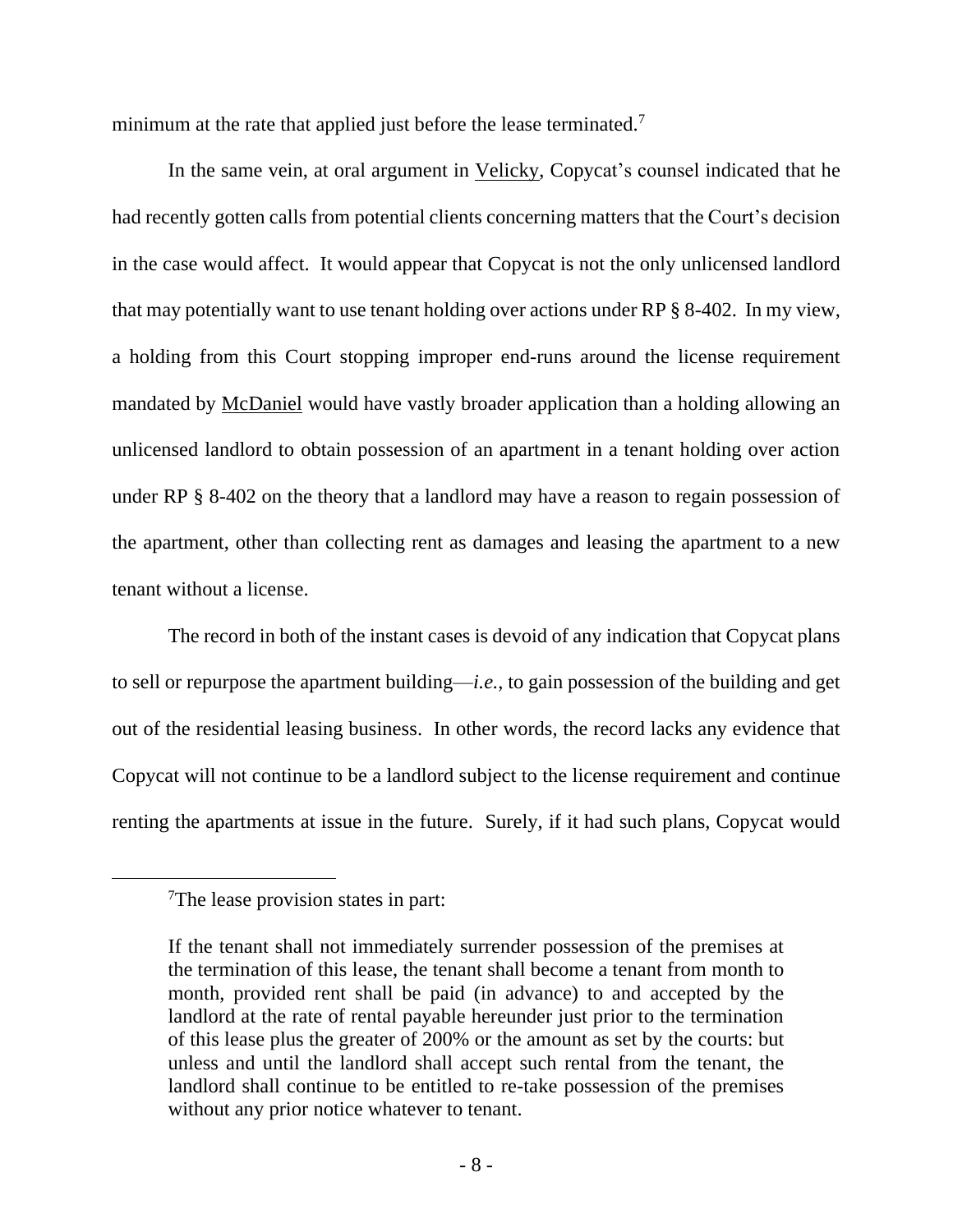have brought them to our attention. The sheer size of the building offers confirmation that Copycat has no plans to leave its widescale rental business. The apartment building contains fifty-eight dwelling units and eighteen rooming units, sits on a lot whose area is more than 54,000 square feet, has two different addresses on two different streets, and has five floors in one section and six floors in another. The large capacity of the apartment building underscores both the potential risk of allowing Copycat to continue operating without a license and the circumstance that Copycat has no plans to gain possession of the premises and repurpose the building.

More importantly, even in a scenario in which an unlicensed landlord does not want to bring an apartment building up to code because the landlord plans to repurpose the building—which, again, is not the case here—an unlicensed landlord may regain possession of premises after a lease expires by means other than a tenant holding over action under RP § 8-402. Copycat is wrong in contending that a tenant holding over action under RP § 8-402 is the only action in which an unlicensed landlord may obtain possession of premises from a tenant holding over. An unlicensed landlord may also obtain possession of premises from a tenant holding over in an ejectment action under the common law. Statutory landlord-tenant actions—such as summary ejectment actions under RP § 8- 401, tenant holding over actions under RP § 8-402, and actions for breach of lease under RP § 8-402.1—are "alternatives to" ejectment actions under the common law. Shum v. Gaudreau, 317 Md. 49, 59, 562 A.2d 707, 712 (1989). RP § 8-402(a)(4) states that "[n]othing contained herein is intended to limit any other remedies which a landlord may have against a holdover tenant under the lease or under applicable law." RP §§ 8-401 and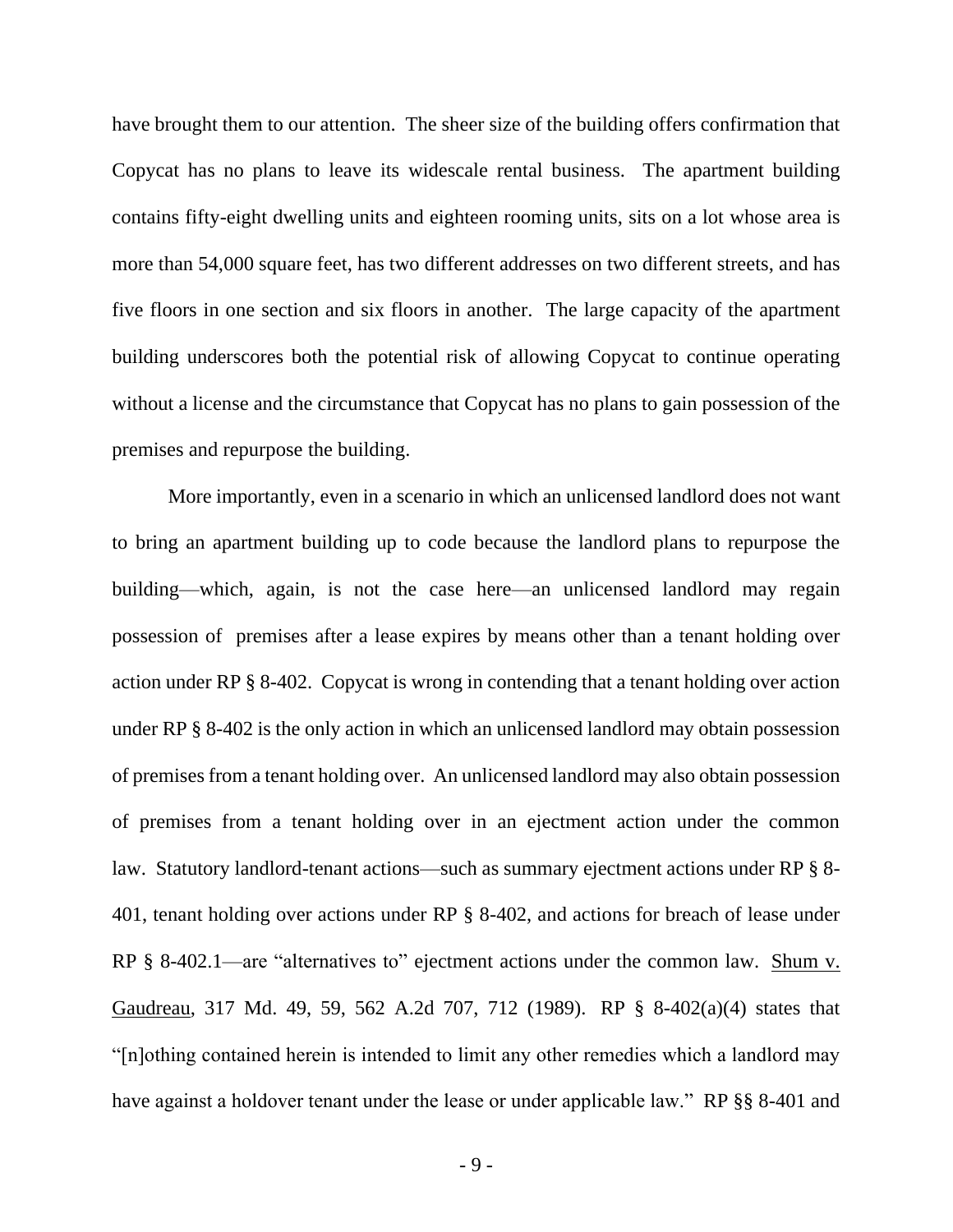8-402 became part of the Real Property Article in 1974, see 1974 Md. Laws 347, 349 (Ch. 12, S.B. 200), RP § 8-402.1 has existed since 1978, see 1978 Md. Laws 1643 (Ch. 478, S.B. 570), and landlords have still been able to file ejectment actions under the common law in the decades since then.

We have repeatedly recognized that the elements of an ejectment action under the common law are that the plaintiff "must have the legal title to the land and must have the right of possession." Janoske v. Friend, 261 Md. 358, 364, 275 A.2d 474, 477 (1971) (citation omitted); see also Fertitta v. Bay Shore Dev. Corp., 252 Md. 393, 398, 250 A.2d 69, 73 (1969) ("In this State it is well settled that, in actions of ejectment, the plaintiff must show that he has a legal title, and the right of possession in the land." (Cleaned up)); Lannay's Lessee v. Wilson, 30 Md. 536, 546 (1869) ("To maintain the [ejectment] action, the claimant must be clothed with both the legal title, and the immediate right of possession. These are the essential conditions of success." (Citation omitted)); *Ejectment*, Black's Law Dictionary (11th ed. 2019) ("The essential allegations in an action for ejectment are that (1) the plaintiff has title to the land, (2) the plaintiff has been wrongfully dispossessed or ousted, and (3) the plaintiff has suffered damages.").

As their similar names suggest, an ejectment action under the common law and a summary ejectment action under RP § 8-401 have two remedies in common—namely, recovery by a landlord of the premises that a tenant is occupying as well as rent. As we observed in Blevins v. Mullan Contracting Co., 235 Md. 188, 193, 201 A.2d 348, 351 (1964), both possession and damages "are recoverable in ejectment." In Brown v. Hous. Opportunities Comm'n of Montgomery Cty., 350 Md. 570, 578, 714 A.2d 197, 200 (1998),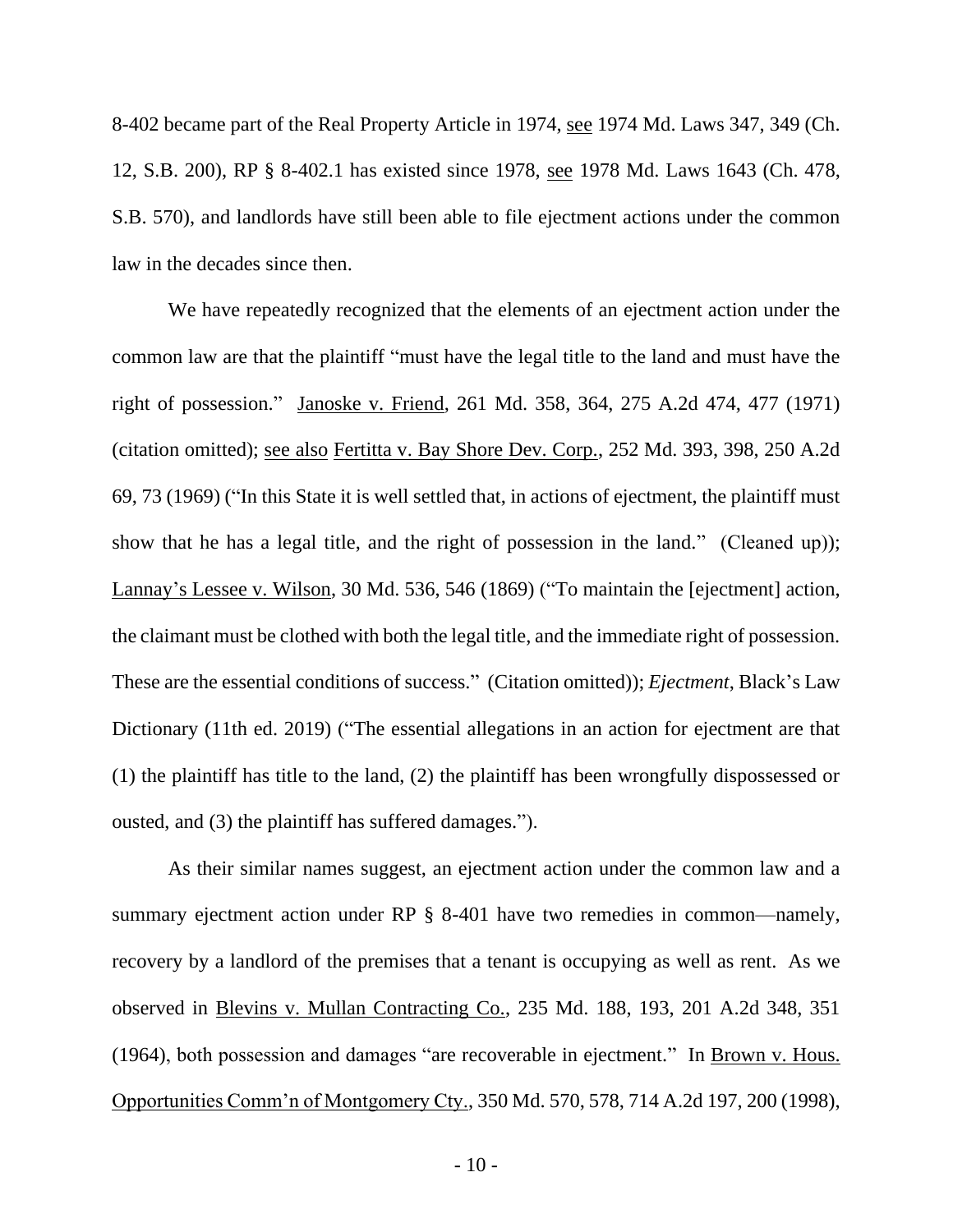we explained that, "[a]lthough initially designed to allow an ousted tenant to recover possession," ejectment actions under the common law "became, in time, usable by landlords as well, to recover possession from their tenants." (Footnote omitted). This contradicts the assertion that, if we applied our holding in McDaniel to tenant holding over actions under RP § 8-402, unlicensed landlords will have no way to obtain possession of premises from tenants holding over. The majority opinion states:

[A]lthough a common law ejectment action may, in theory, still exist in the landlord-tenant context as a possible alternative to the statutory remedies, we have found no Maryland cases in which common law ejectment has been utilized by a property owner to recover possession of a residential property from a tenant after the conclusion of a tenancy.

Maj. Slip Op. at 17. In my view, this is likely so because landlords, both licensed and unlicensed, have been able to use statutory tenant holding actions under RP § 8-402 to obtain both rent and possession of property. The majority opinion will pave the way for unlicensed landlords to continue to do so.

On a related note, Copycat is wrong in arguing that McDaniel is distinguishable from the circumstances of the instant cases because the landlord in that case attempted to enforce a contract—*i.e.*, the lease—whereas Copycat is simply seeking possession of Petitioners' apartments after the leases have terminated. In McDaniel, 419 Md. at 583-85, 19 A.3d at 941-42, we held that, just as a builder cannot obtain a mechanic's lien without a license to operate the builder's business under Harry Berenter, Inc. v. Berman, 258 Md. 290, 293, 265 A.2d 759, 761 (1970), a landlord cannot prevail in a summary ejectment action under RP § 8-401 without a license to operate a rental dwelling where such a license is required by local ordinance. To be sure, we pointed out "that the failure to obtain a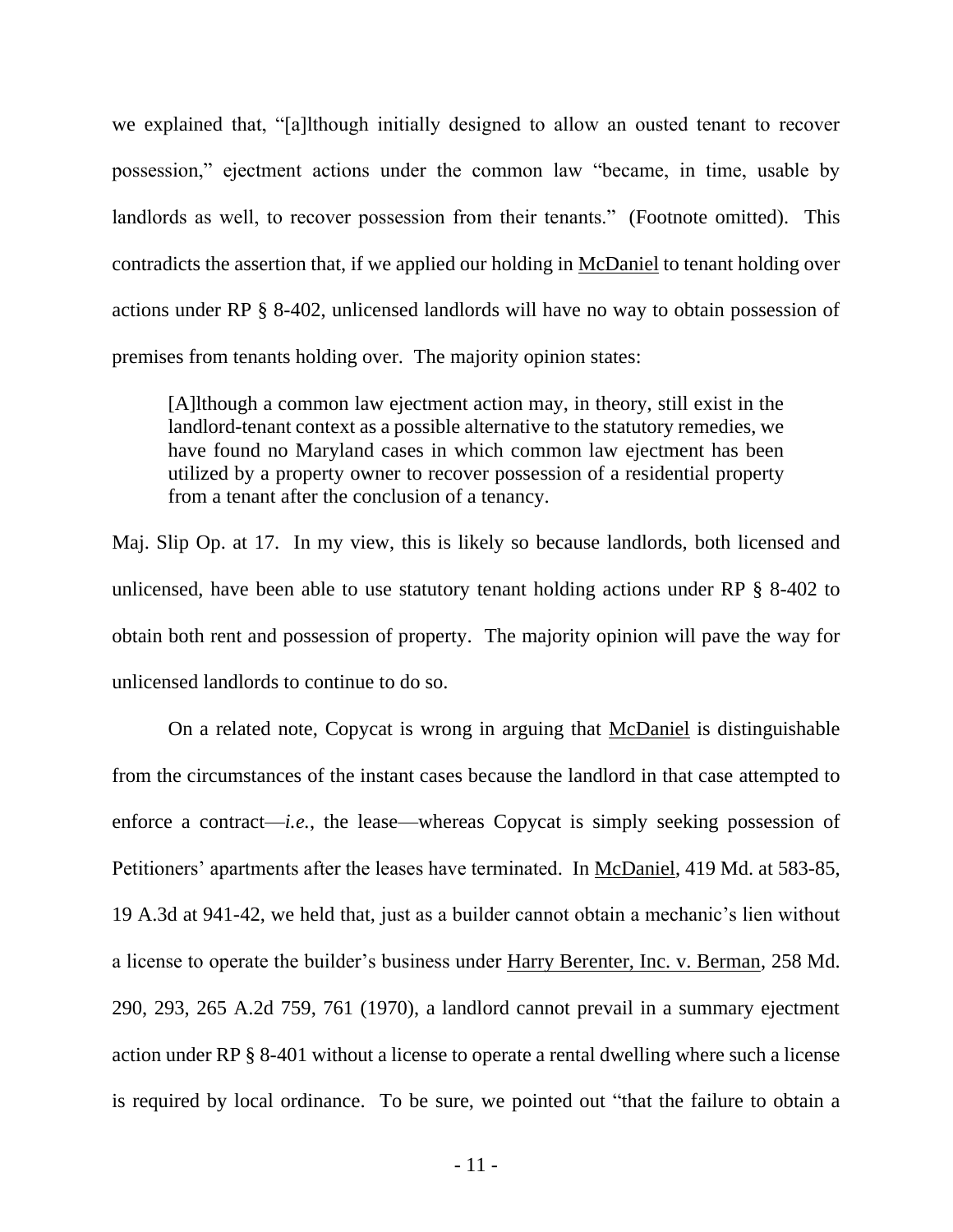license as required by local ordinance ordinarily renders the contract invalid and unenforceable." Id. at 583, 19 A.3d at 941. But, in McDaniel, we addressed contracts out of necessity because the case involved a lease. Our decision was based not only on the existence of the lease, but also on the principle that requiring landlords to be licensed would assure compliance with local habitability ordinances. We determined that the relevant sections of the Anne Arundel County Code were "designed to insure the safety and habitability of the premises, namely that the dwelling is clean, sanitary, fit for human occupancy, and in compliance with . . . State and County law." Id. at 564-65, 19 A.3d at 929-30 (cleaned up).

Similarly, here, under Baltimore City Code, Art. 13, § 5-6, a license to operate a rental dwelling cannot be issued or renewed unless the premises have passed an inspection, are in compliance with all laws and regulations concerning lead-based paint, and are not subject to any non-abated violation notice or order issued under the Baltimore City Building, Fire, and Related Codes Article. Our holding in McDaniel had the result of protecting tenants from the potential hazards of premises that are not maintained in accordance with local habitability laws. There is no valid reason not to provide tenants in tenant holding over actions under RP § 8-402 with the same protections as tenants in summary ejectment actions under RP § 8-401. In any case, to the extent that the majority opinion concludes that our holding in McDaniel depended on the existence of a contract, our holding in McDaniel would still apply in Velicky because Velicky's lease expressly provided that rent would continue to be due if Velicky became a holdover tenant; *i.e.,* the lease in Velicky applied to the tenant holding over period. In addition, the tenant holding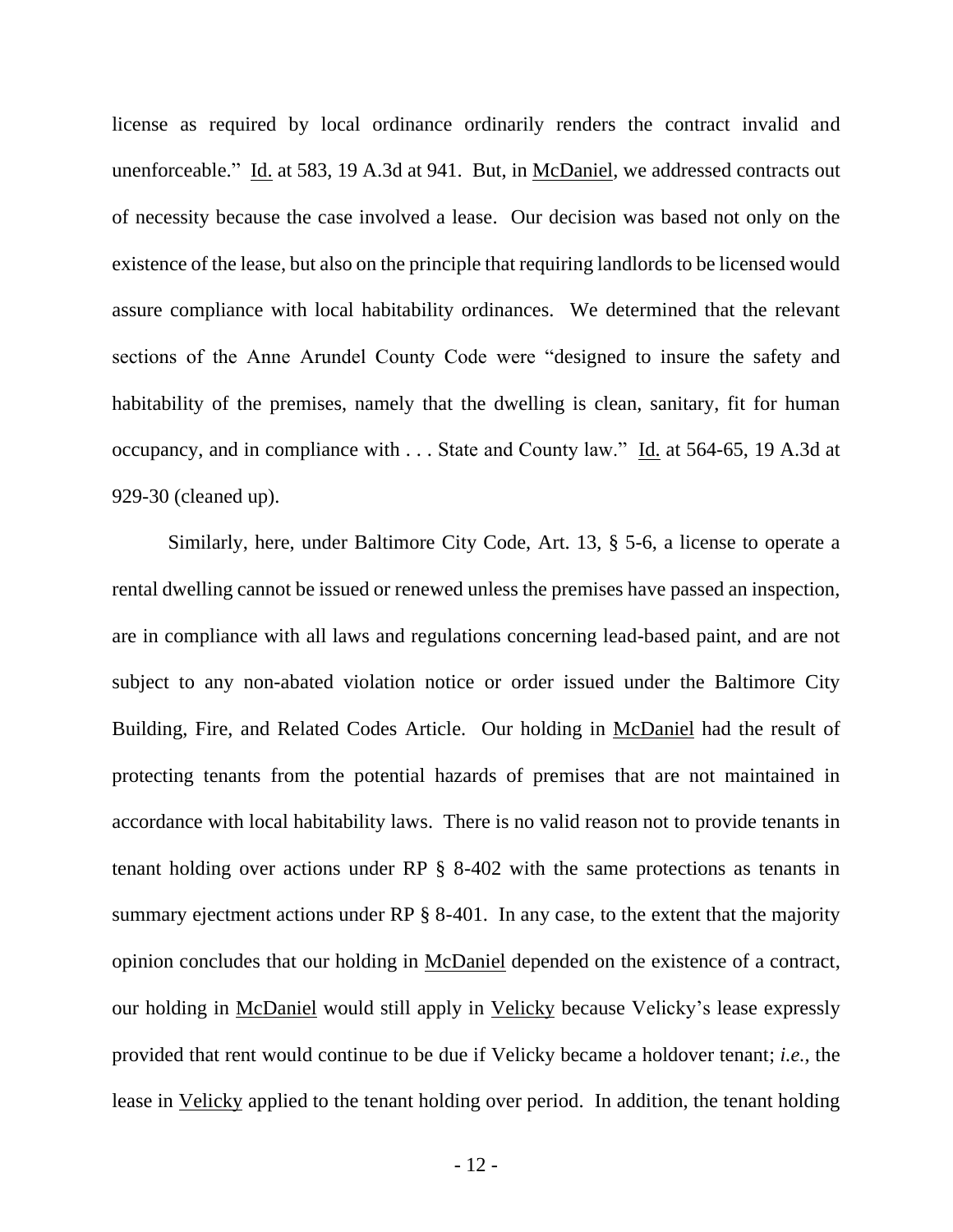over relationship is based on the existence of there having been a lease, *i.e.*, a contract.

There is no merit in Copycat's apparent attempt to distinguish McDaniel on the ground that, unlike summary ejectment actions under RP § 8-401, tenant holding over actions under RP § 8-402 are not expedited. The expedited nature of summary ejectment actions under RP § 8-401 was but one reason for our holding in McDaniel. In addition, Copycat is incorrect in asserting that tenant holding over actions under RP § 8-402 are not expedited. We have repeatedly expressly recognized that tenant holding over actions under RP § 8-402 are indeed expedited. See Chateau Foghorn LP v. Hosford, 455 Md. 462, 492, 168 A.3d 824, 841 (2017); Brown, 350 Md. at 576-77, 714 A.2d at 200; Johnson v. Swann, 314 Md. 285, 291, 550 A.2d 703, 706 (1988). As we stated of RP §§ 8-401 and 8-402 in Chateau Foghorn, 455 Md. at 492, 168 A.3d at 841:

The eviction proceedings under both statutes are expedited and summary in nature—in order to secure a judgment in his favor, a landlord need prove only nonpayment of any amount of rent under § 8-401, or a tenant holding over after the expiration of a lease and proper notice to quit under § 8-402.

(Citing Brown, 350 Md. at 576-77, 714 A.2d at 200).

The plain language of RP § 8-402 confirms that tenant holding over actions under RP § 8-402 are expedited, just like summary ejectment actions under RP § 8-401. Like a summary ejectment action under RP § 8-401, a tenant holding over action under RP § 8- 402 is brought in the District Court. See RP  $\S$ § 8-401(b)(2), 8-402(b)(1)(i). As in a summary ejectment action under RP § 8-401, a jury trial cannot take place in a tenant holding over action under RP § 8-402 unless the amount in controversy is sufficient and the tenant pays rent during the pendency of the action. See RP §§ 8-601, 8-118(a). In both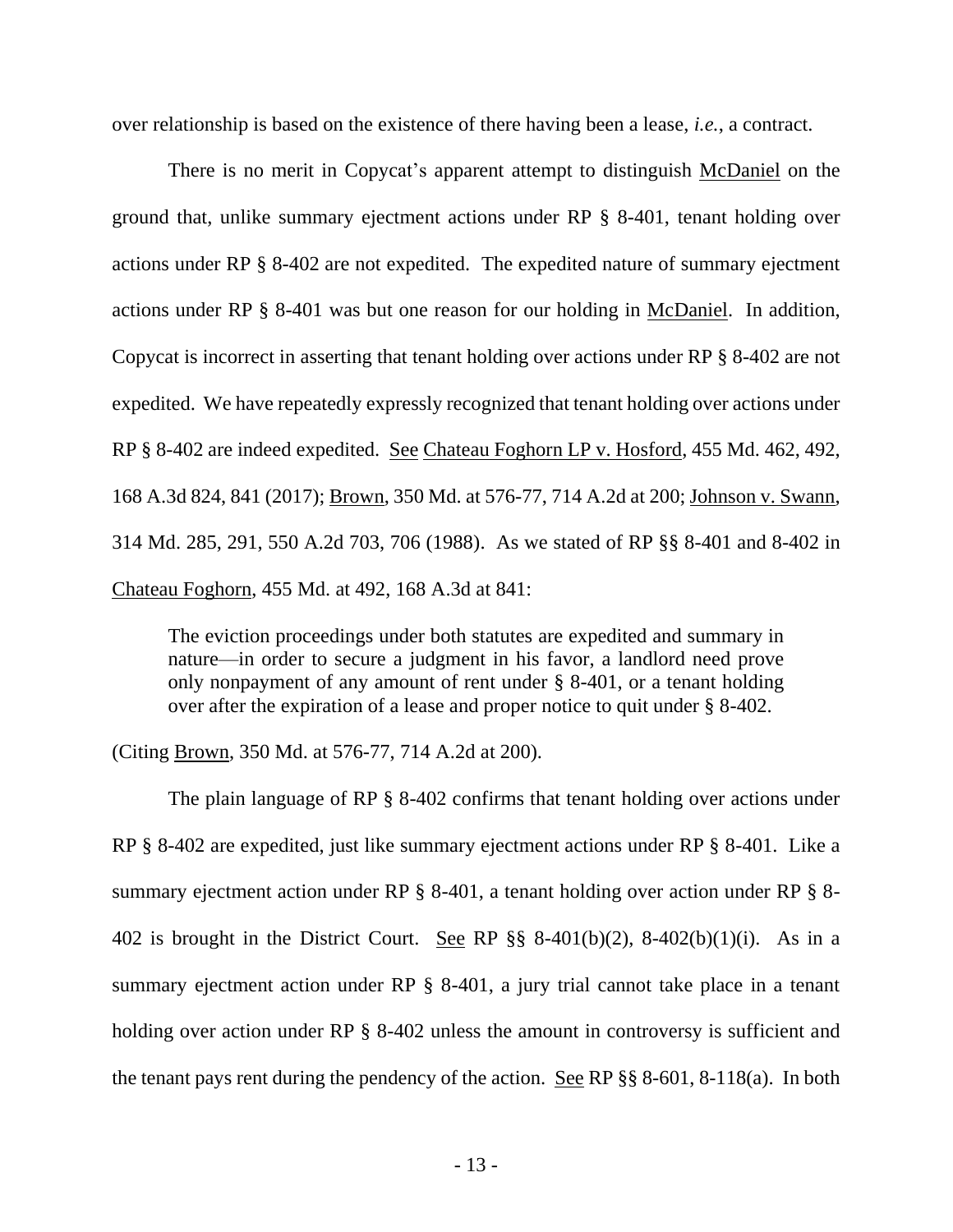a summary ejectment action under RP § 8-401 and a tenant holding over action under RP § 8-402, there is a tight deadline for the losing party to appeal to a circuit court—four days in a summary ejectment action under RP § 8-401 and ten days in a tenant holding over action under RP § 8-402. See RP §§ 8-401(h)(1), 8-402(b)(2)(ii). And, in a tenant holding over action under RP § 8-402, upon application of either party, the circuit court must schedule a hearing on an appeal within five to fifteen days. See RP  $\S$  8-402(b)(2)(iv). As a practical matter, a tenant holding over action under RP § 8-402 is no longer or more complicated than a summary ejectment action under RP § 8-401 in any meaningful way.

In permitting unlicensed landlords to use tenant holding over proceedings under RP § 8-402, the majority opinion concludes the General Assembly, "through its enactment of a comprehensive statutory framework governing residential landlord and tenant relations, has achieved the balance between a landlord's right to recover the landlord's property interest at the conclusion of a tenancy and a tenant's right to safe and habitable housing conditions during the tenancy." Maj. Slip Op. at  $1-2.8$  The problem with this is that there is no indication in the plain language of RP § 8-402 that the General Assembly has ever considered whether unlicensed landlords are able to pursue tenant holding over actions

<sup>&</sup>lt;sup>8</sup>The Majority concludes that its holding would prevent an unreasonable interference with property rights and indicates that it can think of "a myriad of reasons" that a landlord might not renew a lease with a tenant, such as the landlord wanting to sell, demolish, or live in the property. See Maj. Slip Op. at 48 & n.28. The reality is that none of this speculation applies to the facts of these cases. The Majority's determination that there is no reason to judicially alter the balance between a landlord's right to repossess property after the end of a tenancy and tenant's right to safe and habitable living conditions is based largely on circumstances that do not exist in either case before the Court and are purely hypothetical in nature.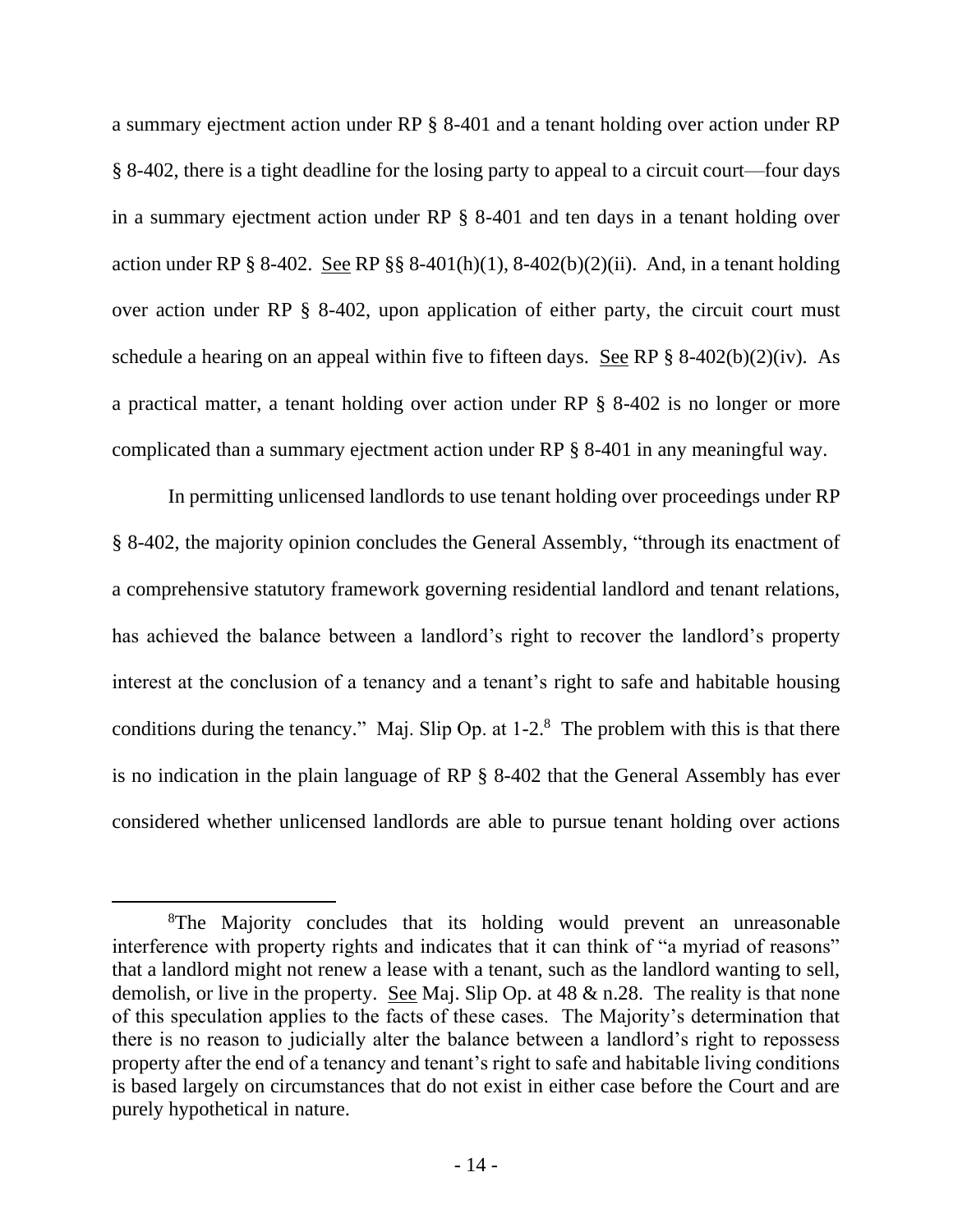where a license is required by local ordinance. In light of the Majority's holding, though, it may be that the General Assembly will want to review the issue of whether unlicensed landlords should be able to use tenant holding over actions under RP § 8-402 to recover rent and possession of property and circumvent local licensing requirements that ensure the safety and habitability of rental properties.

Overall, adopting Copycat's position allows unlicensed landlords to circumvent our holding in McDaniel by obtaining rent as damages and possession of rental property in a tenant holding over action under RP § 8-402, without having the license that is legally required to lease property and collect rent. This loophole presents an obvious risk of danger to tenants, as unlicensed landlords may now use tenant holding over actions under RP § 8- 402 to recover rent and possession of property and lease the property again, with little incentive to eliminate hazards on the premises and obtain licenses.

For the above reasons, respectfully, I dissent.